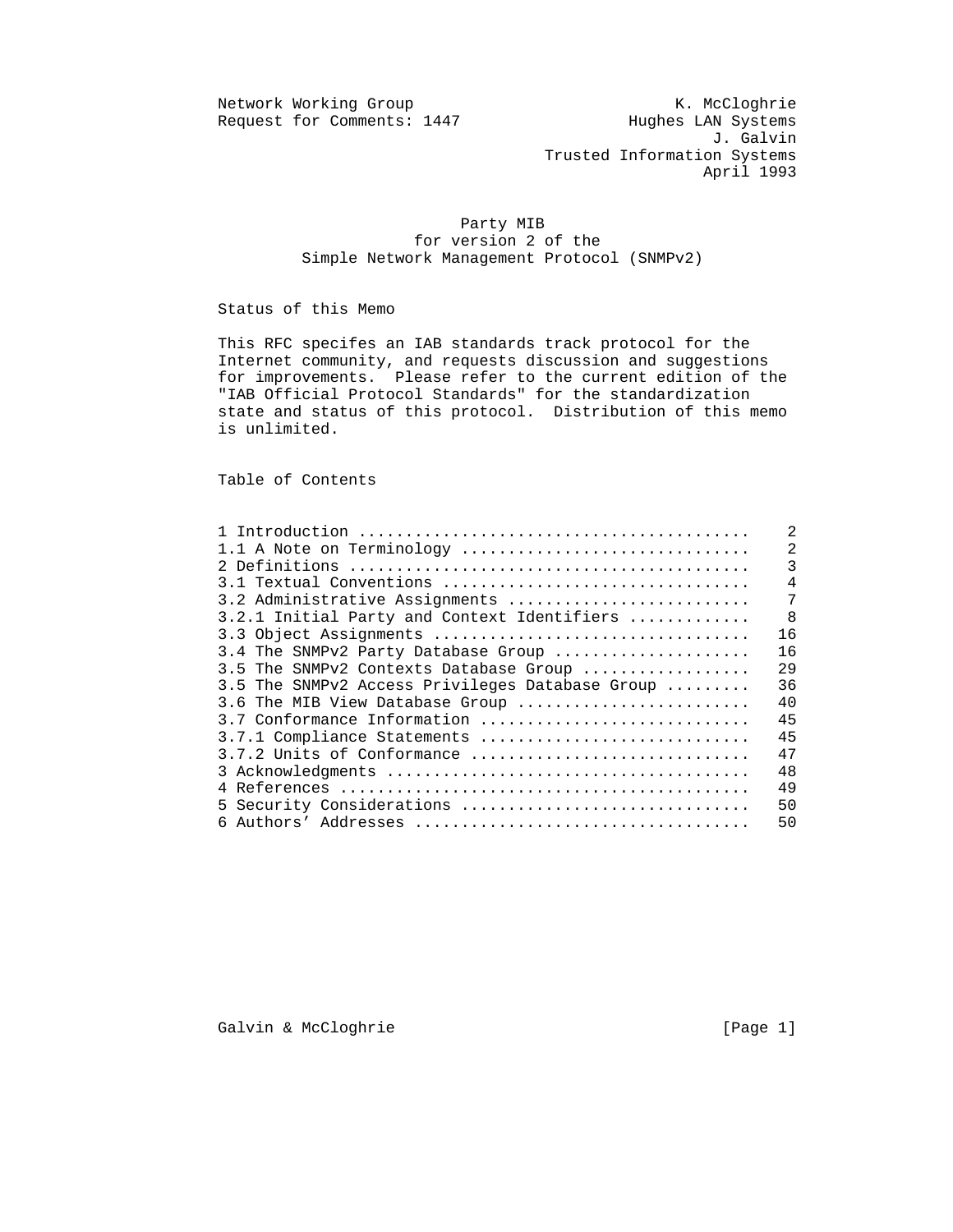1. Introduction

 A network management system contains: several (potentially many) nodes, each with a processing entity, termed an agent, which has access to management instrumentation; at least one management station; and, a management protocol, used to convey management information between the agents and management stations. Operations of the protocol are carried out under an administrative framework which defines both authentication and authorization policies.

 Network management stations execute management applications which monitor and control network elements. Network elements are devices such as hosts, routers, terminal servers, etc., which are monitored and controlled through access to their management information.

 Management information is viewed as a collection of managed objects, residing in a virtual information store, termed the Management Information Base (MIB). Collections of related objects are defined in MIB modules. These modules are written using a subset of OSI's Abstract Syntax Notation One (ASN.1) [1], termed the Structure of Management Information (SMI) [2].

 The Administrative Model for SNMPv2 document [3] defines the properties associated with SNMPv2 parties, SNMPv2 contexts, and access control policies. It is the purpose of this document, the Party MIB for SNMPv2, to define managed objects which correspond to these properties.

## 1.1. A Note on Terminology

 For the purpose of exposition, the original Internet-standard Network Management Framework, as described in RFCs 1155, 1157, and 1212, is termed the SNMP version 1 framework (SNMPv1). The current framework is termed the SNMP version 2 framework (SNMPv2).

Galvin & McCloghrie [Page 2]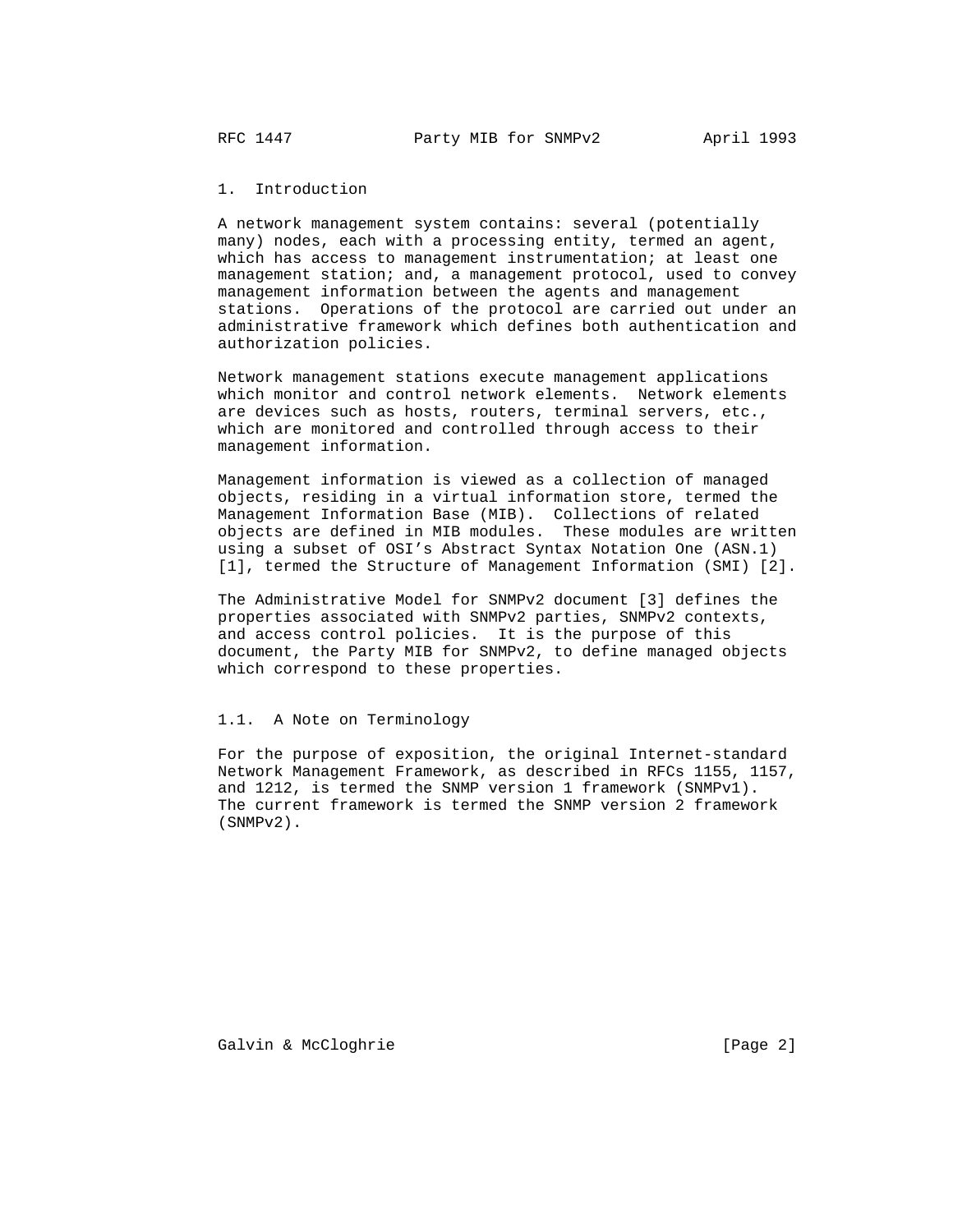RFC 1447 **Party MIB for SNMPv2** April 1993 2. Definitions SNMPv2-PARTY-MIB DEFINITIONS ::= BEGIN IMPORTS MODULE-IDENTITY, OBJECT-TYPE, snmpModules, UInteger32 FROM SNMPv2-SMI TEXTUAL-CONVENTION, RowStatus, TruthValue FROM SNMPv2-TC MODULE-COMPLIANCE, OBJECT-GROUP FROM SNMPv2-CONF; partyMIB MODULE-IDENTITY LAST-UPDATED "9304010000Z" ORGANIZATION "IETF SNMP Security Working Group" CONTACT-INFO Keith McCloghrie Postal: Hughes LAN Systems 1225 Charleston Road Mountain View, CA 94043 US And the state of the state of the state of the state of the state of the state of the state of the state of the state of the state of the state of the state of the state of the state of the state of the state of the sta Tel: +1 415 966 7934 Fax: +1 415 960 3738 E-mail: kzm@hls.com" DESCRIPTION "The MIB module describing SNMPv2 parties." ::= { snmpModules 3 }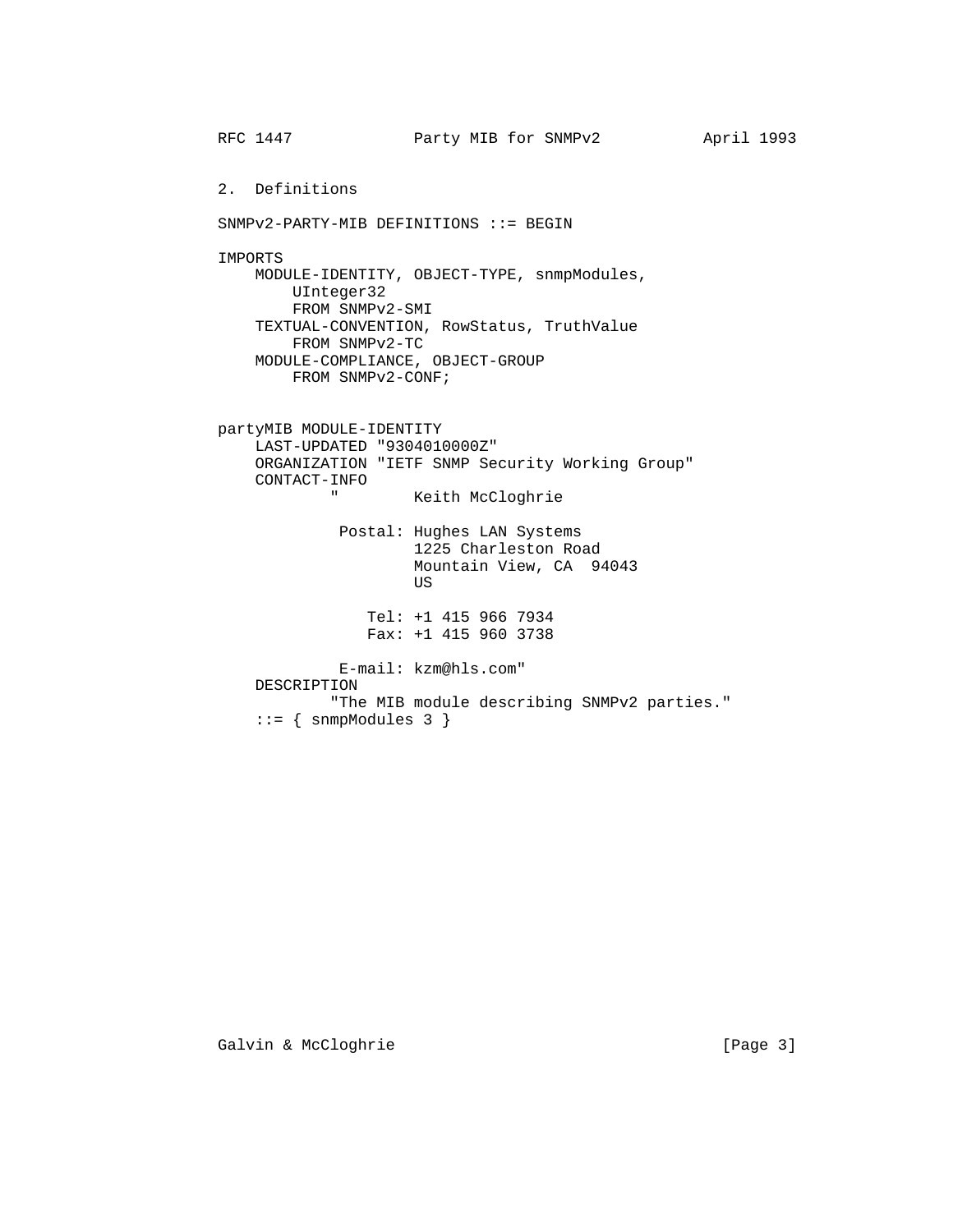-- textual conventions

 Party ::= TEXTUAL-CONVENTION STATUS current DESCRIPTION "Denotes a SNMPv2 party identifier.

> Note that agents may impose implementation limitations on the length of OIDs used to identify Parties. As such, management stations creating new parties should be aware that using an excessively long OID may result in the agent refusing to perform the set operation and instead returning the appropriate error response, e.g., noCreation."

SYNTAX OBJECT IDENTIFIER

 TAddress ::= TEXTUAL-CONVENTION STATUS current DESCRIPTION "Denotes a transport service address.

 For snmpUDPDomain, a TAddress is 6 octets long, the initial 4 octets containing the IP-address in network-byte order and the last 2 containing the UDP port in network-byte order. Consult [5] for further information on snmpUDPDomain."<br>SYNTAX OCTET STRING OCTET STRING

Galvin & McCloghrie [Page 4]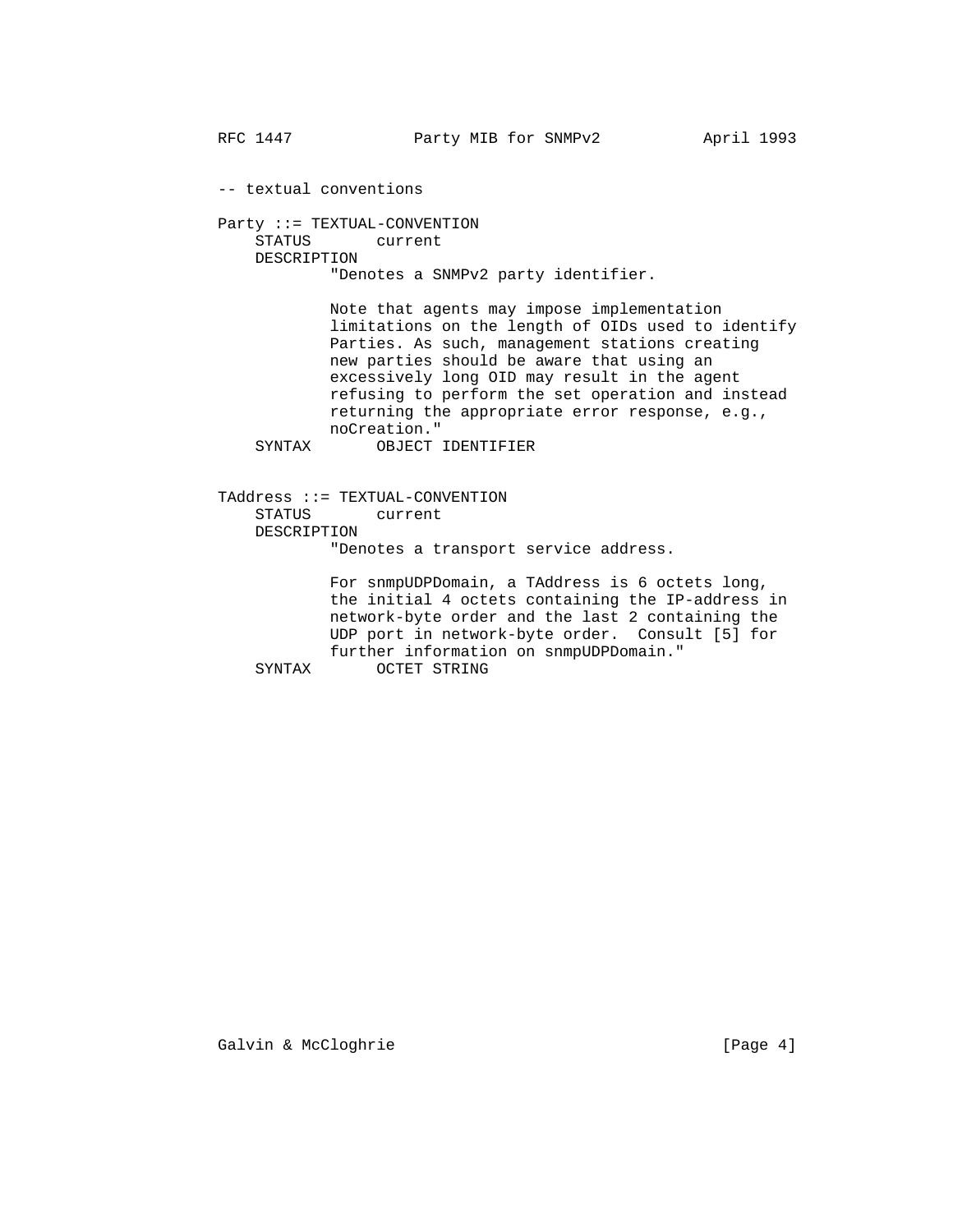Clock ::= TEXTUAL-CONVENTION STATUS current DESCRIPTION "A party's authentication clock - a non-negative integer which is incremented as specified/allowed by the party's Authentication Protocol. For noAuth, a party's authentication clock is unused and its value is undefined. For v2md5AuthProtocol, a party's authentication clock is a relative clock with 1-second granularity."<br>SYNTAX UInteger UInteger32 Context ::= TEXTUAL-CONVENTION STATUS current

"Denotes a SNMPv2 context identifier.

 Note that agents may impose implementation limitations on the length of OIDs used to identify Contexts. As such, management stations creating new contexts should be aware that using an excessively long OID may result in the agent refusing to perform the set operation and instead returning the appropriate error response, e.g., noCreation."<br>SYNTAX OBJECT IDENTIFIER OBJECT IDENTIFIER

Galvin & McCloghrie [Page 5]

DESCRIPTION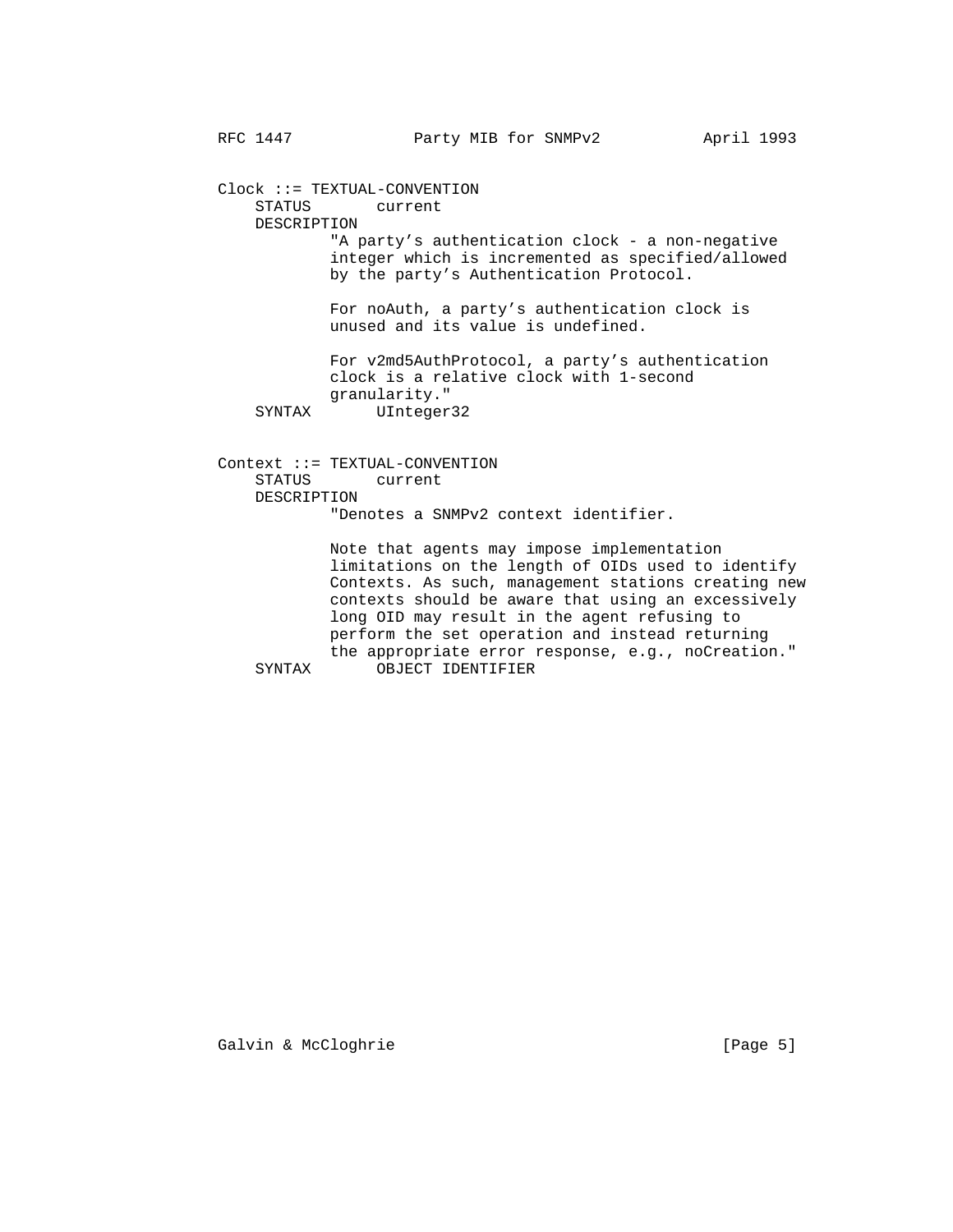```
 StorageType ::= TEXTUAL-CONVENTION
           STATUS current
           DESCRIPTION
                 "Describes the memory realization of a conceptual
                 row. A row which is volatile(2) is lost upon
                 reboot. A row which is nonVolatile(3) is backed
                 up by stable storage. A row which is permanent(4)
          cannot be changed nor deleted."<br>SYNTAX INTEGER {
                    INTEGER {
other(1), -- eh?
volatile(2), -- e.g., in RAM
 nonVolatile(3), -- e.g., in NVRAM
                    permanent(4) -- e.g., in ROM
 }
```
Galvin & McCloghrie [Page 6]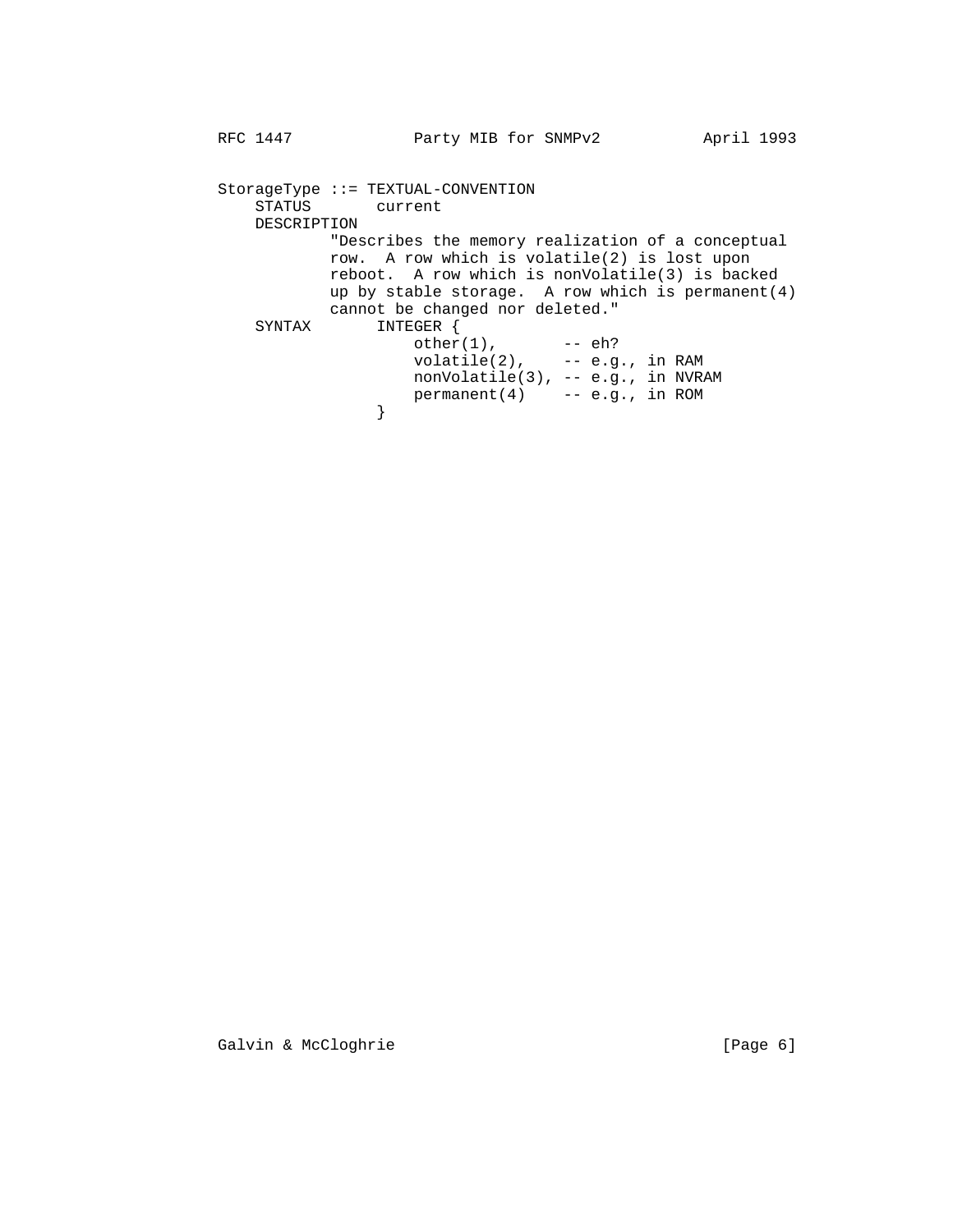-- administrative assignments partyAdmin OBJECT IDENTIFIER ::= { partyMIB 1 } -- definitions of security protocols partyProtocols OBJECT IDENTIFIER ::= { partyAdmin 1 } -- the protocol without authentication noAuth OBJECT IDENTIFIER ::= { partyProtocols 1 } -- the protocol without privacy noPriv OBJECT IDENTIFIER ::= { partyProtocols 2 } -- the DES Privacy Protocol [4] desPrivProtocol OBJECT IDENTIFIER ::= { partyProtocols 3 } -- the MD5 Authentication Protocol [4] v2md5AuthProtocol OBJECT IDENTIFIER ::= { partyProtocols 4 } -- definitions of temporal domains temporalDomains OBJECT IDENTIFIER ::= { partyAdmin 2 } -- this temporal domain refers to management information -- at the current time currentTime  $OBJECT$  IDENTIFIER ::= { temporalDomains 1 } -- this temporal domain refers to management information -- upon the next re-initialization of the managed device restartTime OBJECT IDENTIFIER ::= { temporalDomains 2 } -- the temporal domain  $\{$  cacheTime N  $\}$  refers to management -- information that is cached and guaranteed to be at most -- N seconds old cacheTime  $OBJECT IDENTIFIER :: = \{ temporalDomains 3 \}$ 

Galvin & McCloghrie [Page 7]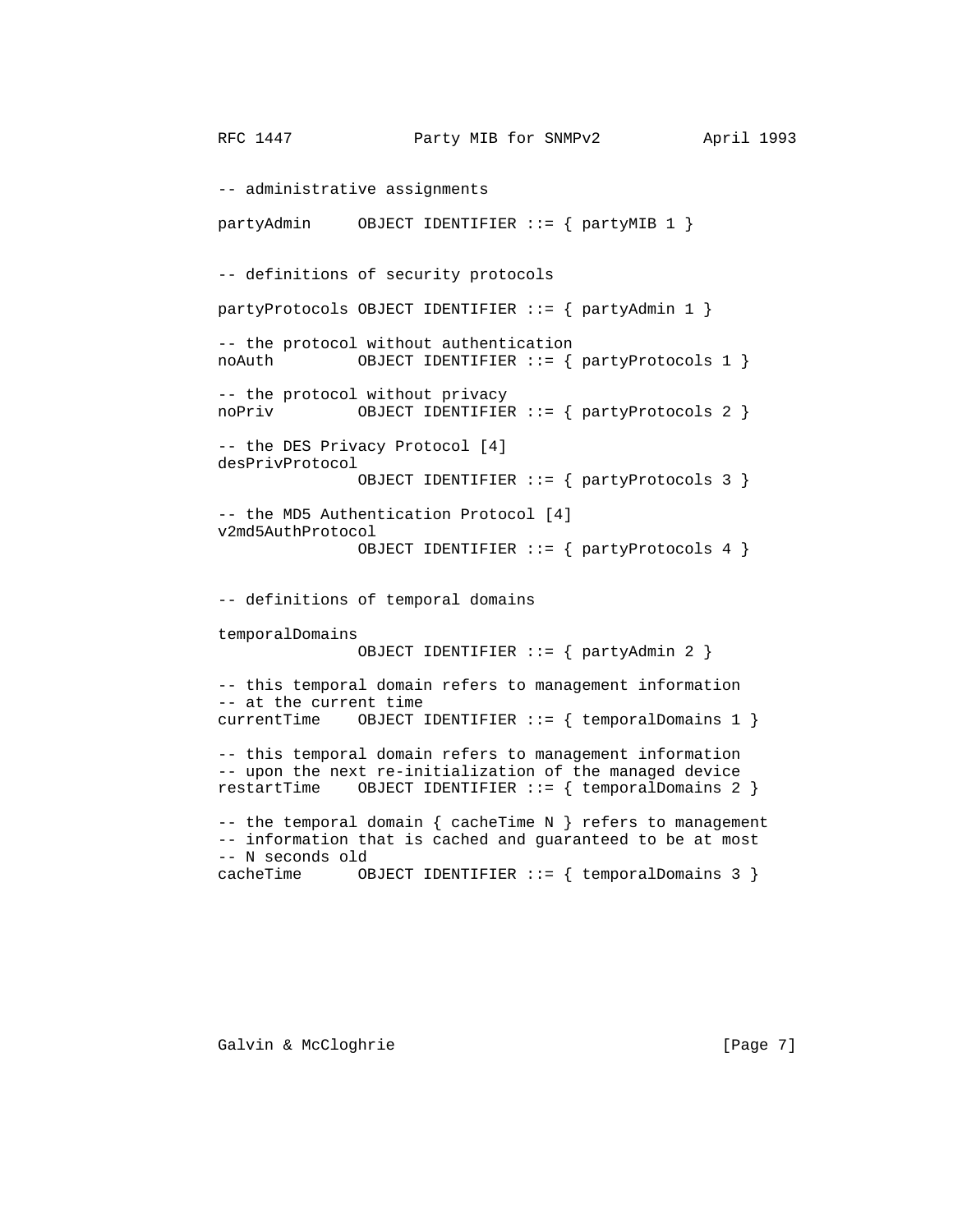-- Definition of Initial Party and Context Identifiers

 -- When devices are installed, they need to be configured -- with an initial set of SNMPv2 parties and contexts. The -- configuration of SNMPv2 parties and contexts requires (among -- other things) the assignment of several OBJECT IDENTIFIERs. -- Any local network administration can obtain the delegated -- authority necessary to assign its own OBJECT IDENTIFIERs. -- However, to provide for those administrations who have not -- obtained the necessary authority, this document allocates a -- branch of the naming tree for use with the following -- conventions.

initialPartyId OBJECT IDENTIFIER  $::=$  { partyAdmin 3 }

initialContextId

OBJECT IDENTIFIER ::= { partyAdmin 4 }

 -- Note these are identified as "initial" party and context -- identifiers since these allow secure SNMPv2 communication -- to proceed, thereby allowing further SNMPv2 parties to be -- configured through use of the SNMPv2 itself.

-- The following definitions identify a party identifier, and

-- specify the initial values of various object instances

-- indexed by that identifier. In addition, the SNMPv2

-- context, access control policy, and MIB view information

-- assigned, by convention, are identified.

Galvin & McCloghrie **Example 2018** [Page 8]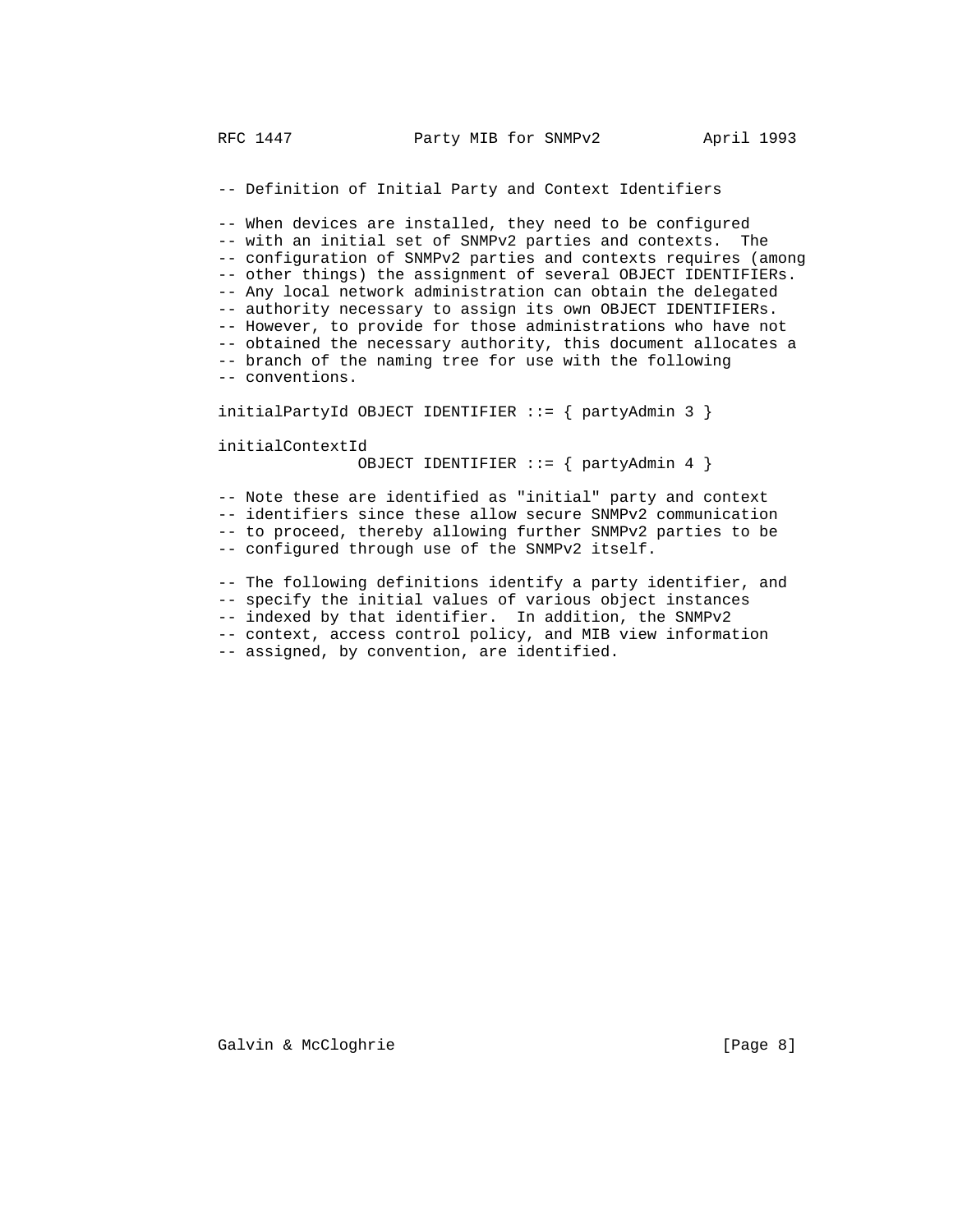-- Party Identifiers for use as initial SNMPv2 parties -- at IP address a.b.c.d

 -- Note that for all OBJECT IDENTIFIERs assigned under -- initialPartyId, the four sub-identifiers immediately -- following initialPartyId represent the four octets of -- an IP address. Initial party identifiers for other address -- families are assigned under a different OBJECT IDENTIFIER, -- as defined elsewhere.

 -- Devices which support SNMPv2 as entities acting in an -- agent role, and accessed via the snmpUDPDomain transport -- domain, are required to be configured with the appropriate -- set of the following as implicit assignments as and when -- they are configured with an IP address. The appropriate -- set is all those applicable to the authentication and -- privacy protocols supported by the device.

Galvin & McCloghrie [Page 9]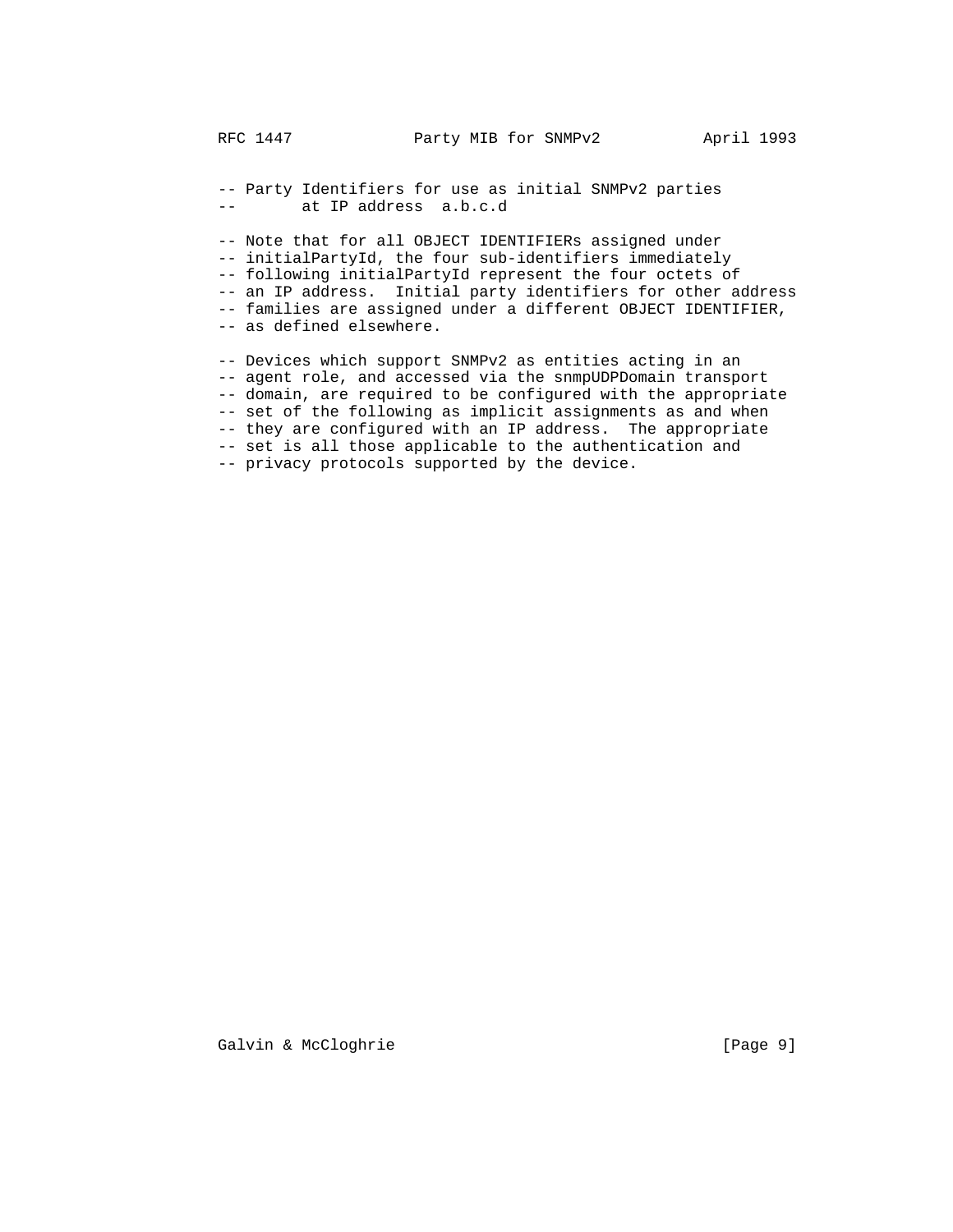-- a noAuth/noPriv party which executes at the agent  $--$  partyIdentity  $=$  { initialPartyId a b c d 1 } -- partyIndex = 1 -- partyTDomain = snmpUDPDomain -- partyTAddress = a.b.c.d, 161 -- partyLocal  $=$  true (in agent's database) -- partyAuthProtocol = noAuth -- partyAuthClock = 0 -- partyAuthPrivate  $-$  = ''H (the empty string) -- partyAuthPublic  $-$  = ''H (the empty string) -- partyAuthLifetime = 0 -- partyPrivProtocol = noPriv -- partyPrivPrivate  $-$  = ''H (the empty string) -- partyPrivPublic = ''H (the empty string) -- a noAuth/noPriv party which executes at a manager  $--$  partyIdentity  $= { \n   
\n = 2$  initialPartyId a b c d 2 } -- partyIndex = 2 -- partyTDomain = snmpUDPDomain -- partyTAddress  $-$  assigned by local administration -- partyLocal = false (in agent's database) -- partyAuthProtocol = noAuth -- partyAuthClock = 0 -- partyAuthPrivate  $-$  = ''H (the empty string) -- partyAuthPublic  $-$  = ''H (the empty string) -- partyAuthLifetime = 0 -- partyPrivProtocol = noPriv -- partyPrivPrivate  $-$  = ''H (the empty string) -- partyPrivPublic = ''H (the empty string)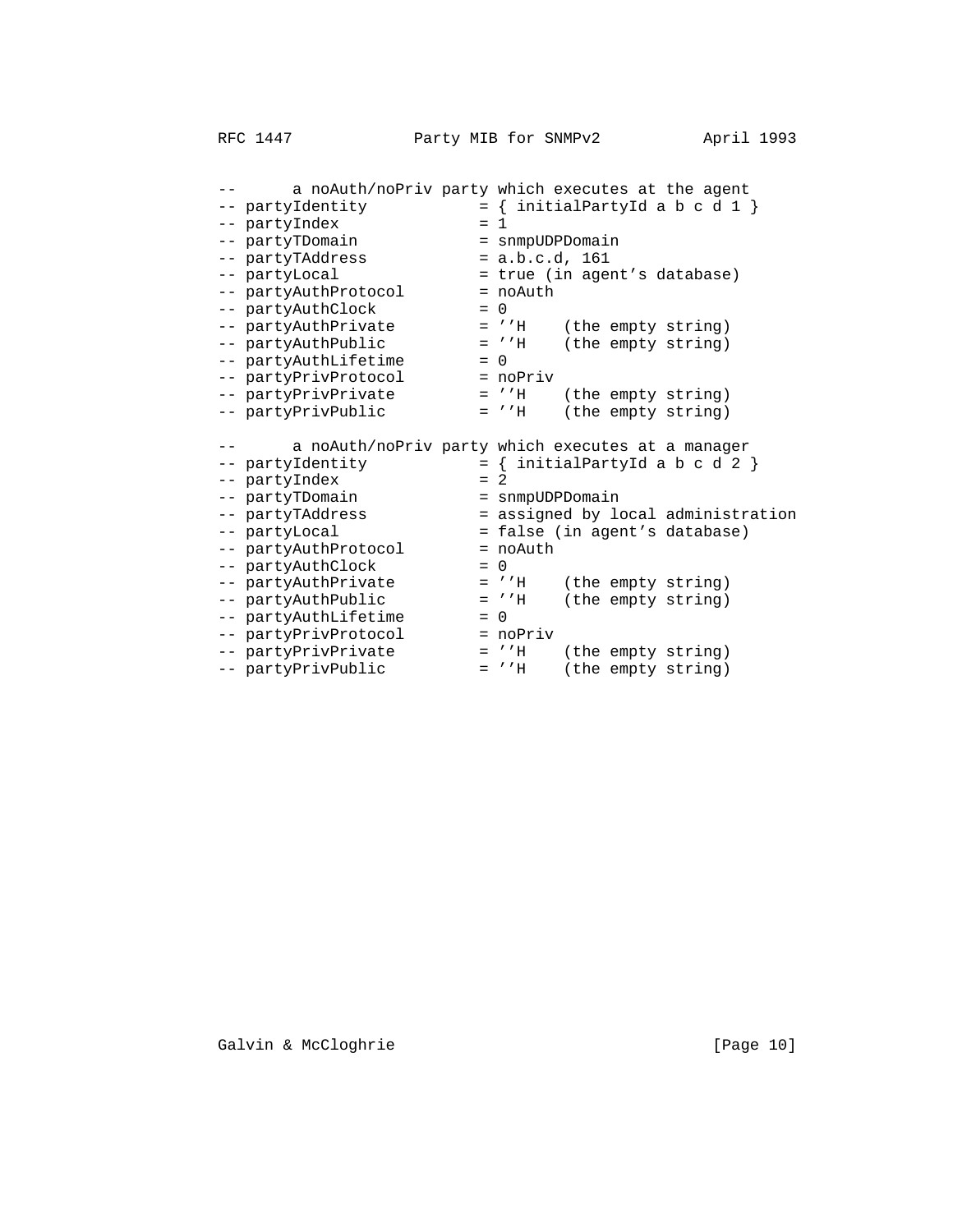-- a md5Auth/noPriv party which executes at the agent<br>-- partyIdentity = { initialPartyId a b c d 3 }  $--$  partyIdentity  $= {$  initialPartyId a b c d 3  $}$ -- partyIndex = 3 -- partyTDomain = snmpUDPDomain -- partyTAddress = a.b.c.d, 161 -- partyLocal  $=$  true (in agent's database) -- partyAuthProtocol = v2md5AuthProtocol -- partyAuthClock = 0 -- partyAuthPrivate  $-$  = assigned by local administration -- partyAuthPublic  $-$  = ''H (the empty string) -- partyAuthLifetime = 300 -- partyPrivProtocol = noPriv -- partyPrivPrivate  $-$  = ''H (the empty string) -- partyPrivPublic = ''H (the empty string) -- a md5Auth/noPriv party which executes at a manager  $--$  partyIdentity  $=$  { initialPartyId a b c d 4 } -- partyIndex = 4 -- partyTDomain = snmpUDPDomain -- partyTAddress  $-$  assigned by local administration -- partyLocal = false (in agent's database) -- partyAuthProtocol = v2md5AuthProtocol -- partyAuthClock = 0 -- partyAuthPrivate  $-$  = assigned by local administration -- partyAuthPublic  $-$  = ''H (the empty string) -- partyAuthLifetime = 300 -- partyPrivProtocol = noPriv -- partyPrivPrivate  $-$  = ''H (the empty string) -- partyPrivPublic = ''H (the empty string)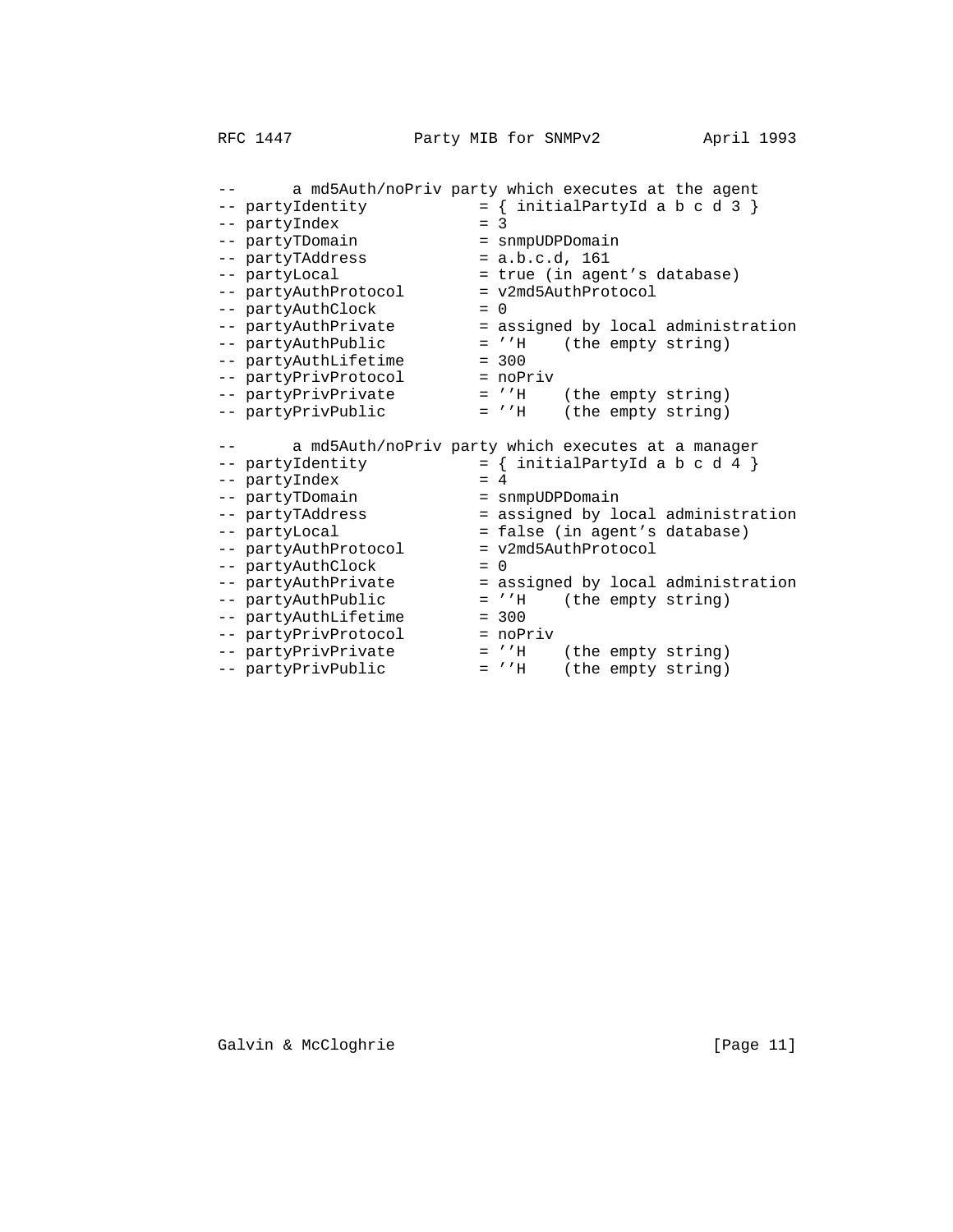-- a md5Auth/desPriv party which executes at the agent<br>-- partyIdentity = { initialPartyId a b c d 5 }  $--$  partyIdentity  $= {$  initialPartyId a b c d 5  $}$ -- partyIndex = 5 -- partyTDomain = snmpUDPDomain -- partyTAddress = a.b.c.d, 161 -- partyLocal  $=$  true (in agent's database) -- partyAuthProtocol = v2md5AuthProtocol -- partyAuthClock = 0 -- partyAuthPrivate  $-$  = assigned by local administration -- partyAuthPublic  $-$  = ''H (the empty string) -- partyAuthLifetime = 300 -- partyPrivProtocol = desPrivProtocol -- partyPrivPrivate  $-$  assigned by local administration -- partyPrivPublic = ''H (the empty string) -- a md5Auth/desPriv party which executes at a manager  $--$  partyIdentity  $=$  { initialPartyId a b c d 6 } -- partyIndex = 6 -- partyTDomain = snmpUDPDomain -- partyTAddress  $-$  assigned by local administration -- partyLocal = false (in agent's database) -- partyAuthProtocol = v2md5AuthProtocol -- partyAuthClock = 0 -- partyAuthPrivate  $-$  = assigned by local administration -- partyAuthPublic  $-$  = ''H (the empty string) -- partyAuthLifetime = 300 -- partyPrivProtocol = desPrivProtocol -- partyPrivPrivate  $-$  assigned by local administration

- 
- -- partyPrivPublic = ''H (the empty string)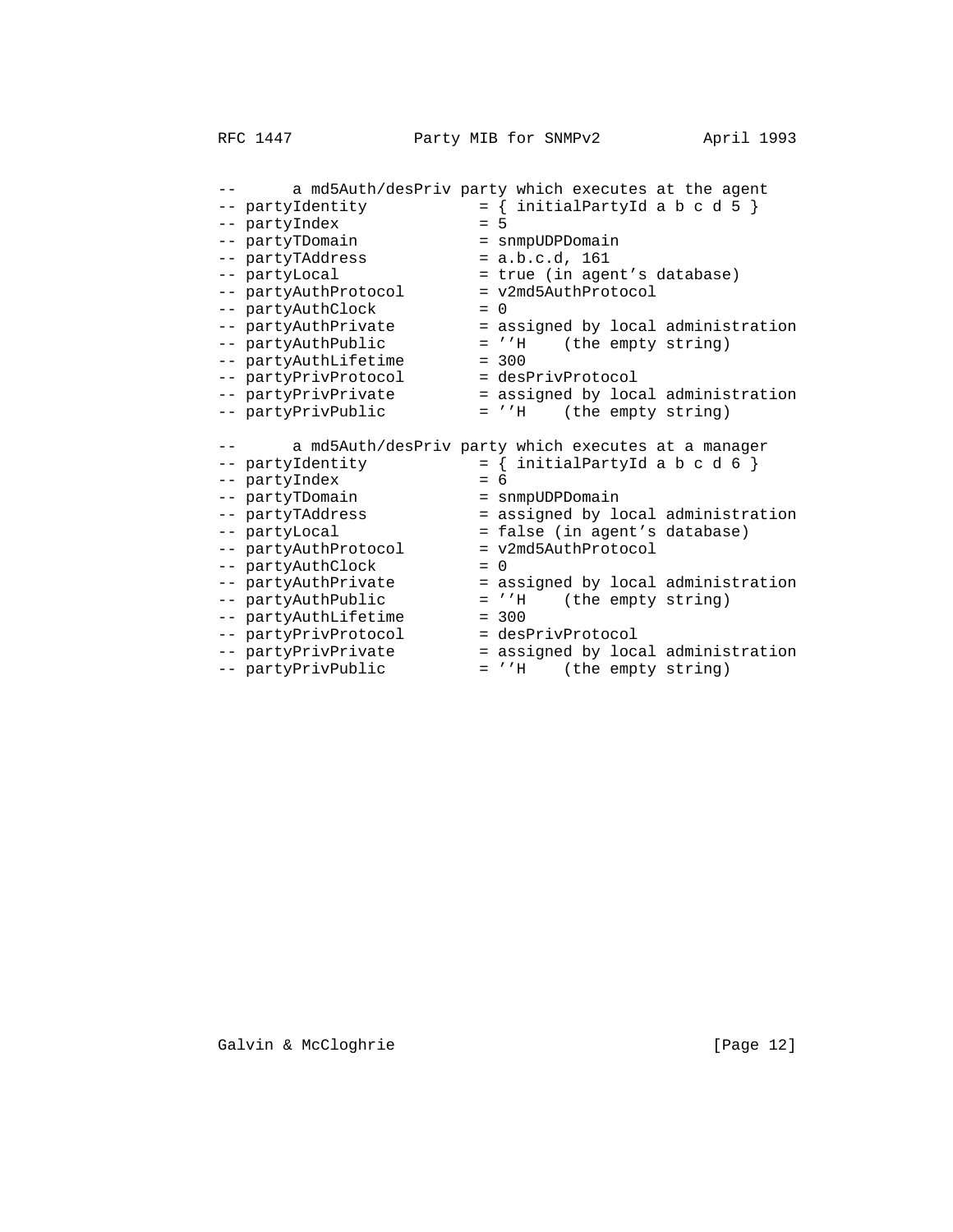-- the initial SNMPv2 contexts assigned, by convention, are: -- contextIdentity  $= {$  initialContextId a b c d 1  $}$  $--$  contextIndex = 1<br> $-$  contextIndex = 1<br> $+$  r -- contextLocal = true (in agent's database)<br>-- contextViewIndex = 1 -- contextViewIndex = 1 -- contextLocalEntity = ''H (the empty string) -- contextLocalTime = currentTime -- contextProxyDstParty = { 0 0 } -- contextProxySrcParty = { 0 0 }  $--$  contextProxyContext  $= \{ 0 \; 0 \}$  $---$  contextIdentity  $= {$  initialContextId a b c d 2  $}$ -- contextIndex = 2 -- contextLocal  $=$  true (in agent's database) -- contextViewIndex = 2 -- contextLocalEntity = ''H (the empty string) -- contextLocalTime = currentTime -- contextProxyDstParty = { 0 0 } -- contextProxySrcParty = { 0 0 } -- contextProxyContext = { 0 0 }

Galvin & McCloghrie [Page 13]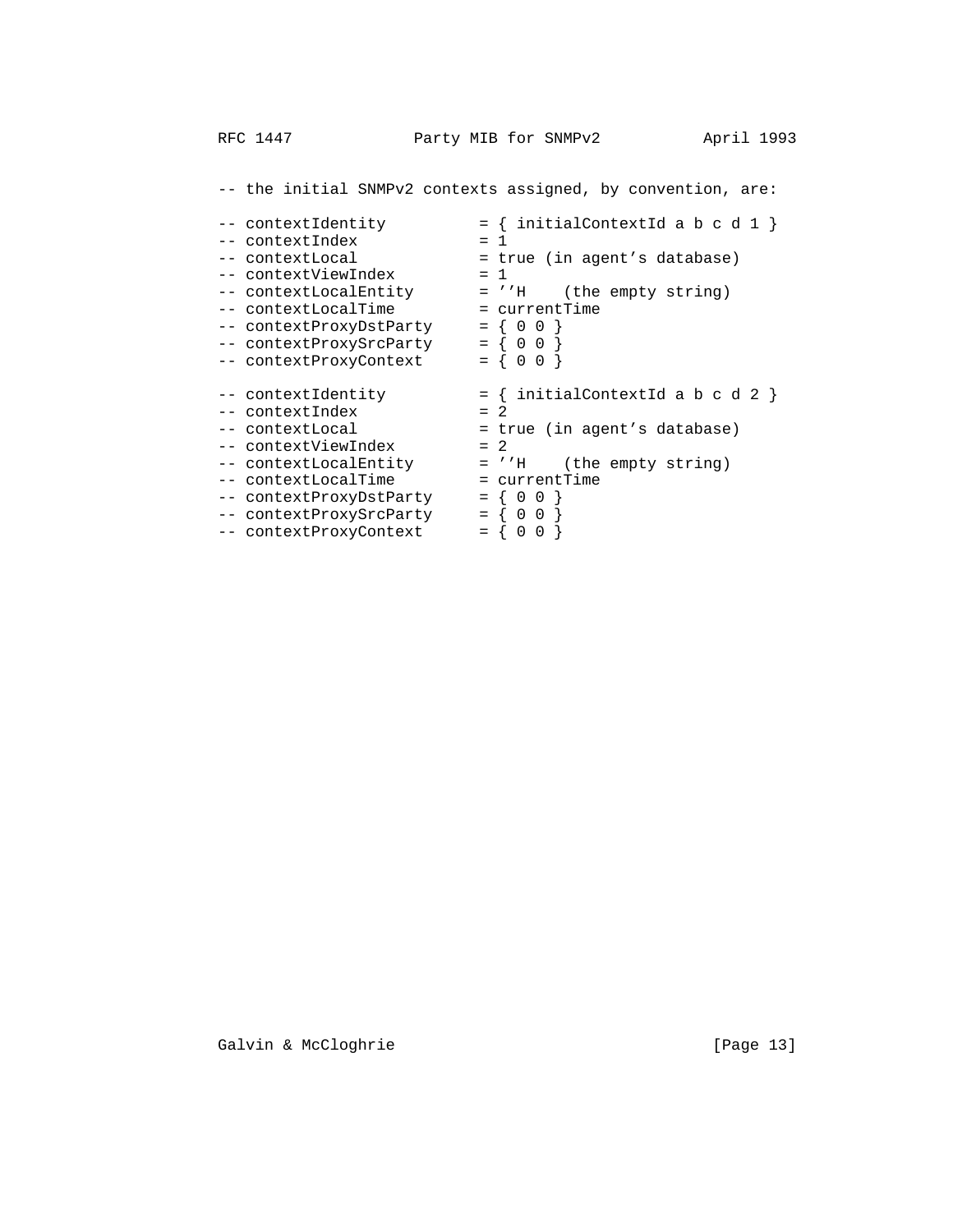-- The initial access control policy assigned, by -- convention, is: -- aclTarget = 1 -- aclSubject = 2 -- aclResources = 1 = 1<br>= 35 (Get, Get-Next & Get-Bulk) -- aclTarget = 2<br>-- aclSubject = 1 -- aclSubject = -- aclResources = 1 -- aclPrivileges = 132 (Response & SNMPv2-Trap)  $--$  aclTarget  $= 3$  -- aclSubject = 4 -- aclResources = 2 -- aclPrivileges = 43 (Get, Get-Next, Set & Get-Bulk) -- aclTarget = 4<br>-- aclSubject = 3 -- aclSubject = 3<br>-- aclResources = 2 -- aclResources -- aclPrivileges = 4 (Response) -- aclTarget = 5<br>-- aclSubject = 6 -- aclSubject =  $\qquad \qquad =$  -- aclResources = 2 -- aclPrivileges = 43 (Get, Get-Next, Set & Get-Bulk)  $--$  aclTarget  $= 6$ -- aclSubject = 5<br>-- aclResources = 2 -- aclResources -- aclPrivileges = 4 (Response)

-- Note that the initial context and access control

-- information assigned above, by default, to the

- -- md5Auth/desPriv parties are identical to those assigned to
- -- the md5Auth/noPriv parties. However, each administration
- -- may choose to have different authorization policies,

-- depending on whether privacy is used.

Galvin & McCloghrie [Page 14]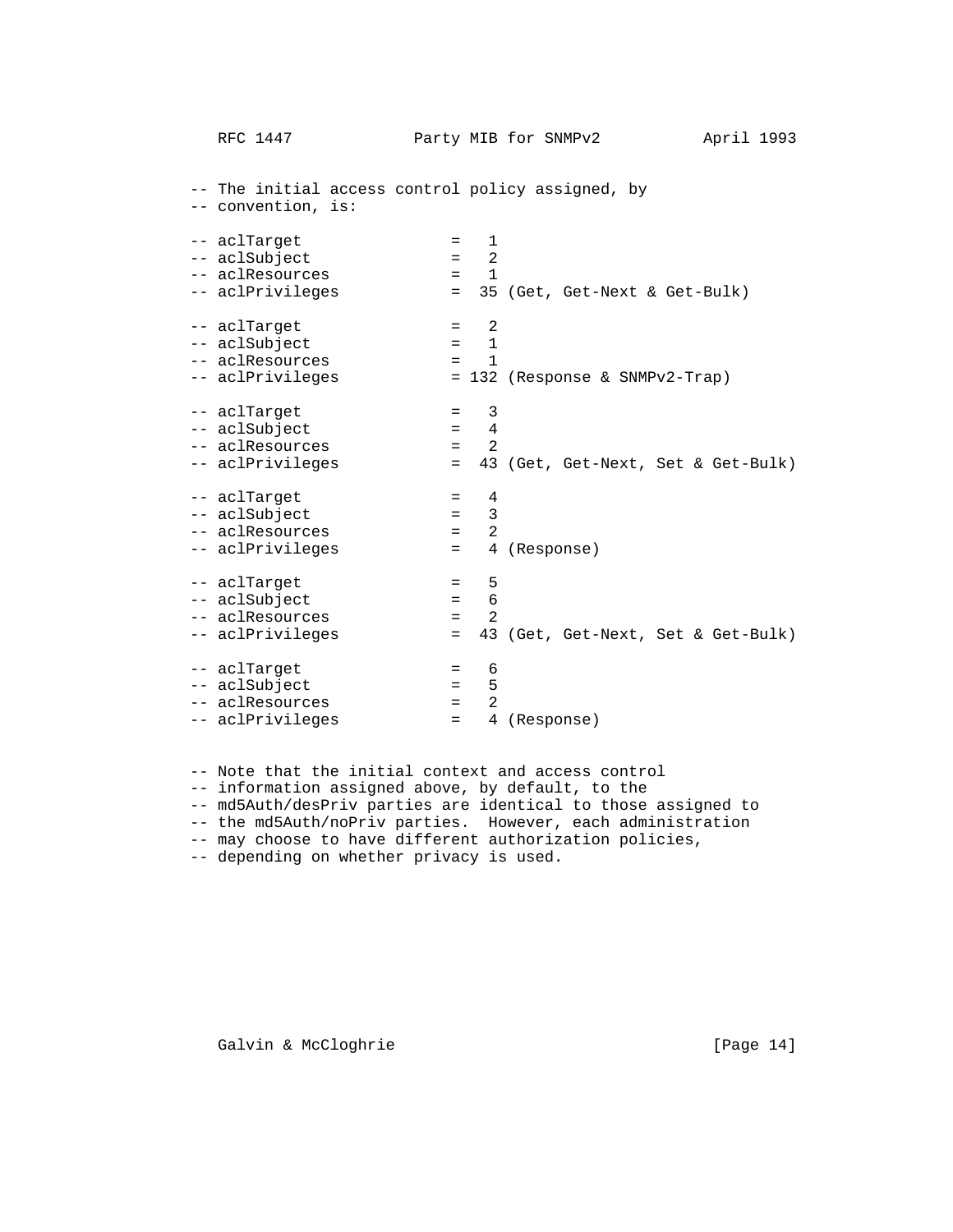-- viewIndex = 1 -- viewSubtree = system -- viewMask -- viewType = included -- viewIndex = 1 -- viewSubtree = snmpStats -- viewMask = ''H -- viewType  $-$  = included -- viewIndex = 1 -- viewSubtree  $-$  snmpParties -- viewMask = ''H -- viewType  $-$  = included -- viewIndex = 2 -- viewSubtree = internet -- viewMask = ''H -- viewbox.<br>-- viewMask = ...<br>-- viewType = included<br>= included

> -- Note that full access to the partyTable, contextTable, -- aclTable, and viewTable gives a manager the ability to -- configure any parties with any/all capabilities (the -- equivalent of "root" access). A lesser manager can be -- given access only to the partyTable so that it can -- maintain its own parties, but not increase/decrease -- their capabilities. Such a lesser manager can also -- create new parties but they are of no use to it.

-- The initial MIB views assigned, by convention, are:

Galvin & McCloghrie [Page 15]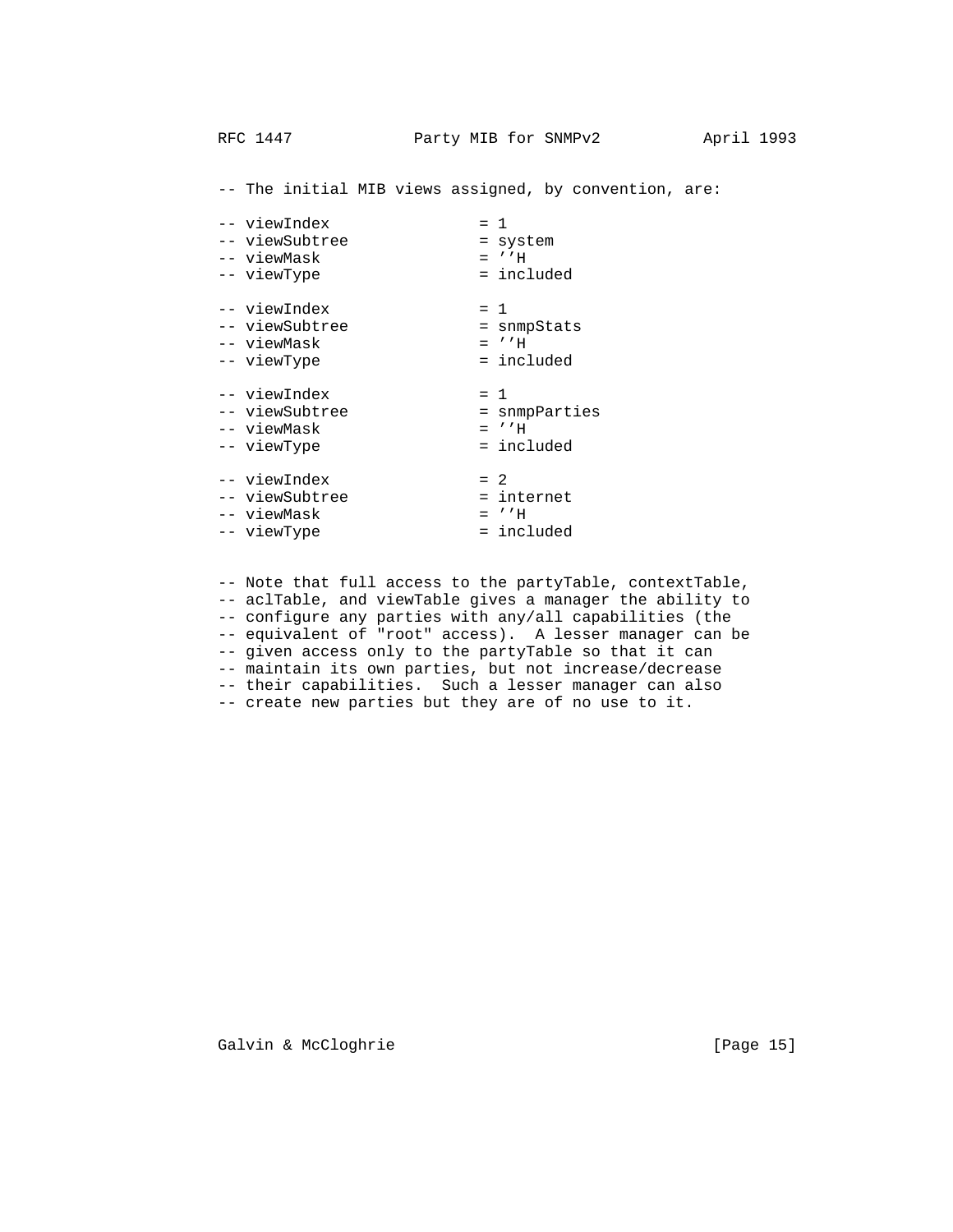```
RFC 1447 Party MIB for SNMPv2 April 1993
 -- object assignments
 partyMIBObjects
               OBJECT IDENTIFIER ::= { partyMIB 2 }
 -- the SNMPv2 party database group
 snmpParties OBJECT IDENTIFIER ::= { partyMIBObjects 1 }
 partyTable OBJECT-TYPE
    SYNTAX SEQUENCE OF PartyEntry
    MAX-ACCESS not-accessible
    STATUS current
    DESCRIPTION
            "The SNMPv2 Party database."
    ::= { snmpParties 1 }
 partyEntry OBJECT-TYPE
    SYNTAX PartyEntry
    MAX-ACCESS not-accessible
    STATUS current
    DESCRIPTION
            "Locally held information about a particular
           SNMPv2 party."
    INDEX { IMPLIED partyIdentity }
   ::= \{ partyTable 1 \}
```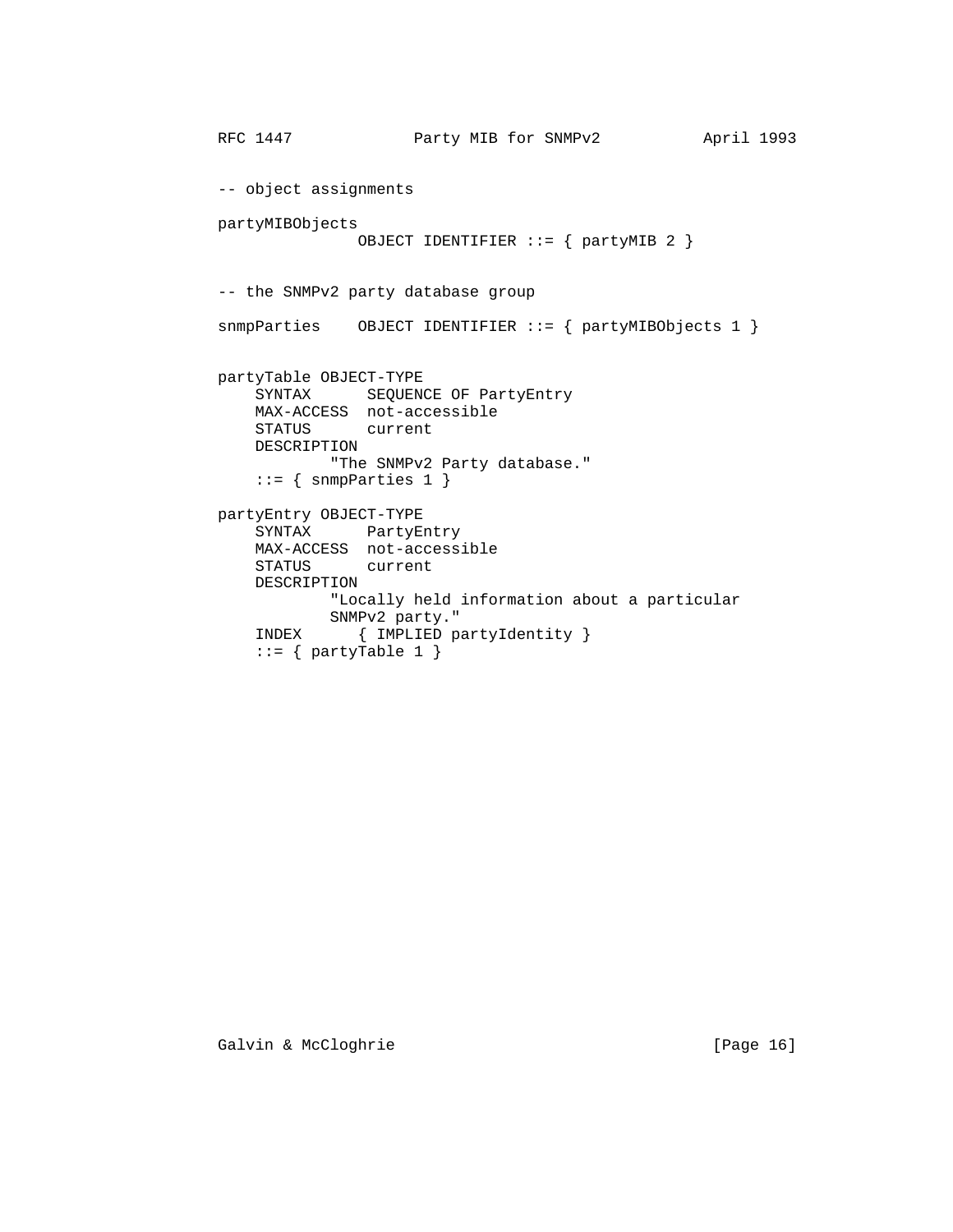PartyEntry ::= SEQUENCE { partyIdentity Party, partyIndex INTEGER,<br>partyTDomain OBJECT I partyTDomain OBJECT IDENTIFIER, partyTAddress TAddress, partyMaxMessageSize INTEGER, partyLocal TruthValue, partyAuthProtocol OBJECT IDENTIFIER, partyAuthClock Clock, partyAuthPrivate OCTET STRING, partyAuthPublic OCTET STRING, partyAuthLifetime INTEGER, partyPrivProtocol OBJECT IDENTIFIER, partyPrivPrivate OCTET STRING, partyPrivPublic OCTET STRING, partyCloneFrom Party, partyStorageType StorageType, partyStatus RowStatus } partyIdentity OBJECT-TYPE SYNTAX Party MAX-ACCESS not-accessible STATUS current DESCRIPTION "A party identifier uniquely identifying a particular SNMPv2 party."  $::=$  { partyEntry 1 } partyIndex OBJECT-TYPE SYNTAX INTEGER  $(1..65535)$  MAX-ACCESS read-only STATUS current DESCRIPTION "A unique value for each SNMPv2 party. The value for each SNMPv2 party must remain constant at least from one re-initialization of the entity's network management system to the next re initialization."  $::=$  { partyEntry 2 }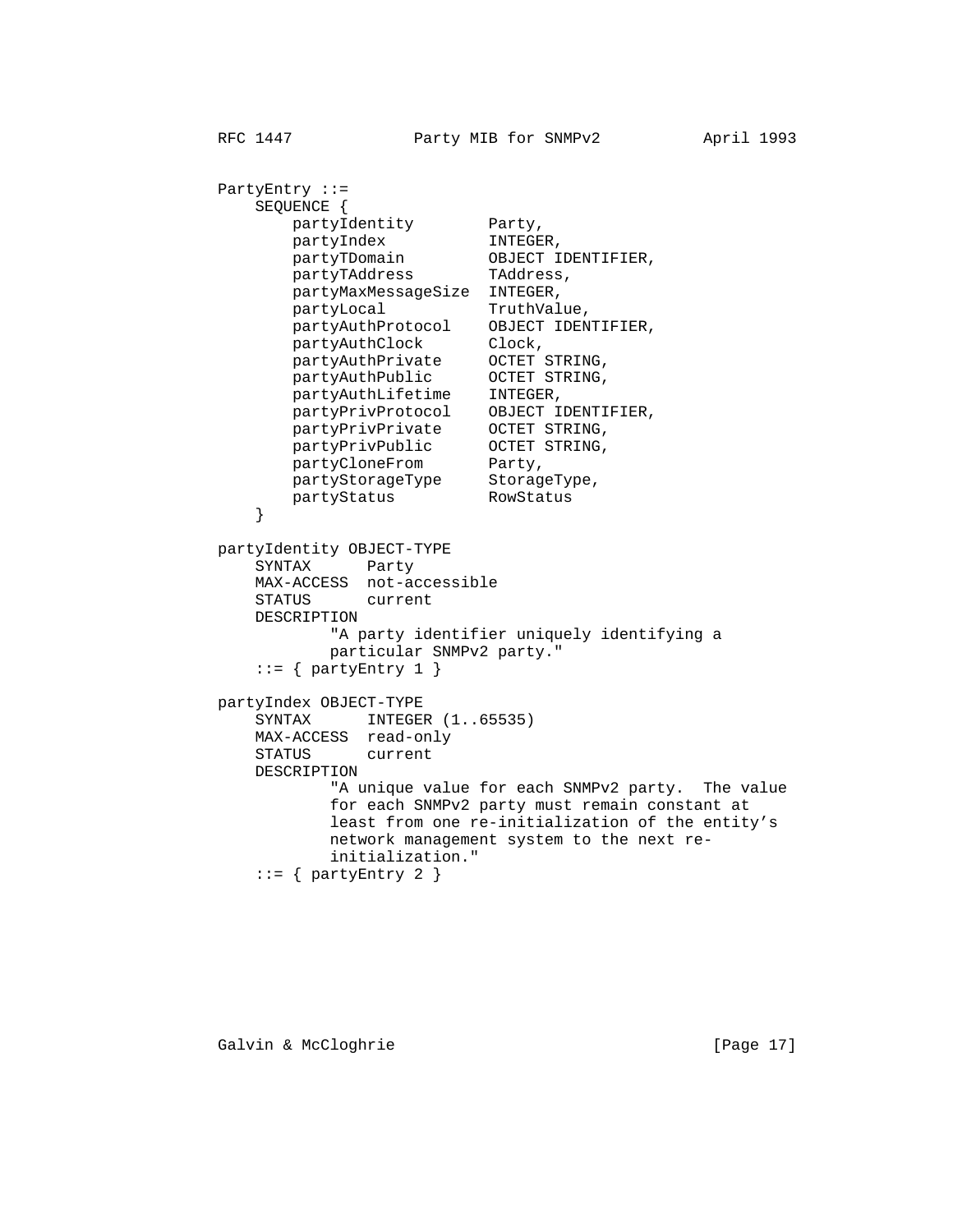RFC 1447 **Party MIB for SNMPv2** April 1993 partyTDomain OBJECT-TYPE SYNTAX OBJECT IDENTIFIER MAX-ACCESS read-create STATUS current DESCRIPTION "Indicates the kind of transport service by which the party receives network management traffic." DEFVAL { snmpUDPDomain }  $::=$  { partyEntry 3 } partyTAddress OBJECT-TYPE SYNTAX TAddress MAX-ACCESS read-create STATUS DESCRIPTION "The transport service address by which the party receives network management traffic, formatted according to the corresponding value of partyTDomain. For snmpUDPDomain, partyTAddress is formatted as a 4-octet IP Address concatenated with a 2-octet UDP port number." DEFVAL { '000000000000'H }  $::=$  { partyEntry 4 } partyMaxMessageSize OBJECT-TYPE SYNTAX INTEGER (484..65507) MAX-ACCESS read-create STATUS current DESCRIPTION "The maximum length in octets of a SNMPv2 message which this party will accept. For parties which execute at an agent, the agent initializes this object to the maximum length supported by the agent, and does not let the object be set to any larger value. For parties which do not execute at the agent, the agent must allow the manager to set this object to any legal value, even if it is larger than the agent can generate."<br>DEFVAL {  $484$  }  $\{484\}$ ::=  $\{$  partyEntry 5  $\}$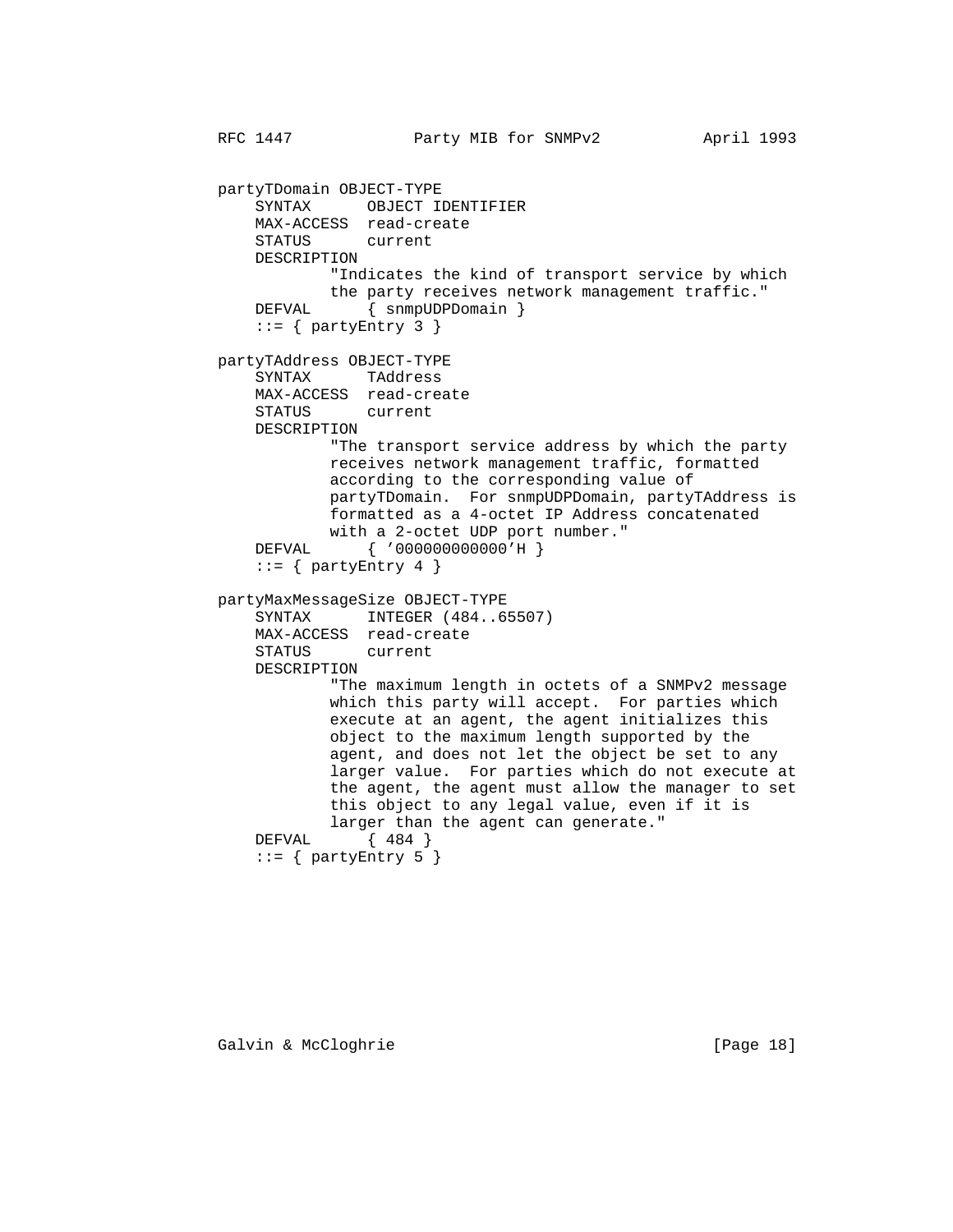partyLocal OBJECT-TYPE SYNTAX TruthValue MAX-ACCESS read-create STATUS current DESCRIPTION "An indication of whether this party executes at this SNMPv2 entity. If this object has a value of true(1), then the SNMPv2 entity will listen for SNMPv2 messages on the partyTAddress associated with this party. If this object has the value false(2), then the SNMPv2 entity will not listen for SNMPv2 messages on the partyTAddress associated with this party."<br>DEFVAL { false }  $\{ false \}$  $::=$  { partyEntry 6 } partyAuthProtocol OBJECT-TYPE SYNTAX OBJECT IDENTIFIER MAX-ACCESS read-create STATUS current DESCRIPTION "The authentication protocol by which all messages generated by the party are authenticated as to origin and integrity. The value noAuth signifies that messages generated by the party are not authenticated. Once an instance of this object is created, its value can not be changed." DEFVAL { v2md5AuthProtocol } ::=  $\{$  partyEntry 7  $\}$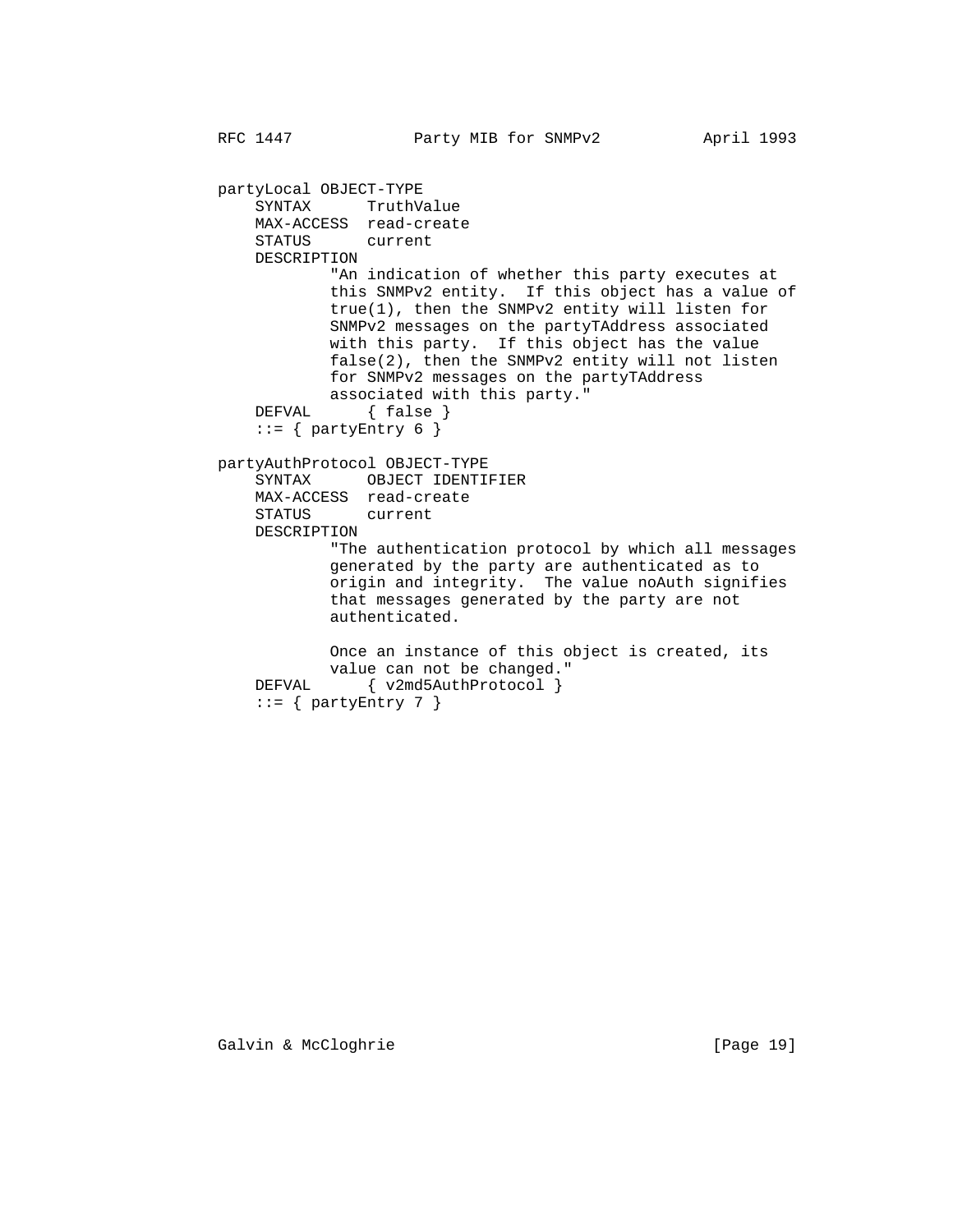partyAuthClock OBJECT-TYPE SYNTAX Clock MAX-ACCESS read-create STATUS current DESCRIPTION "The authentication clock which represents the local notion of the current time specific to the party. This value must not be decremented unless the party's private authentication key is changed simultaneously." DEFVAL { 0 }  $::=$  { partyEntry  $8$  }

Galvin & McCloghrie [Page 20]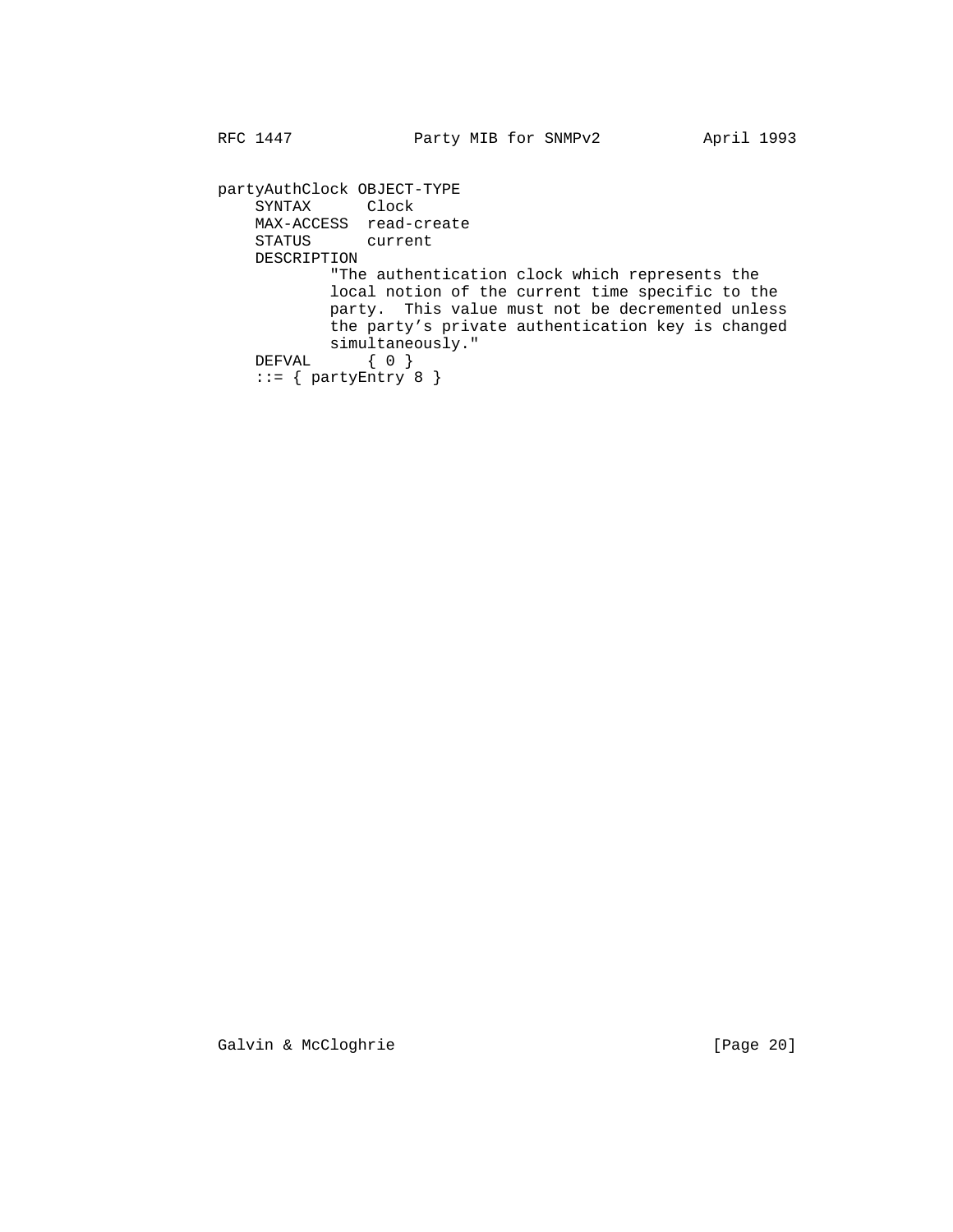partyAuthPrivate OBJECT-TYPE SYNTAX OCTET STRING -- for v2md5AuthProtocol: (SIZE (16)) MAX-ACCESS read-create STATUS current DESCRIPTION "An encoding of the party's private authentication key which may be needed to support the authentication protocol. Although the value of this variable may be altered by a management operation (e.g., a SNMPv2 Set-Request), its value can never be retrieved by a management operation: when read, the value of this variable is the zero length OCTET STRING. The private authentication key is NOT directly represented by the value of this variable, but rather it is represented according to an encoding. This encoding is the bitwise exclusive-OR of the old key with the new key, i.e., of the old private authentication key (prior to the alteration) with the new private authentication key (after the alteration). Thus, when processing a received protocol Set operation, the new private authentication key is obtained from the value of this variable as the result of a bitwise exclusive-OR of the variable's value and the old private authentication key. In calculating the exclusive-OR, if the old key is shorter than the new key, zero-valued padding is appended to the old key. If no value for the old key exists, a zero-length OCTET STRING is used in the  $\begin{tabular}{ll} \bf \end{tabular} \begin{tabular}{ll} \bf \end{tabular} \begin{tabular}{ll} \bf \end{tabular} \begin{tabular}{ll} \bf \end{tabular} \begin{tabular}{ll} \bf \end{tabular} \end{tabular} \begin{tabular}{ll} \bf \end{tabular} \begin{tabular}{ll} \bf \end{tabular} \end{tabular}$ -- the empty string

 $::=$  { partyEntry 9 }

Galvin & McCloghrie [Page 21]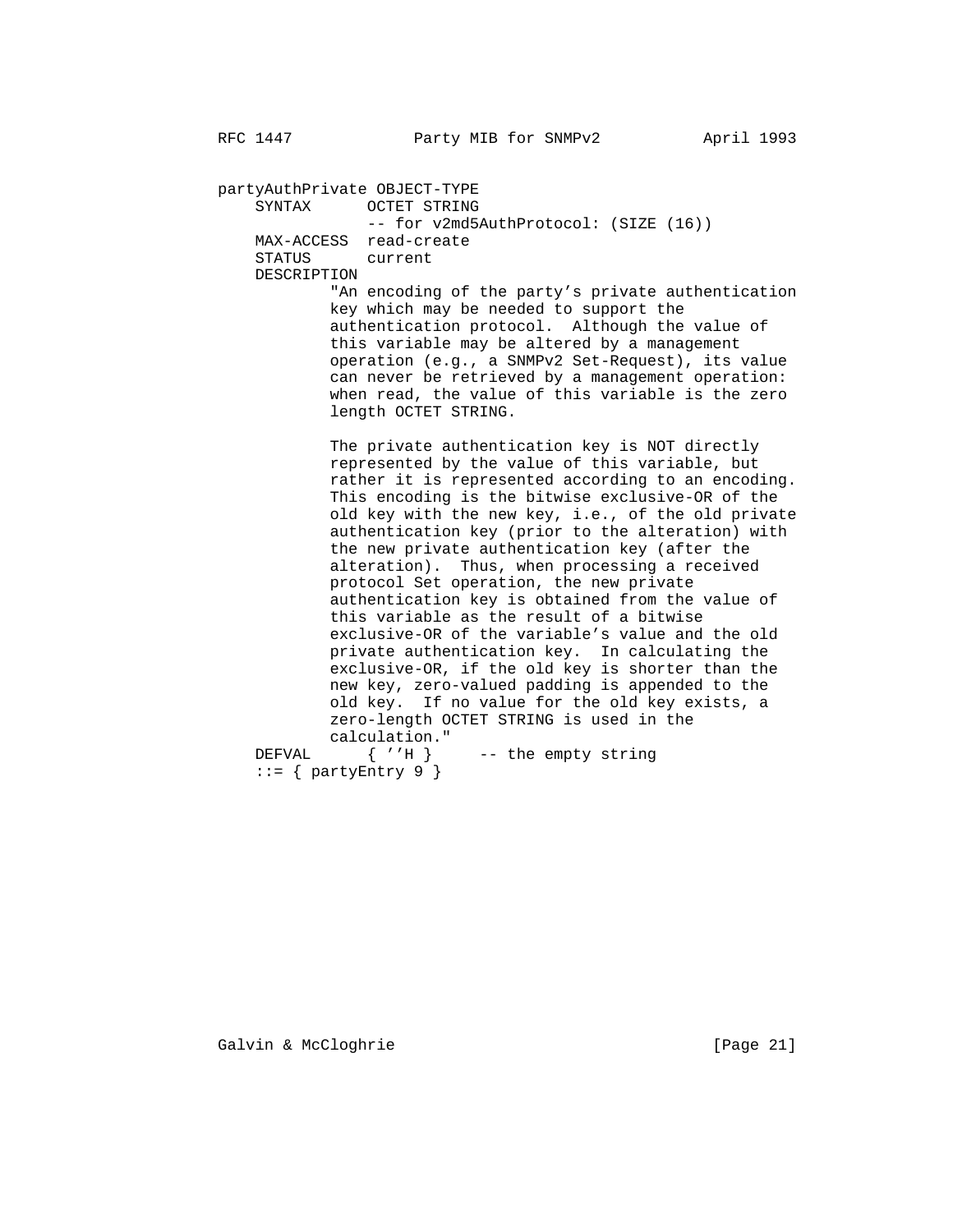partyAuthPublic OBJECT-TYPE SYNTAX OCTET STRING -- for v2md5AuthProtocol: (SIZE (0..16)) MAX-ACCESS read-create STATUS current DESCRIPTION

"A publically-readable value for the party.

 Depending on the party's authentication protocol, this value may be needed to support the party's authentication protocol. Alternatively, it may be used by a manager during the procedure for altering secret information about a party. (For example, by altering the value of an instance of this object in the same SNMPv2 Set-Request used to update an instance of partyAuthPrivate, a subsequent Get-Request can determine if the Set- Request was successful in the event that no response to the Set-Request is received, see [4].)

 The length of the value is dependent on the party's authentication protocol. If not used by the authentication protocol, it is recommended that agents support values of any length up to and including the length of the corresponding partyAuthPrivate object."<br>DEFVAL { ''H } -- the e

 $\{ 'H \}$  -- the empty string  $::=$  { partyEntry 10 }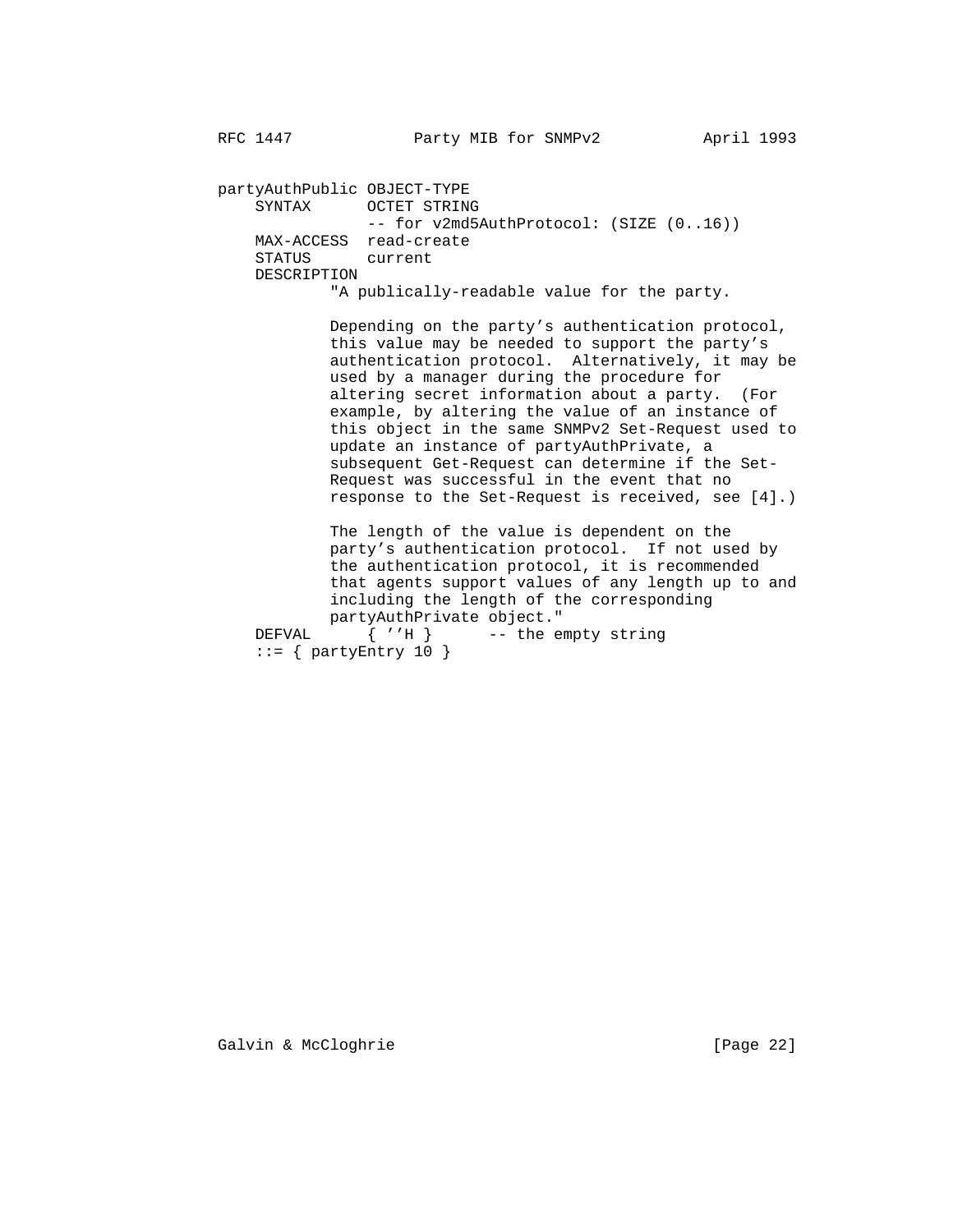partyAuthLifetime OBJECT-TYPE SYNTAX INTEGER (0..2147483647)<br>UNITS "seconds" "seconds" MAX-ACCESS read-create STATUS current DESCRIPTION "The lifetime (in units of seconds) which represents an administrative upper bound on acceptable delivery delay for protocol messages generated by the party. Once an instance of this object is created, its value can not be changed."<br>DEFVAL { 300 }  $\{ 300 \}$  $::=$  { partyEntry 11 } partyPrivProtocol OBJECT-TYPE SYNTAX OBJECT IDENTIFIER MAX-ACCESS read-create STATUS current DESCRIPTION "The privacy protocol by which all protocol messages received by the party are protected from disclosure. The value noPriv signifies that messages received by the party are not protected. Once an instance of this object is created, its value can not be changed." DEFVAL { noPriv }  $::= \{$  partyEntry 12  $\}$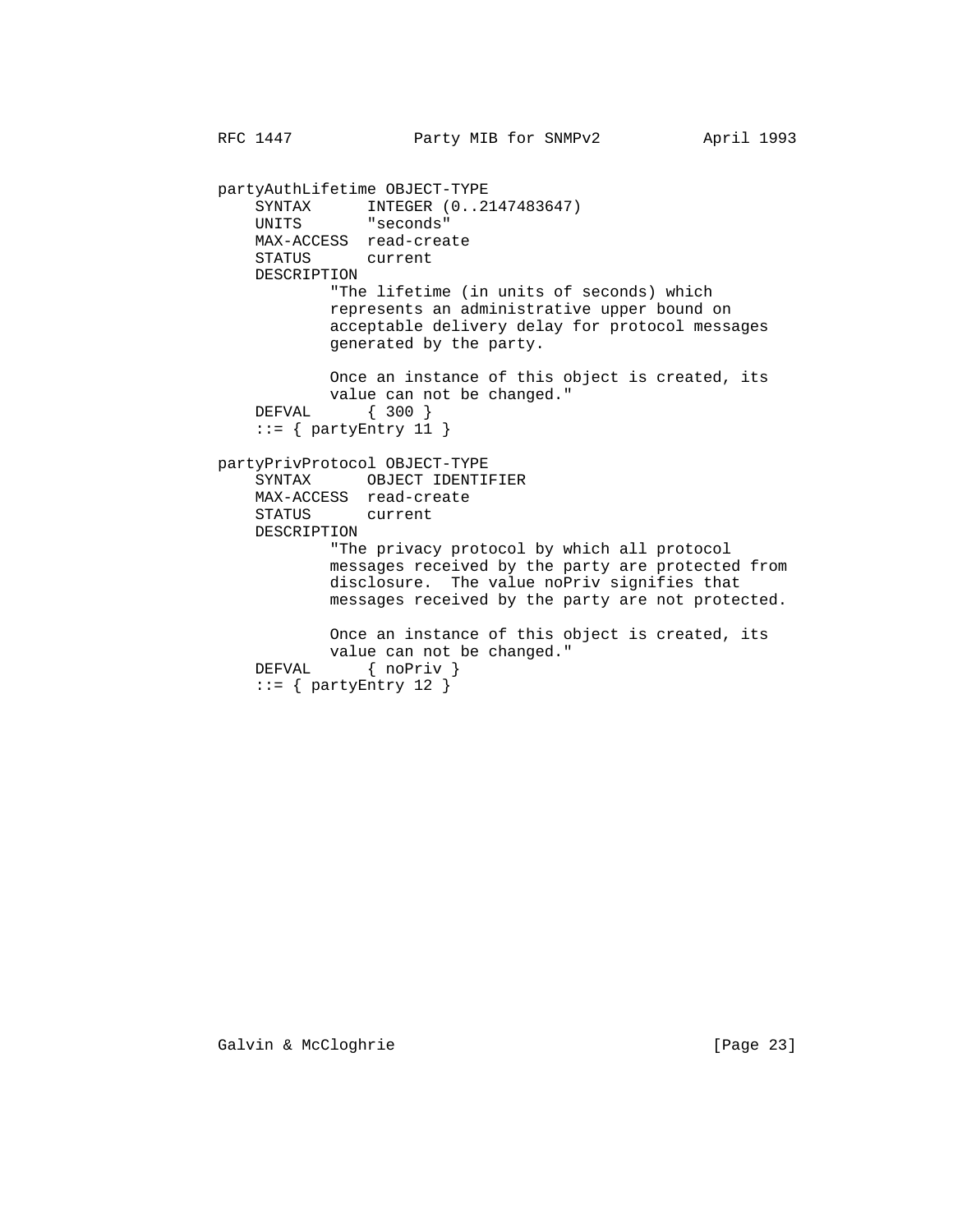partyPrivPrivate OBJECT-TYPE SYNTAX OCTET STRING -- for desPrivProtocol: (SIZE (16)) MAX-ACCESS read-create STATUS current DESCRIPTION "An encoding of the party's private encryption key which may be needed to support the privacy protocol. Although the value of this variable may be altered by a management operation (e.g., a SNMPv2 Set-Request), its value can never be retrieved by a management operation: when read, the value of this variable is the zero length OCTET STRING. The private encryption key is NOT directly represented by the value of this variable, but rather it is represented according to an encoding. This encoding is the bitwise exclusive-OR of the old key with the new key, i.e., of the old private encryption key (prior to the alteration) with the new private encryption key (after the alteration). Thus, when processing a received protocol Set operation, the new private encryption key is obtained from the value of this variable as the result of a bitwise exclusive-OR of the variable's value and the old private encryption key. In calculating the exclusive-OR, if the old key is shorter than the new key, zero-valued padding is appended to the old key. If no value for the old key exists, a zero-length OCTET STRING is used in the calculation."<br>DEFVAL { ''H } - $\{ ''H \}$  -- the empty string

 $::=$  { partyEntry 13 }

Galvin & McCloghrie [Page 24]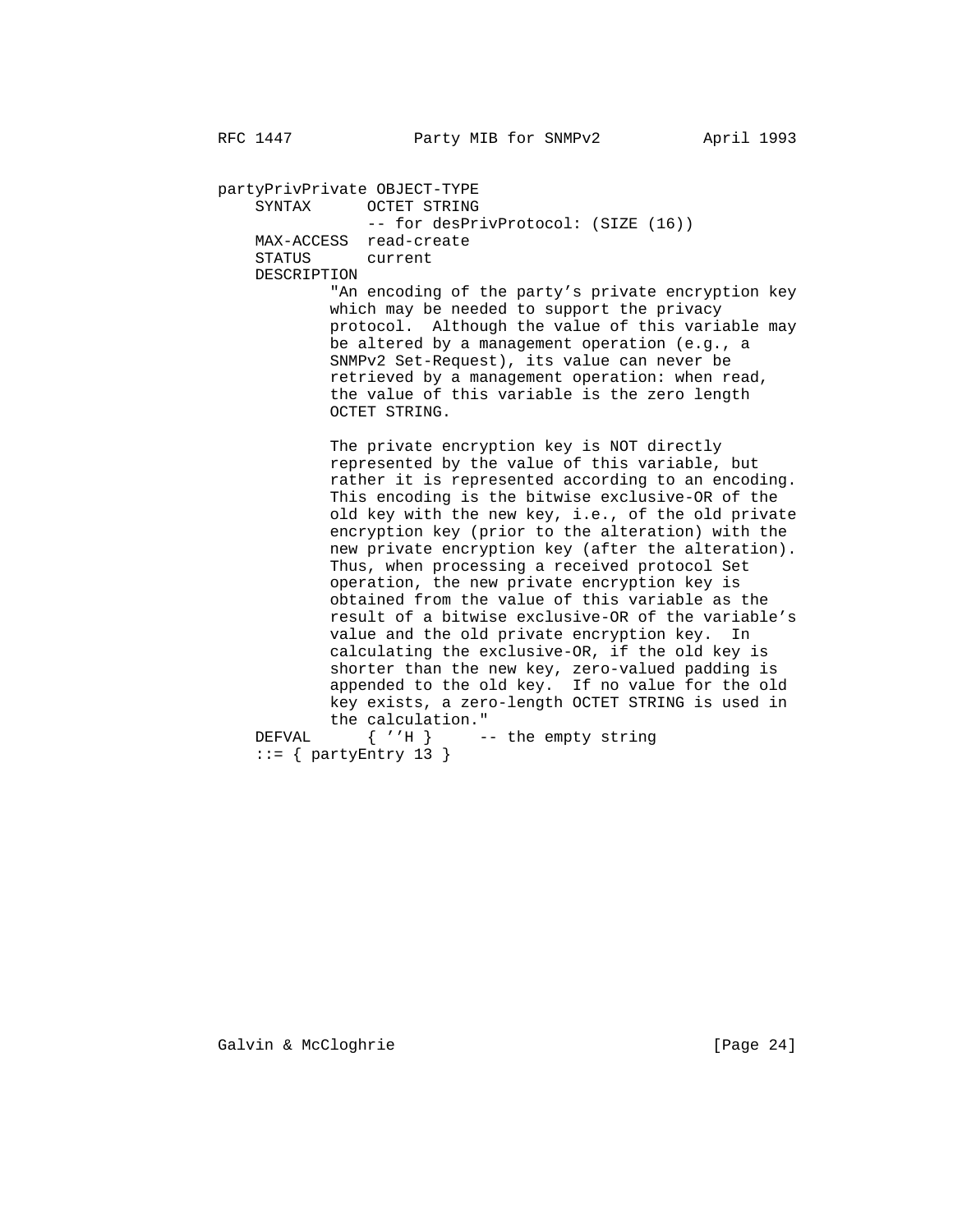partyPrivPublic OBJECT-TYPE SYNTAX OCTET STRING -- for desPrivProtocol: (SIZE (0..16)) MAX-ACCESS read-create STATUS current DESCRIPTION

"A publically-readable value for the party.

 Depending on the party's privacy protocol, this value may be needed to support the party's privacy protocol. Alternatively, it may be used by a manager as a part of its procedure for altering secret information about a party. (For example, by altering the value of an instance of this object in the same SNMPv2 Set-Request used to update an instance of partyPrivPrivate, a subsequent Get-Request can determine if the Set- Request was successful in the event that no response to the Set-Request is received, see [4].)

 The length of the value is dependent on the party's privacy protocol. If not used by the privacy protocol, it is recommended that agents support values of any length up to and including the length of the corresponding partyPrivPrivate

object."<br>DEFVAL { ''E  ${'}'H$  -- the empty string  $::=$  { partyEntry 14 }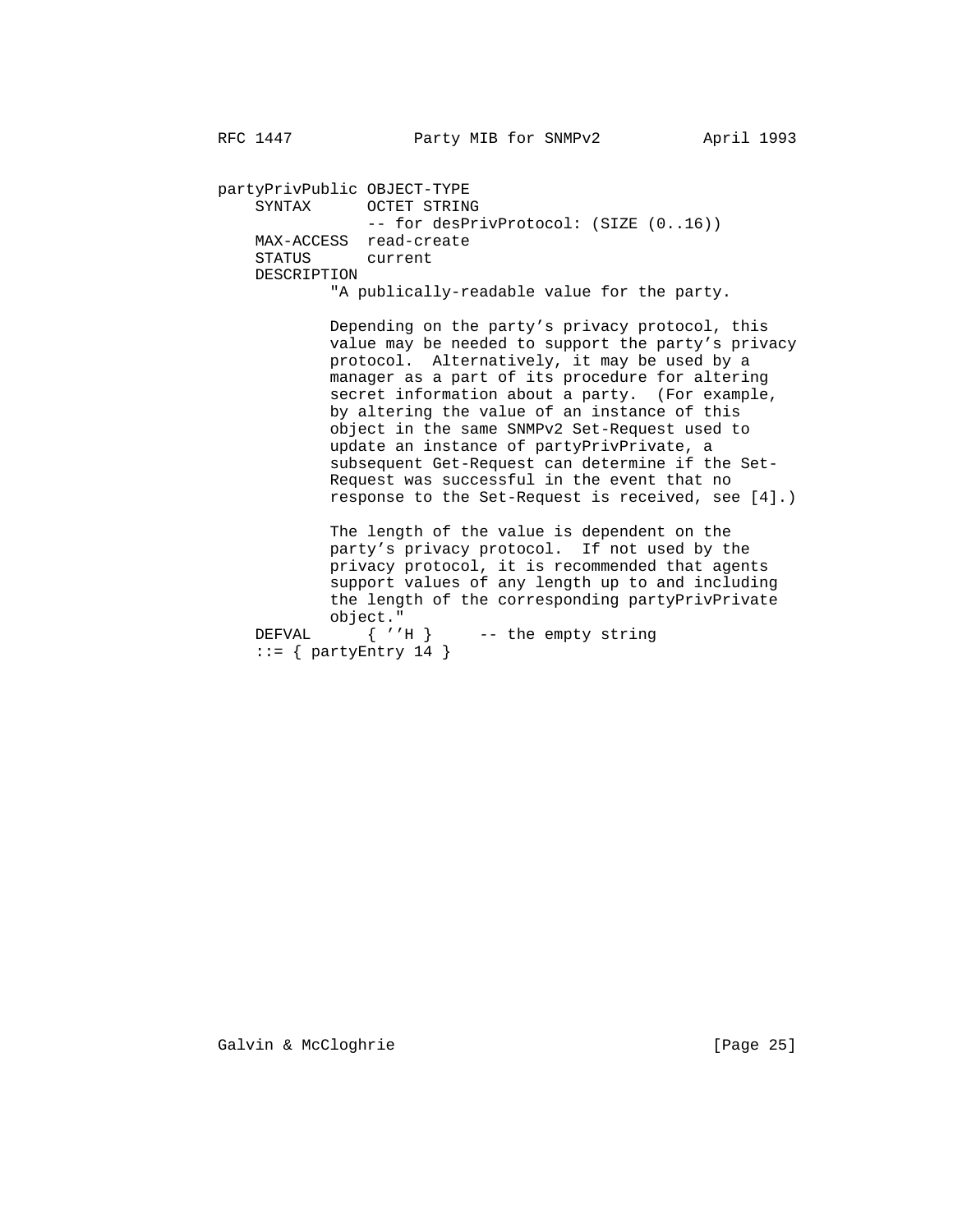partyCloneFrom OBJECT-TYPE SYNTAX Party MAX-ACCESS read-create STATUS current DESCRIPTION "The identity of a party to clone authentication and privacy parameters from. When read, the value { 0 0 } is returned.

> This value must be written exactly once, when the associated instance of partyStatus either does not exist or has the value 'notReady'. When written, the value identifies a party, the cloning party, whose status column has the value 'active'. The cloning party is used in two ways.

 One, if instances of the following objects do not exist for the party being created, then they are created with values identical to those of the corresponding objects for the cloning party:

 partyAuthProtocol partyAuthPublic partyAuthLifetime partyPrivProtocol partyPrivPublic

 Two, instances of the following objects are updated using the corresponding values of the cloning party:

> partyAuthPrivate partyPrivPrivate

 (e.g., the value of the cloning party's instance of the partyAuthPrivate object is XOR'd with the value of the partyAuthPrivate instances of the party being created.)" ::= { partyEntry 15 }

Galvin & McCloghrie [Page 26]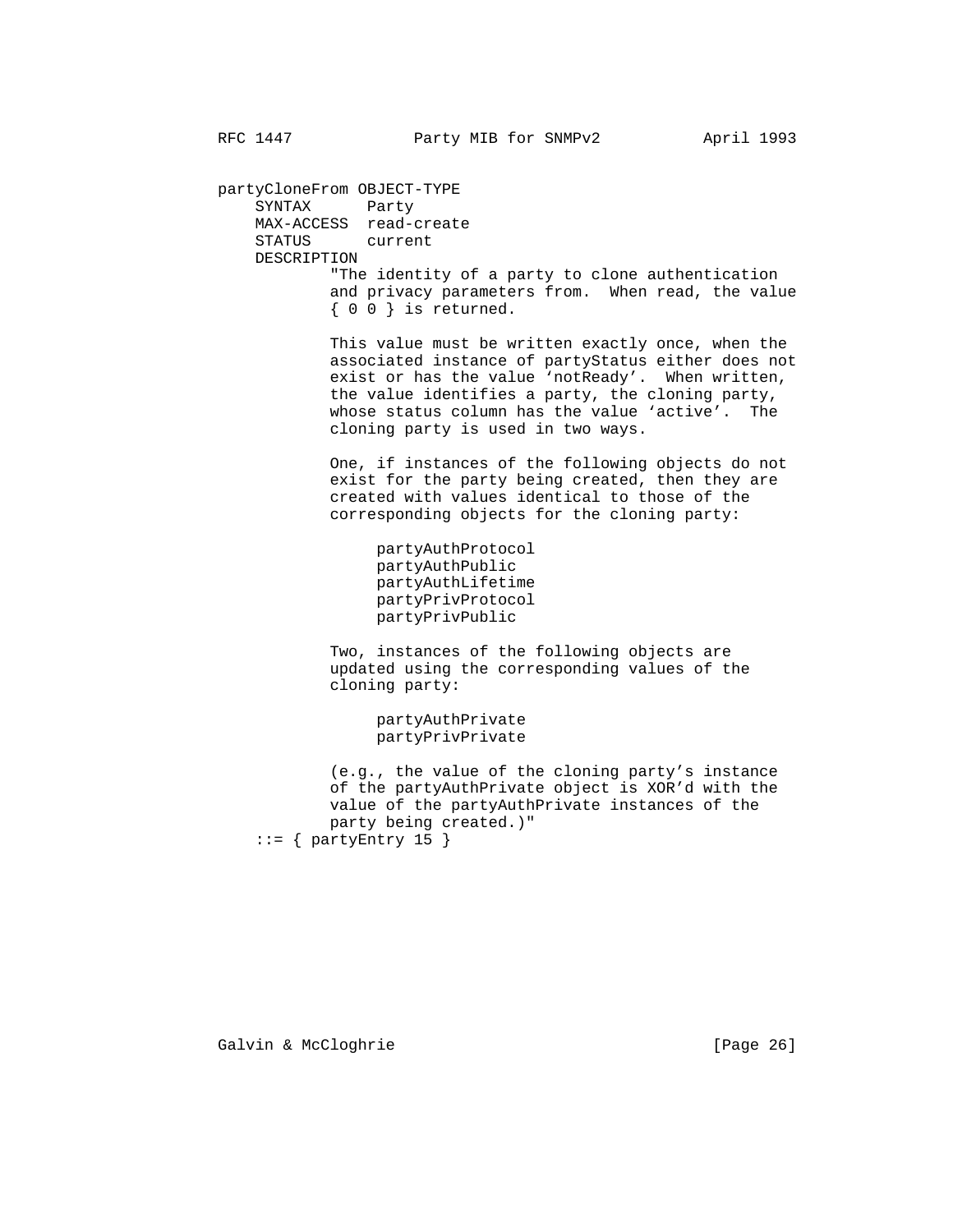partyStorageType OBJECT-TYPE SYNTAX StorageType MAX-ACCESS read-create STATUS current DESCRIPTION "The storage type for this conceptual row in the partyTable." DEFVAL { nonVolatile }  $::=$  { partyEntry 16 } partyStatus OBJECT-TYPE SYNTAX RowStatus MAX-ACCESS read-create STATUS DESCRIPTION "The status of this conceptual row in the partyTable. A party is not qualified for activation until instances of all columns of its partyEntry row have an appropriate value. In particular: A value must be written to the Party's partyCloneFrom object. If the Party's partyAuthProtocol object has the value md5AuthProtocol, then the corresponding instance of partyAuthPrivate must contain a secret of the appropriate length. Further, at least one management protocol set operation updating the value of the party's partyAuthPrivate object must be successfully processed, before the partyAuthPrivate column is considered appropriately configured. If the Party's partyPrivProtocol object has the value desPrivProtocol, then the corresponding instance of partyPrivPrivate must contain a secret of the appropriate length. Further, at least one management protocol set operation updating the value of the party's partyPrivPrivate object must be successfully processed, before the partyPrivPrivate column is considered appropriately configured.

Galvin & McCloghrie [Page 27]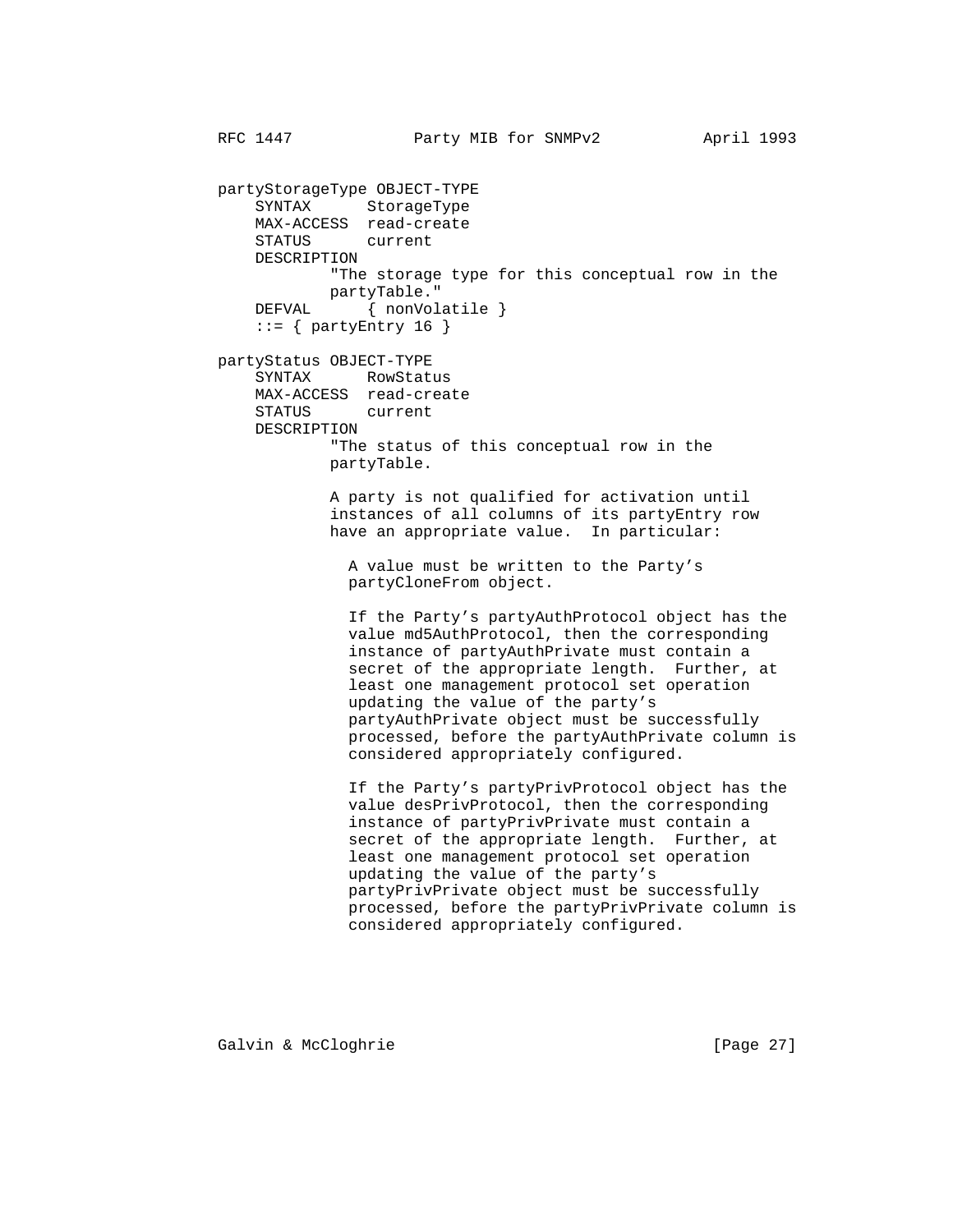Until instances of all corresponding columns are appropriately configured, the value of the corresponding instance of the partyStatus column is 'notReady'."  $::=$  { partyEntry 17 }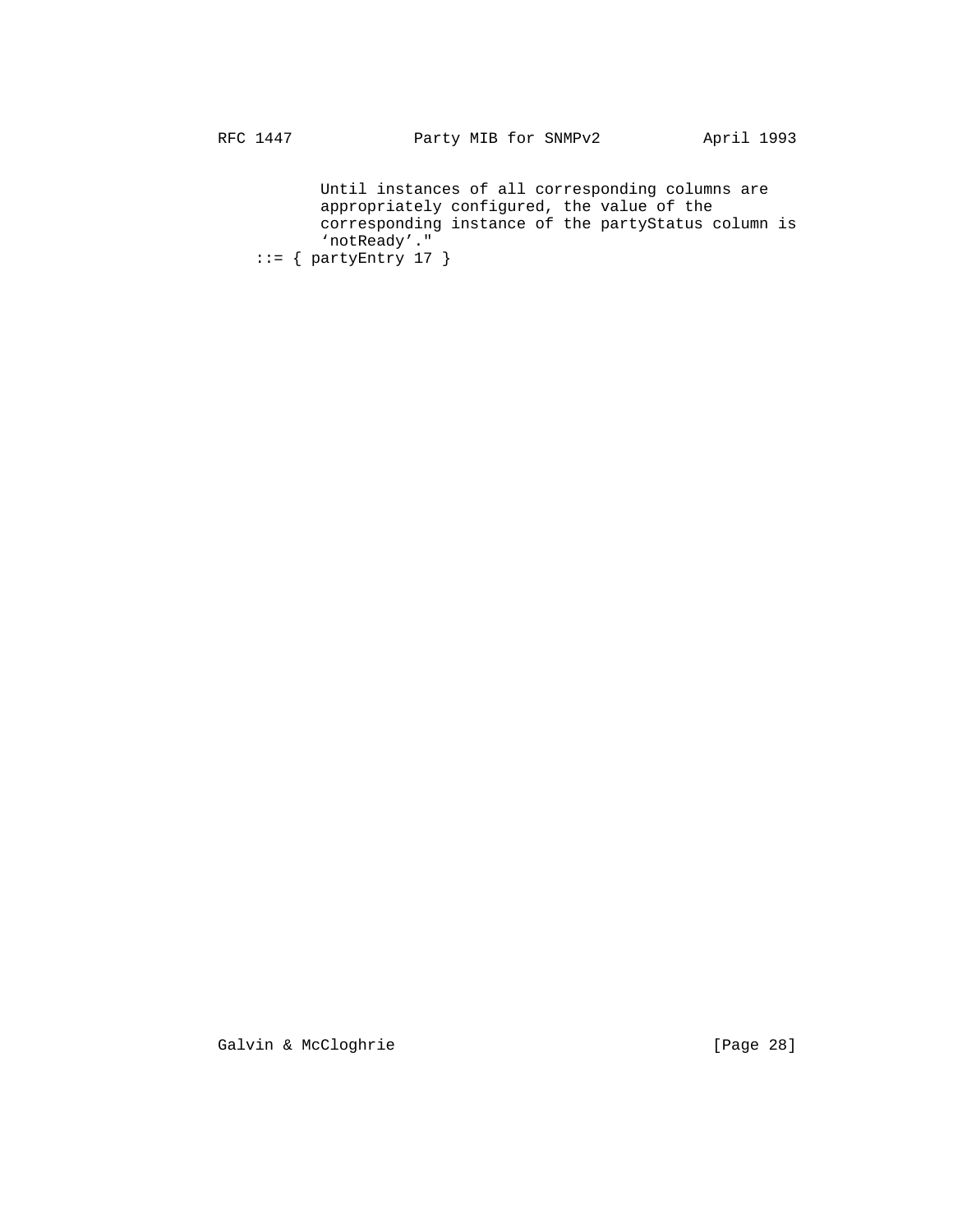```
RFC 1447 Party MIB for SNMPv2 April 1993
        -- the SNMPv2 contexts database group
        snmpContexts OBJECT IDENTIFIER ::= { partyMIBObjects 2 }
        contextTable OBJECT-TYPE
            SYNTAX SEQUENCE OF ContextEntry
           MAX-ACCESS not-accessible
            STATUS current
            DESCRIPTION
                 "The SNMPv2 Context database."
           ::= { snmpContexts 1 }
        contextEntry OBJECT-TYPE
           SYNTAX ContextEntry
            MAX-ACCESS not-accessible
            STATUS current
            DESCRIPTION
                  "Locally held information about a particular
                  SNMPv2 context."
            INDEX { IMPLIED contextIdentity }
           ::= { contextTable 1 }
        ContextEntry ::=
           SEQUENCE {
              contextIdentity Context,
             contextIndex INTEGER,<br>contextLocal TruthVal
contextLocal TruthValue,
 contextViewIndex INTEGER,
 contextLocalEntity OCTET STRING,
 contextLocalTime OBJECT IDENTIFIER,
              contextProxyDstParty Party,
 contextProxySrcParty Party,
 contextProxyContext OBJECT IDENTIFIER,
 contextStorageType StorageType,
contextStatus RowStatus
 }
```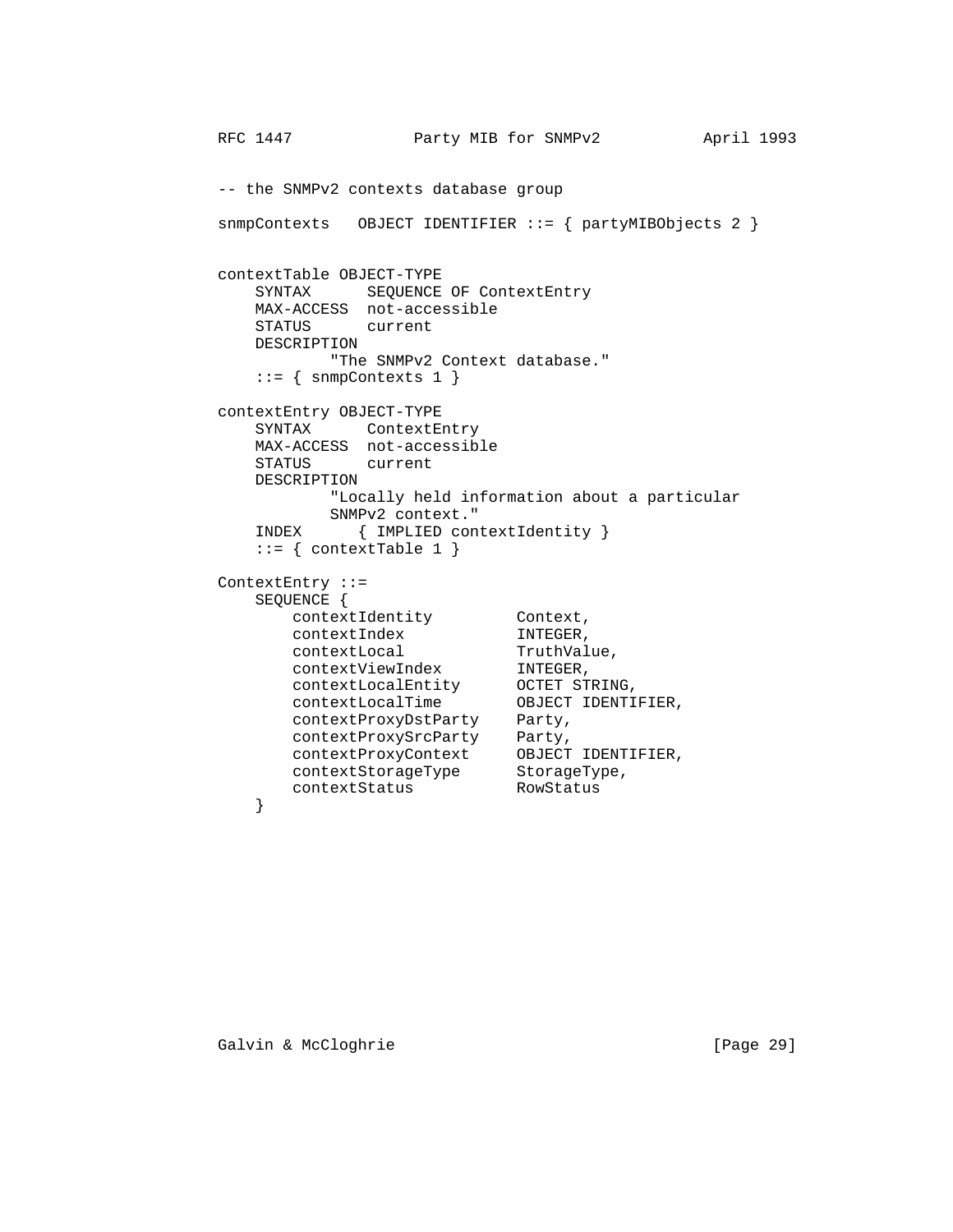```
RFC 1447 Party MIB for SNMPv2 April 1993
         contextIdentity OBJECT-TYPE
             SYNTAX Context
             MAX-ACCESS not-accessible
             STATUS current
             DESCRIPTION
                    "A context identifier uniquely identifying a
                   particular SNMPv2 context."
            ::= { contextEntry 1 }
         contextIndex OBJECT-TYPE
            SYNTAX INTEGER (1..65535) MAX-ACCESS read-only
             STATUS current
             DESCRIPTION
                    "A unique value for each SNMPv2 context. The
                    value for each SNMPv2 context must remain constant
                    at least from one re-initialization of the
                    entity's network management system to the next
                    re-initialization."
            ::= { contextEntry 2 }
         contextLocal OBJECT-TYPE
SYNTAX TruthValue
 MAX-ACCESS read-create
             STATUS current
             DESCRIPTION
                    "An indication of whether this context is realized
 by this SNMPv2 entity."
DEFVAL \{true\}::= { contextEntry 3 }
```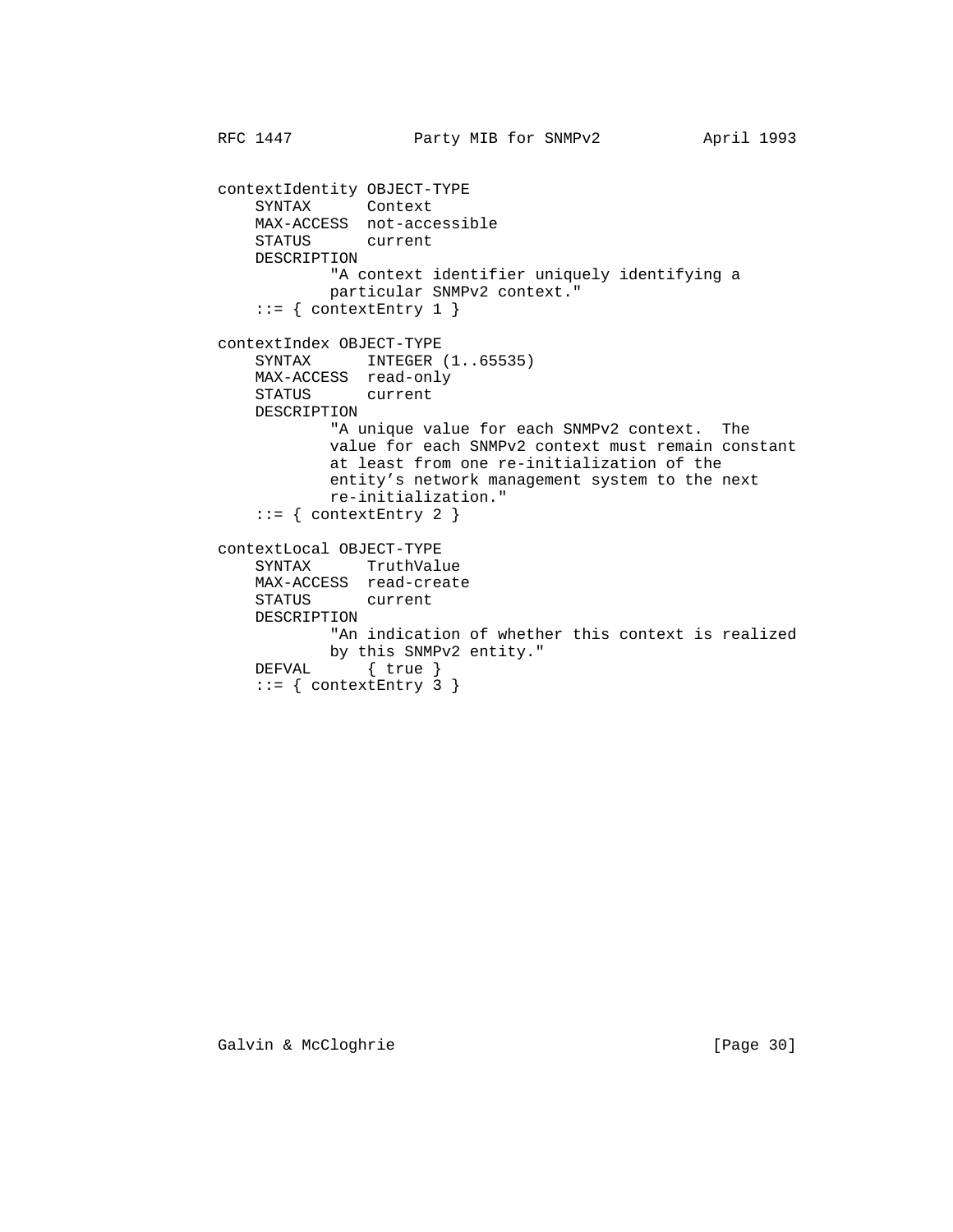contextViewIndex OBJECT-TYPE SYNTAX INTEGER (0..65535) MAX-ACCESS read-create STATUS current DESCRIPTION "If the value of an instance of this object is zero, then this corresponding conceptual row in the contextTable refers to a SNMPv2 context which identifies a proxy relationship; the values of the corresponding instances of the contextProxyDstParty, contextProxySrcParty, and contextProxyContext objects provide further information on the proxy relationship. Otherwise, if the value of an instance of this object is greater than zero, then this corresponding conceptual row in the contextTable refers to a SNMPv2 context which identifies a MIB view of a locally accessible entity; the value of the instance identifies the particular MIB view which has the same value of viewIndex; and the value of the corresponding instances of the contextLocalEntity and contextLocalTime objects provide further information on the local entity

- and its temporal domain."
- $::=$  { contextEntry 4 }

Galvin & McCloghrie [Page 31]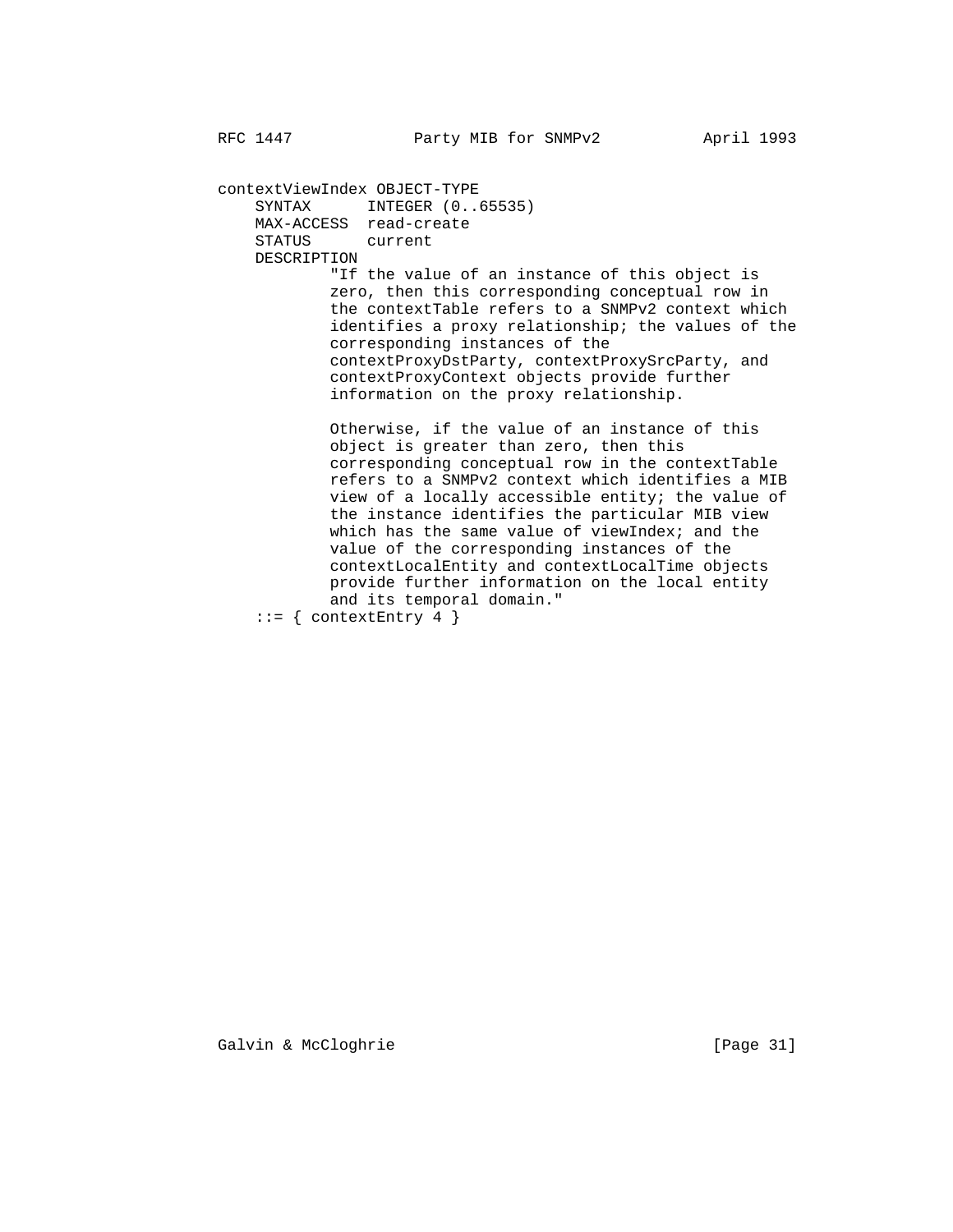contextLocalEntity OBJECT-TYPE SYNTAX OCTET STRING MAX-ACCESS read-create STATUS current DESCRIPTION "If the value of the corresponding instance of the contextViewIndex is greater than zero, then the value of an instance of this object identifies the local entity whose management information is in the SNMPv2 context's MIB view. The empty string indicates that the MIB view contains the SNMPv2 entity's own local management information; otherwise, a non-empty string indicates that the MIB view contains management information of some other local entity, e.g., 'Repeater1'." DEFVAL  $\{ 'H \}$  -- the empty string  $::=$  { contextEntry 5 } contextLocalTime OBJECT-TYPE SYNTAX OBJECT IDENTIFIER MAX-ACCESS read-create STATUS current DESCRIPTION "If the value of the corresponding instance of the contextViewIndex is greater than zero, then the value of an instance of this object identifies the temporal context of the management information in the MIB view."<br>DEFVAL { currentT:  $\{$  currentTime  $\}$  $::=$  { contextEntry 6 }

Galvin & McCloghrie [Page 32]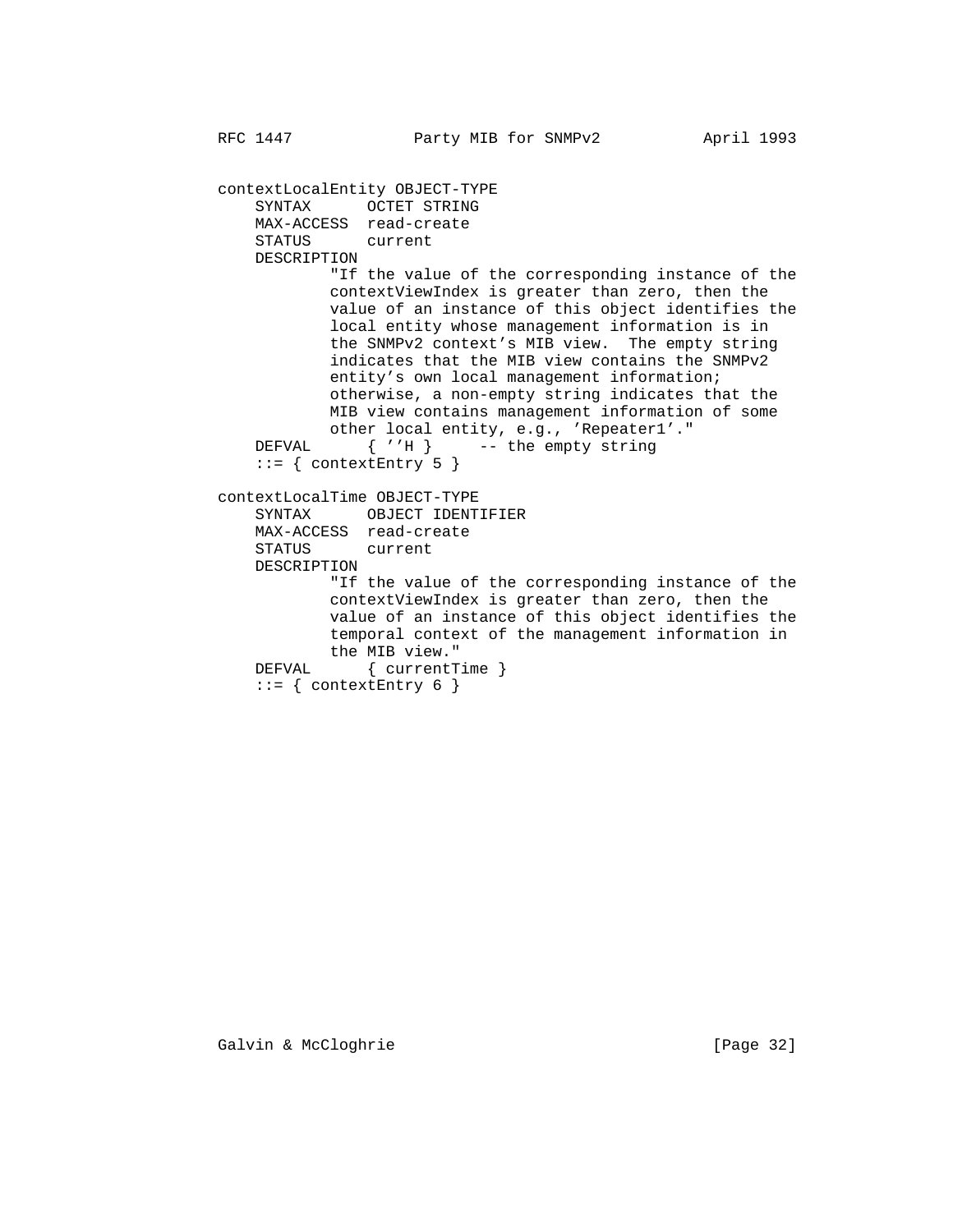contextProxyDstParty OBJECT-TYPE SYNTAX Party MAX-ACCESS read-create STATUS current DESCRIPTION

 "If the value of the corresponding instance of the contextViewIndex is equal to zero, then the value of an instance of this object identifies a SNMPv2 party which is the proxy destination of a proxy relationship.

 If the value of the corresponding instance of the contextViewIndex is greater than zero, then the value of an instance of this object is  $\{ 0 0 \}$ ."  $::=$  { contextEntry 7 }

## contextProxySrcParty OBJECT-TYPE

 SYNTAX Party MAX-ACCESS read-create STATUS current DESCRIPTION

> "If the value of the corresponding instance of the contextViewIndex is equal to zero, then the value of an instance of this object identifies a SNMPv2 party which is the proxy source of a proxy relationship.

> Interpretation of an instance of this object depends upon the value of the transport domain associated with the SNMPv2 party used as the proxy destination in this proxy relationship.

 If the value of the corresponding instance of the contextViewIndex is greater than zero, then the value of an instance of this object is  $\{ 0 0 \}$ ."  $::=$  { contextEntry 8 }

Galvin & McCloghrie [Page 33]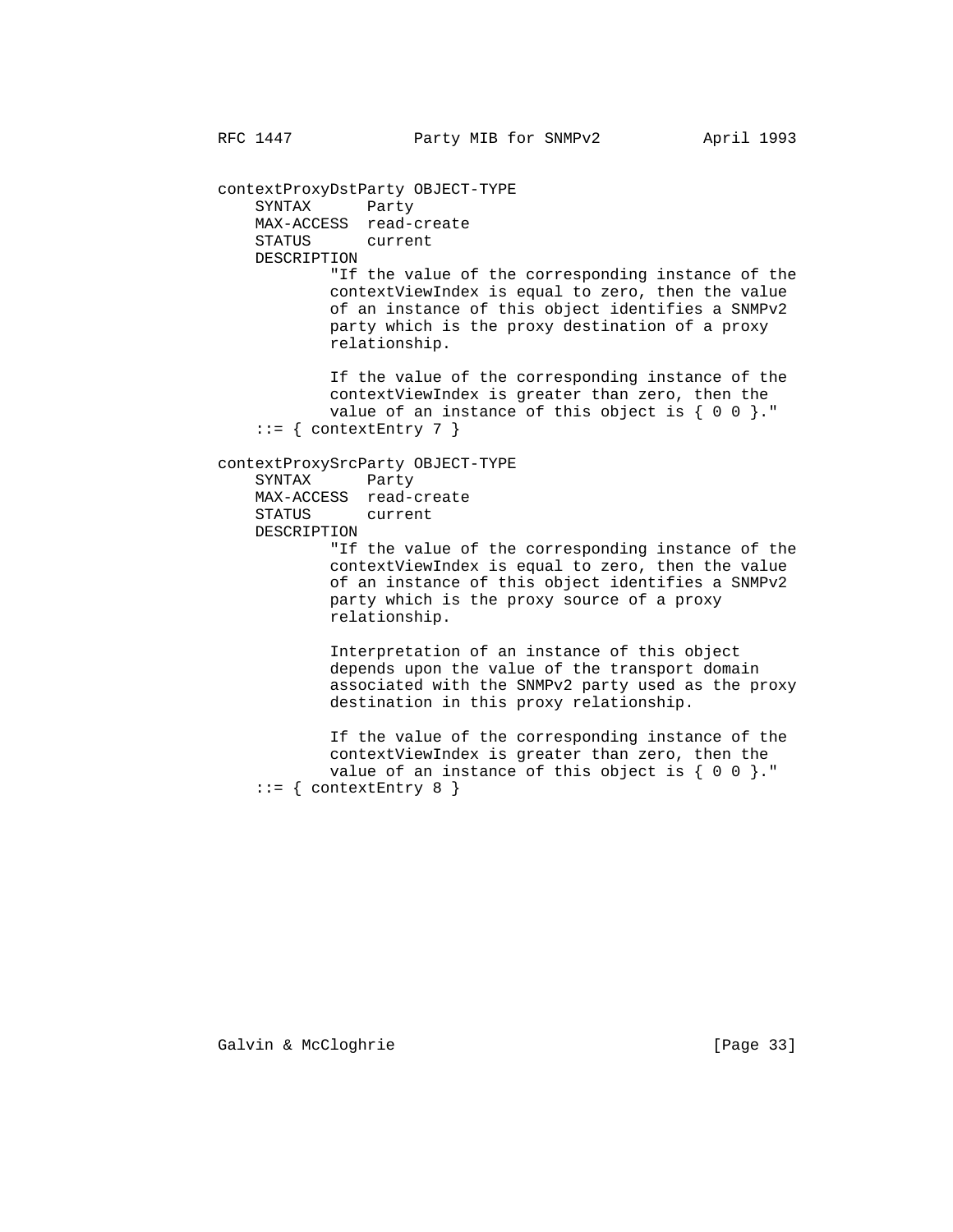contextProxyContext OBJECT-TYPE SYNTAX OBJECT IDENTIFIER MAX-ACCESS read-create STATUS current DESCRIPTION "If the value of the corresponding instance of the contextViewIndex is equal to zero, then the value of an instance of this object identifies the context of a proxy relationship. Interpretation of an instance of this object depends upon the value of the transport domain associated with the SNMPv2 party used as the proxy destination in this proxy relationship. If the value of the corresponding instance of the contextViewIndex is greater than zero, then the value of an instance of this object is  $\{ 0 0 \}$ ." ::= { contextEntry 9 } contextStorageType OBJECT-TYPE SYNTAX StorageType MAX-ACCESS read-create STATUS current DESCRIPTION "The storage type for this conceptual row in the contextTable." DEFVAL { nonVolatile }  $::=$  { contextEntry 10 }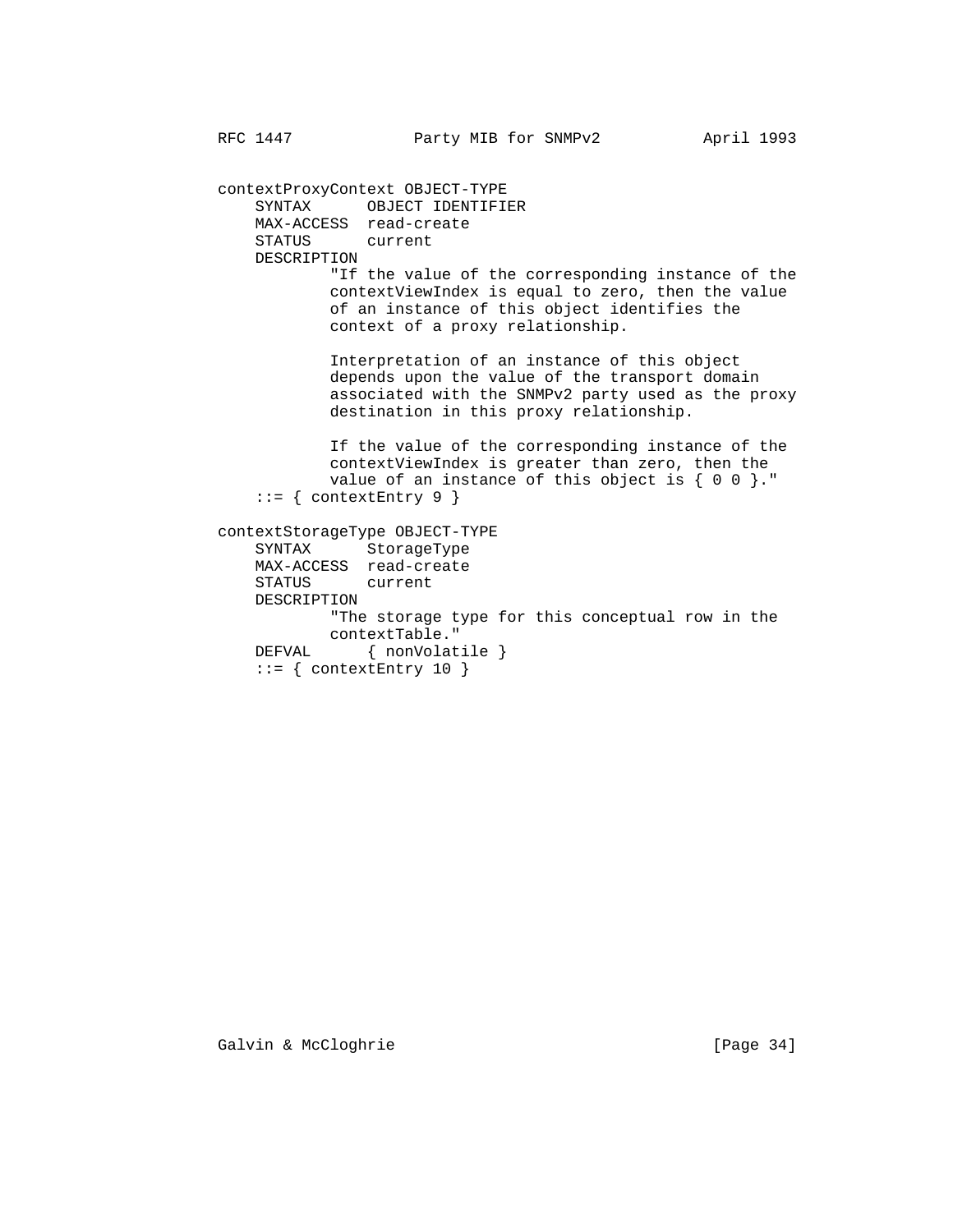contextStatus OBJECT-TYPE SYNTAX RowStatus MAX-ACCESS read-create STATUS current DESCRIPTION "The status of this conceptual row in the contextTable.

 A context is not qualified for activation until instances of all corresponding columns have the appropriate value. In particular, if the context's contextViewIndex is greater than zero, then the viewStatus column of the associated conceptual row(s) in the viewTable must have the value 'active'. Until instances of all corresponding columns are appropriately configured, the value of the corresponding instance of the contextStatus column is 'notReady'."  $::=$  { contextEntry 11 }

Galvin & McCloghrie [Page 35]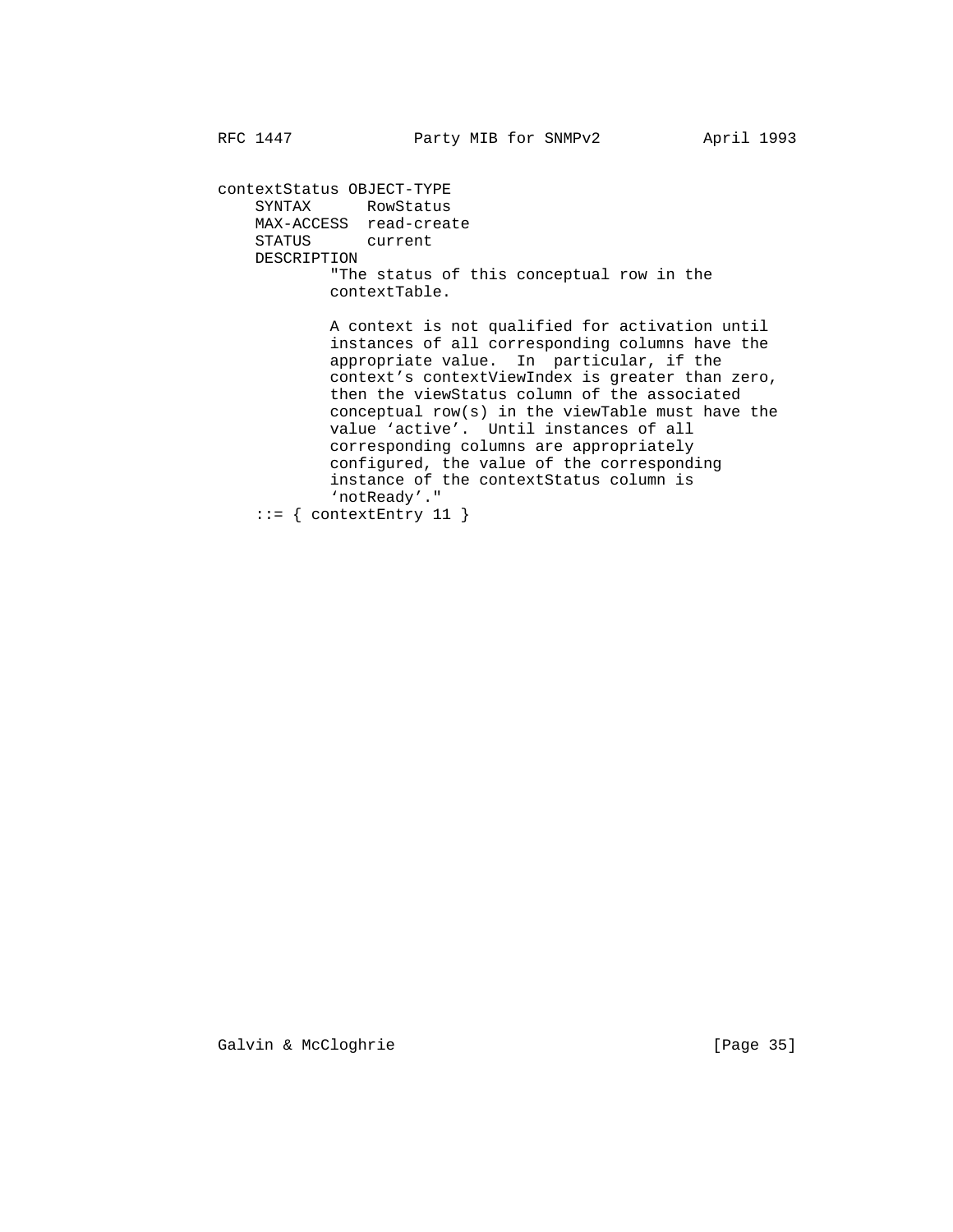```
RFC 1447 Party MIB for SNMPv2 April 1993
        -- the SNMPv2 access privileges database group
        snmpAccess OBJECT IDENTIFIER ::= { partyMIBObjects 3 }
        aclTable OBJECT-TYPE
            SYNTAX SEQUENCE OF AclEntry
            MAX-ACCESS not-accessible
            STATUS current
            DESCRIPTION
                 "The access privileges database."
           ::= { snmpAccess 1 }
        aclEntry OBJECT-TYPE
            SYNTAX AclEntry
            MAX-ACCESS not-accessible
            STATUS current
            DESCRIPTION
                  "The access privileges for a particular subject
                  SNMPv2 party when asking a particular target
                  SNMPv2 party to access a particular SNMPv2
 context."
 INDEX { aclTarget, aclSubject, aclResources }
           ::= { aclTable 1 }
        AclEntry ::=
            SEQUENCE {
aclTarget INTEGER,
aclSubject INTEGER,
 aclResources INTEGER,
 aclPrivileges INTEGER,
 aclStorageType StorageType,
 aclStatus RowStatus
```
}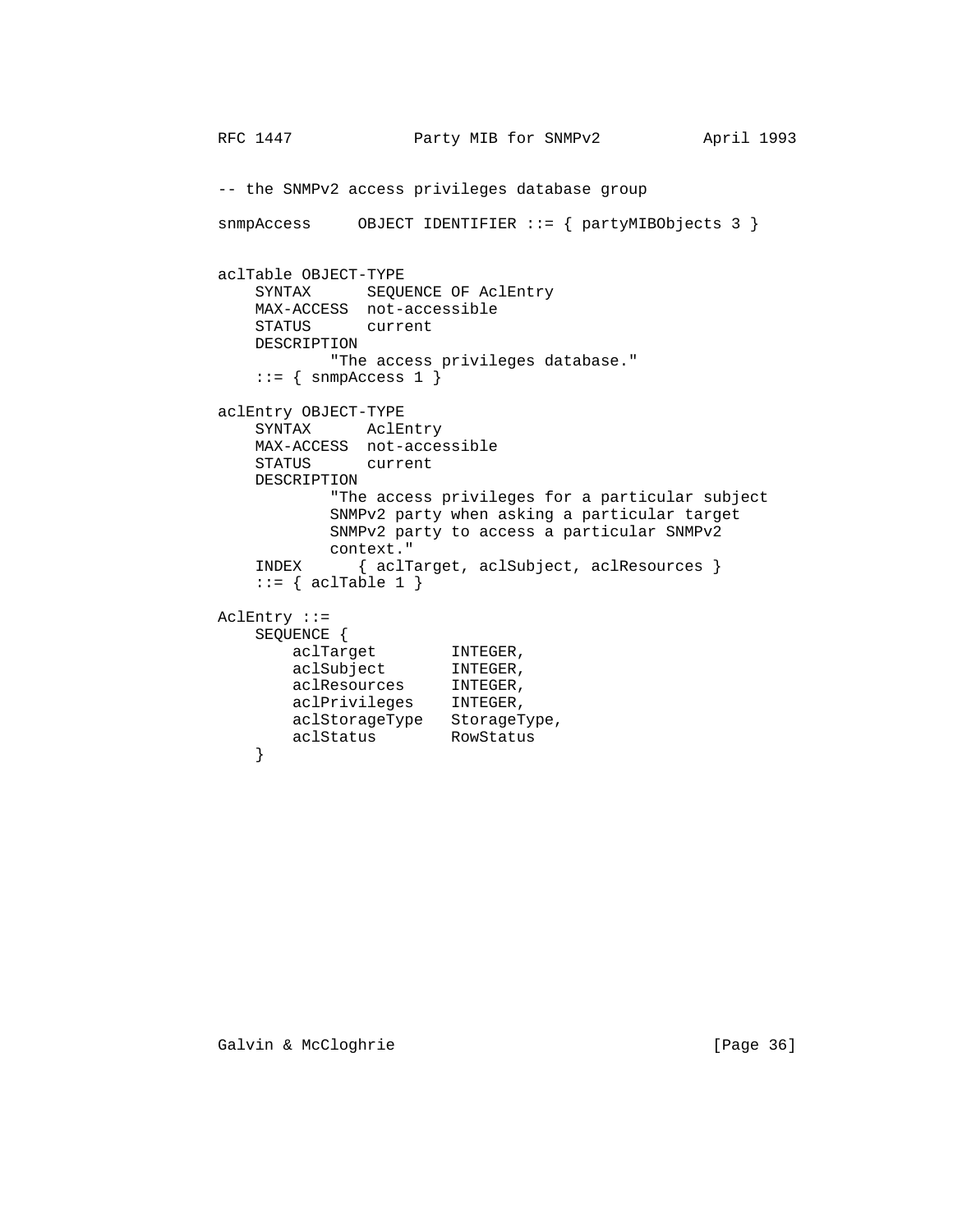RFC 1447 **Party MIB for SNMPv2** April 1993 aclTarget OBJECT-TYPE SYNTAX INTEGER  $(1..65535)$  MAX-ACCESS not-accessible STATUS current DESCRIPTION "The value of an instance of this object identifies a SNMPv2 party which is the target of an access control policy, and has the same value as the instance of the partyIndex object for that party."  $::=$  { aclEntry 1 } aclSubject OBJECT-TYPE SYNTAX INTEGER  $(1..65535)$  MAX-ACCESS not-accessible STATUS current DESCRIPTION "The value of an instance of this object identifies a SNMPv2 party which is the subject of an access control policy, and has the same value as the instance of the partyIndex object for that SNMPv2 party."  $::=$  { aclEntry 2 } aclResources OBJECT-TYPE SYNTAX INTEGER  $(1..65535)$  MAX-ACCESS not-accessible STATUS current DESCRIPTION "The value of an instance of this object identifies a SNMPv2 context in an access control policy, and has the same value as the instance of the contextIndex object for that SNMPv2 context."  $::=$  { aclEntry 3 }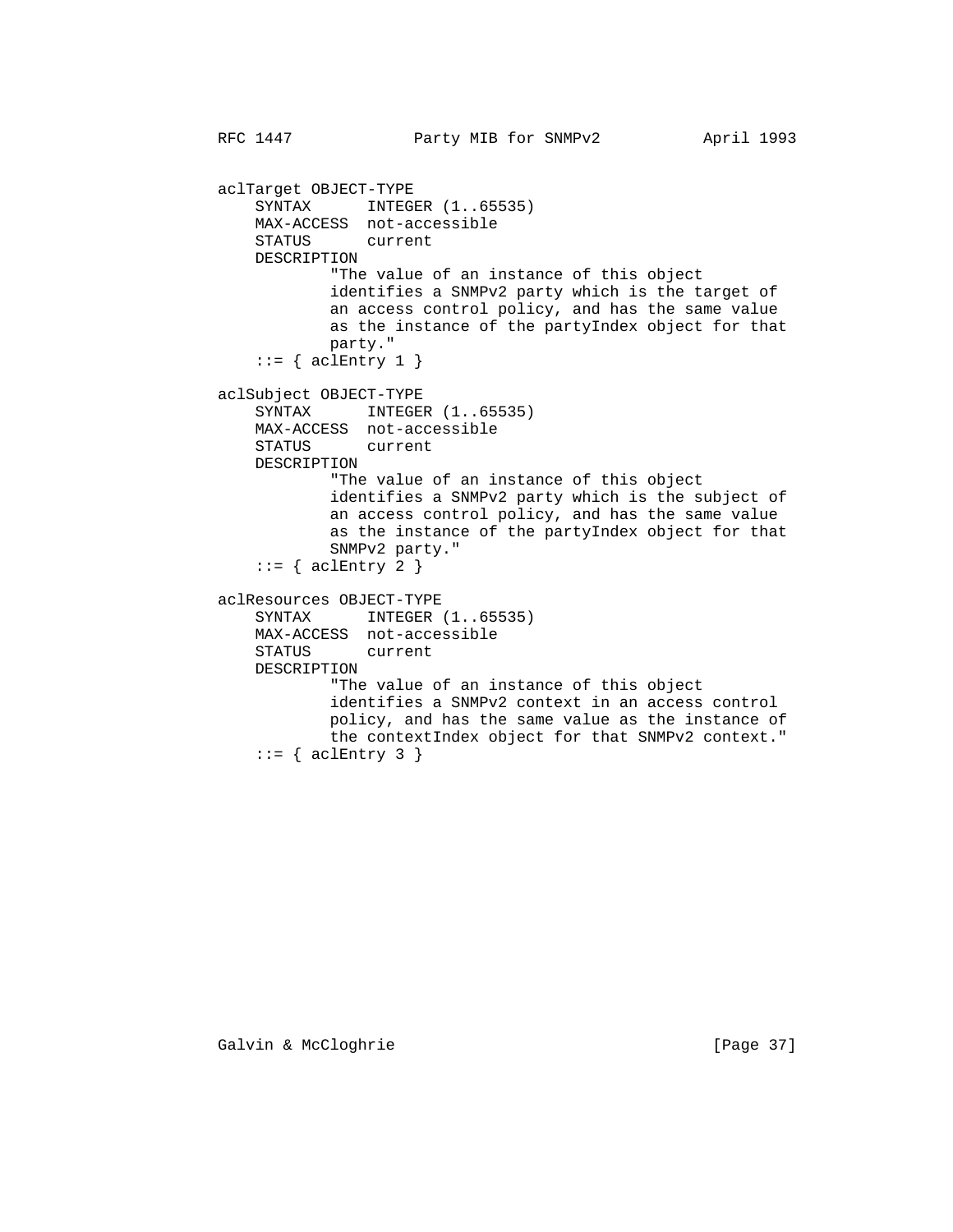aclPrivileges OBJECT-TYPE SYNTAX INTEGER  $(0..255)$  MAX-ACCESS read-create STATUS current DESCRIPTION "The access privileges which govern what management operations a particular target party may perform with respect to a particular SNMPv2 context when requested by a particular subject party. These privileges are specified as a sum of values, where each value specifies a SNMPv2 PDU type by which the subject party may request a permitted operation. The value for a particular PDU type is computed as 2 raised to the value of the ASN.1 context-specific tag for the appropriate SNMPv2 PDU type. The values (for the tags defined in [5]) are defined in [3] as: Get : 1 GetNext : 2 Response : 4<br>Set : 8 set : 8 unused : 16 GetBulk : 32 Inform : 64 SNMPv2-Trap : 128 The null set is represented by the value zero." DEFVAL { 35 } -- Get, Get-Next & Get-Bulk  $::=$  { aclEntry 4 } aclStorageType OBJECT-TYPE SYNTAX StorageType MAX-ACCESS read-create STATUS current DESCRIPTION "The storage type for this conceptual row in the aclTable."<br>DEFVAL { nonV  $\{ nonVolatile \}$  $::=$  { aclEntry 5 }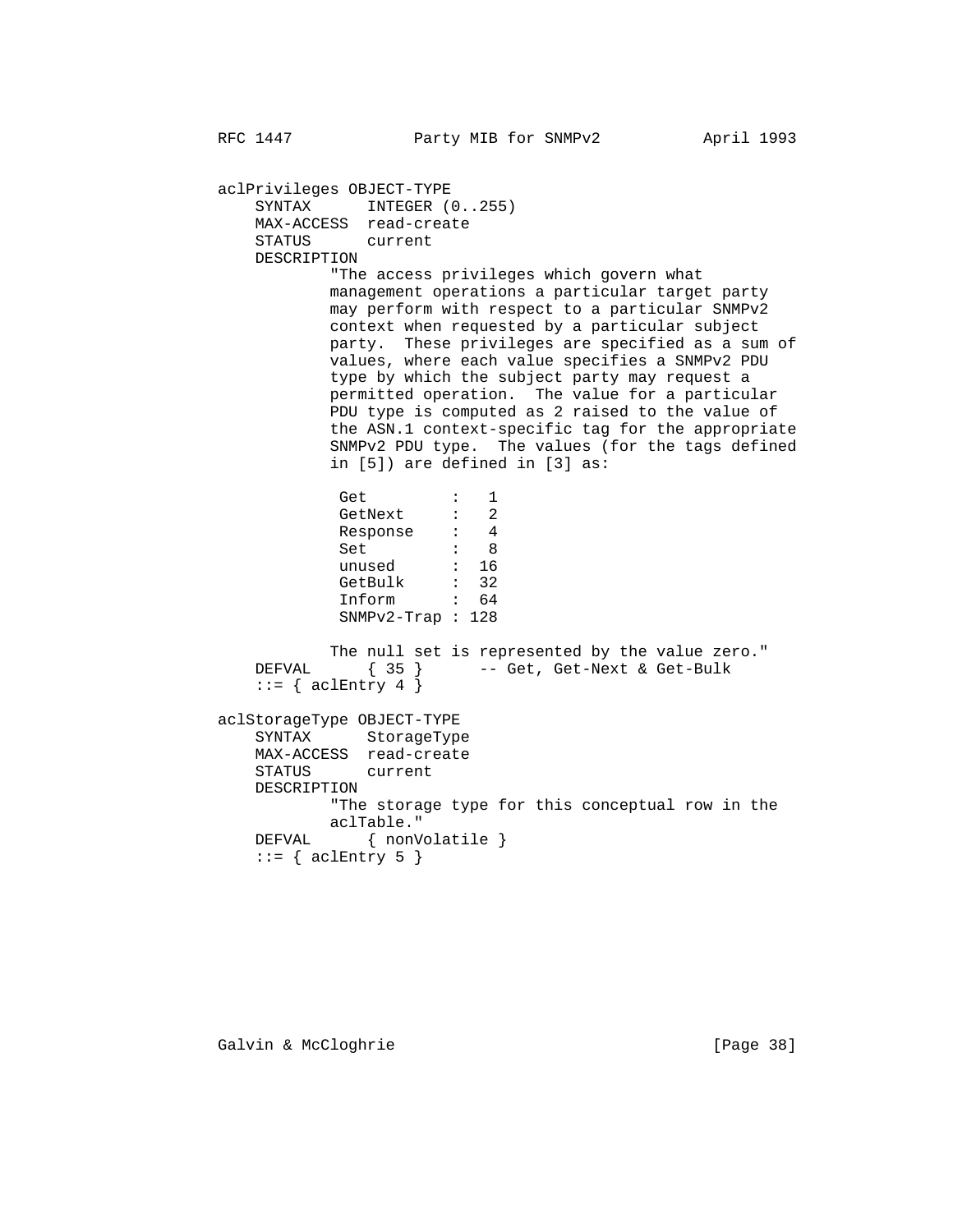aclStatus OBJECT-TYPE SYNTAX RowStatus MAX-ACCESS read-create STATUS current DESCRIPTION "The status of this conceptual row in the aclTable."  $::= \{ \text{aclEntry } 6 \}$ 

Galvin & McCloghrie [Page 39]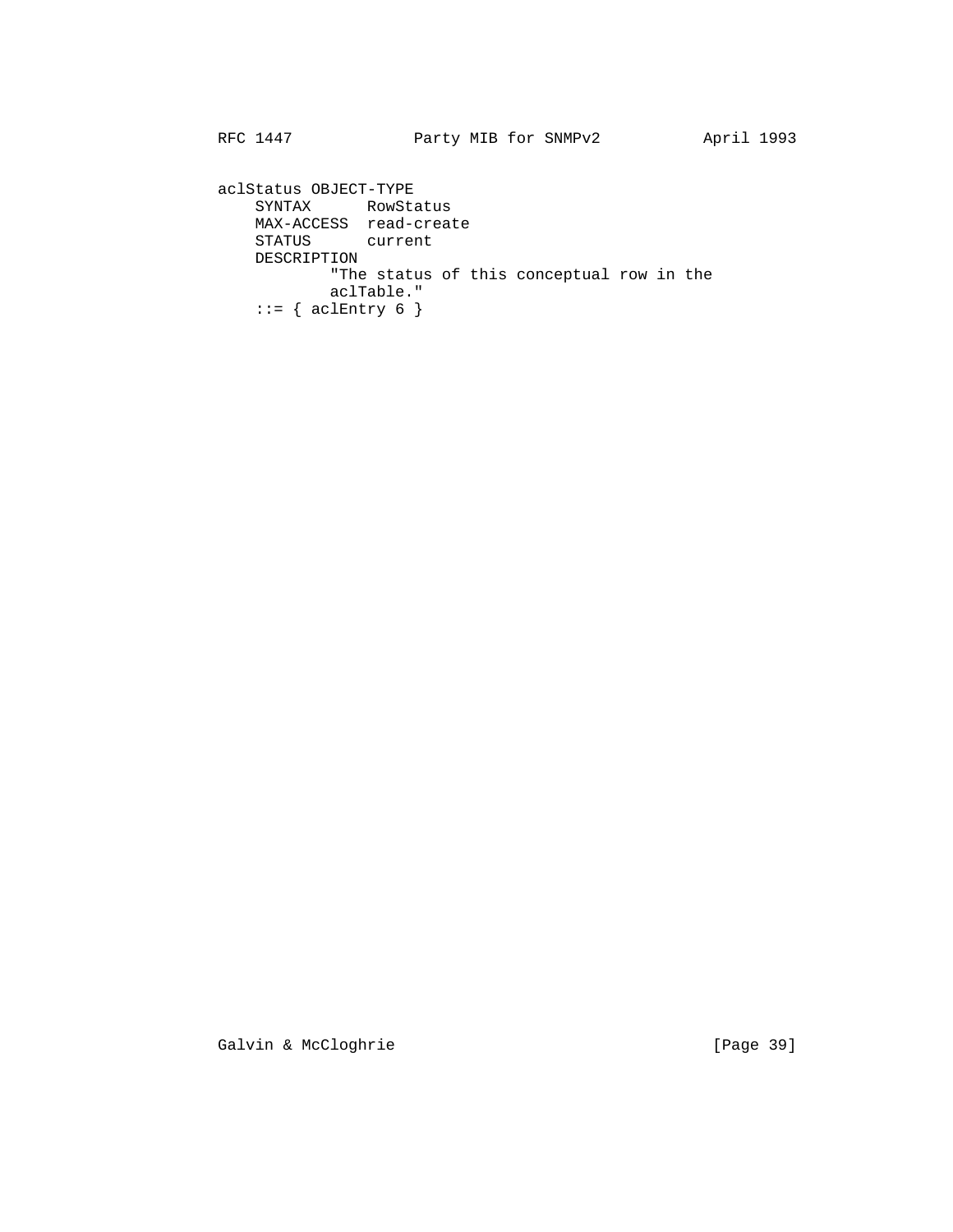-- the MIB view database group

snmpViews 0BJECT IDENTIFIER ::= { partyMIBObjects 4 }

 viewTable OBJECT-TYPE SYNTAX SEQUENCE OF ViewEntry

> MAX-ACCESS not-accessible STATUS current DESCRIPTION "Locally held information about the MIB views known to this SNMPv2 entity.

> > Each SNMPv2 context which is locally accessible has a single MIB view which is defined by two collections of view subtrees: the included view subtrees, and the excluded view subtrees. Every such subtree, both included and excluded, is defined in this table.

 To determine if a particular object instance is in a particular MIB view, compare the object instance's OBJECT IDENTIFIER with each of the MIB view's entries in this table. If none match, then the object instance is not in the MIB view. If one or more match, then the object instance is included in, or excluded from, the MIB view according to the value of viewType in the entry whose value of viewSubtree has the most sub identifiers. If multiple entries match and have the same number of sub-identifiers, then the lexicographically greatest instance of viewType determines the inclusion or exclusion.

 An object instance's OBJECT IDENTIFIER X matches an entry in this table when the number of sub identifiers in X is at least as many as in the value of viewSubtree for the entry, and each sub identifier in the value of viewSubtree matches its corresponding sub-identifier in X. Two sub identifiers match either if the corresponding bit of viewMask is zero (the 'wild card' value), or if they are equal.

Due to this 'wild card' capability, we introduce

Galvin & McCloghrie [Page 40]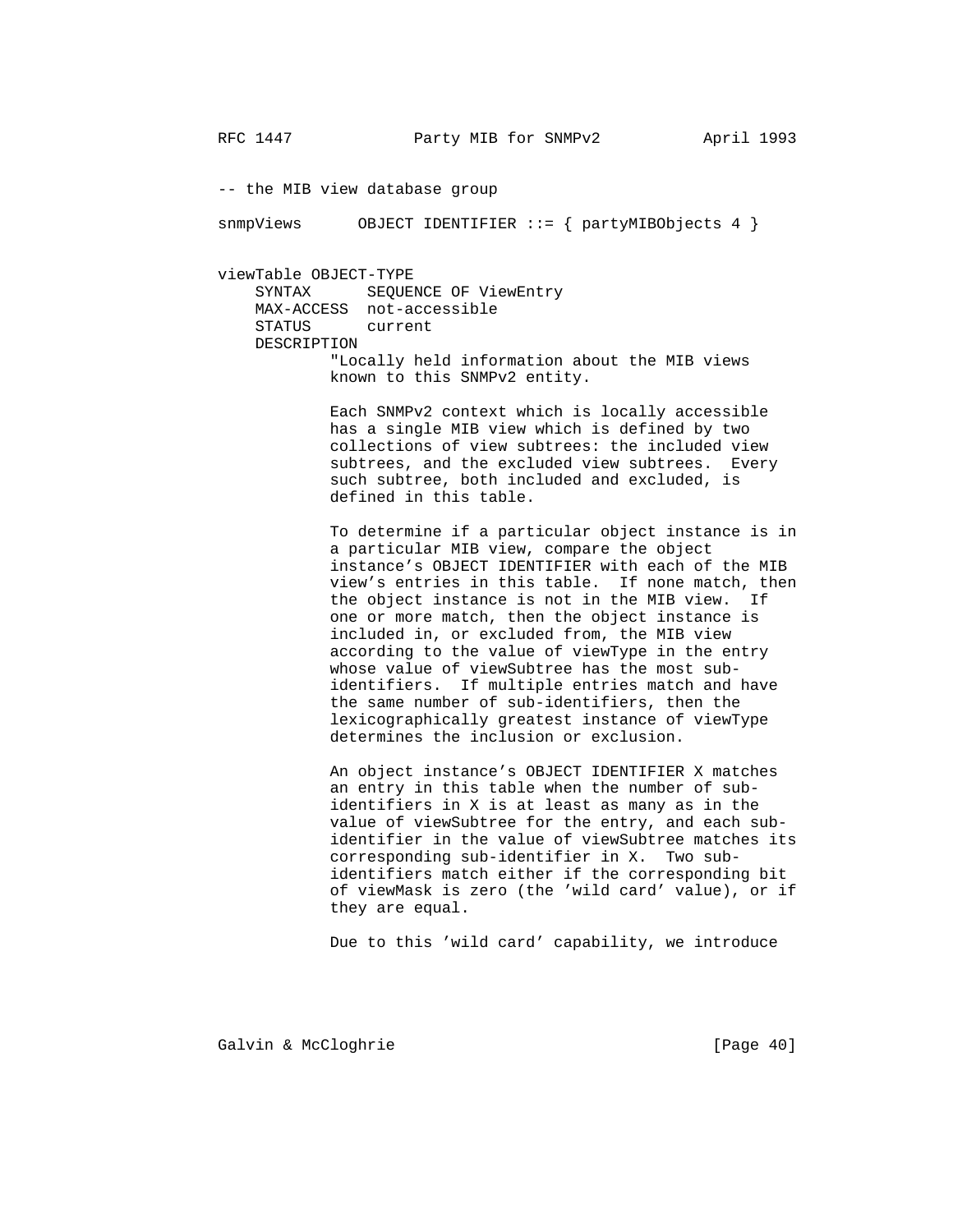the term, a 'family' of view subtrees, to refer to the set of subtrees defined by a particular combination of values of viewSubtree and viewMask. In the case where no 'wild card' is defined in viewMask, the family of view subtrees reduces to a single view subtree." ::= { snmpViews 1 } viewEntry OBJECT-TYPE SYNTAX ViewEntry MAX-ACCESS not-accessible STATUS current DESCRIPTION "Information on a particular family of view subtrees included in or excluded from a particular SNMPv2 context's MIB view. Implementations must not restrict the number of families of view subtrees for a given MIB view, except as dictated by resource constraints on the overall number of entries in the viewTable."<br>INDEX { viewIndex, IMPLIED viewSubtree } { viewIndex, IMPLIED viewSubtree }  $::=$  { viewTable 1 } ViewEntry ::= SEQUENCE { viewIndex viewIndex INTEGER,<br>viewSubtree OBJECT IDENTIFIER, viewMask OCTET STRING, viewType **INTEGER**, viewStorageType StorageType, viewStatus RowStatus }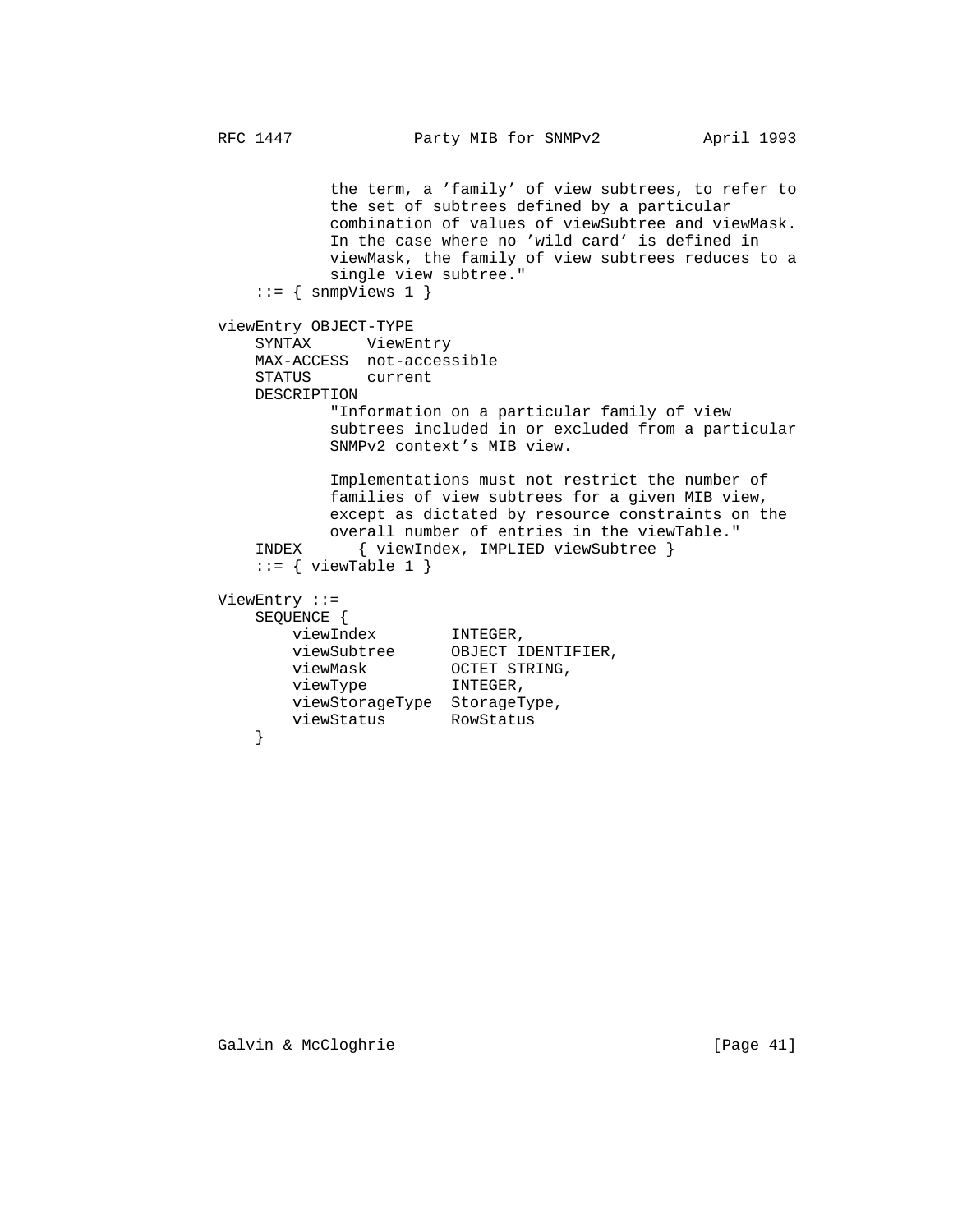viewIndex OBJECT-TYPE SYNTAX INTEGER  $(1..65535)$  MAX-ACCESS not-accessible STATUS current DESCRIPTION "A unique value for each MIB view. The value for each MIB view must remain constant at least from one re-initialization of the entity's network management system to the next re-initialization."  $::=$  { viewEntry 1 } viewSubtree OBJECT-TYPE SYNTAX OBJECT IDENTIFIER MAX-ACCESS not-accessible STATUS current DESCRIPTION "A MIB subtree."  $::=$  { viewEntry 2 } viewMask OBJECT-TYPE SYNTAX OCTET STRING (SIZE (0..16)) MAX-ACCESS read-create STATUS current DESCRIPTION "The bit mask which, in combination with the corresponding instance of viewSubtree, defines a family of view subtrees. Each bit of this bit mask corresponds to a sub identifier of viewSubtree, with the most significant bit of the i-th octet of this octet string value (extended if necessary, see below) corresponding to the  $(8 * i - 7)$ -th sub-identifier, and the least significant bit of the i-th octet of this octet string corresponding to the (8\*i)-th sub-identifier, where i is in the range 1 through 16. Each bit of this bit mask specifies whether or not the corresponding sub-identifiers must match when determining if an OBJECT IDENTIFIER is in this family of view subtrees; a '1' indicates that an exact match must occur; a '0' indicates 'wild card', i.e., any sub-identifier value matches.

Galvin & McCloghrie [Page 42]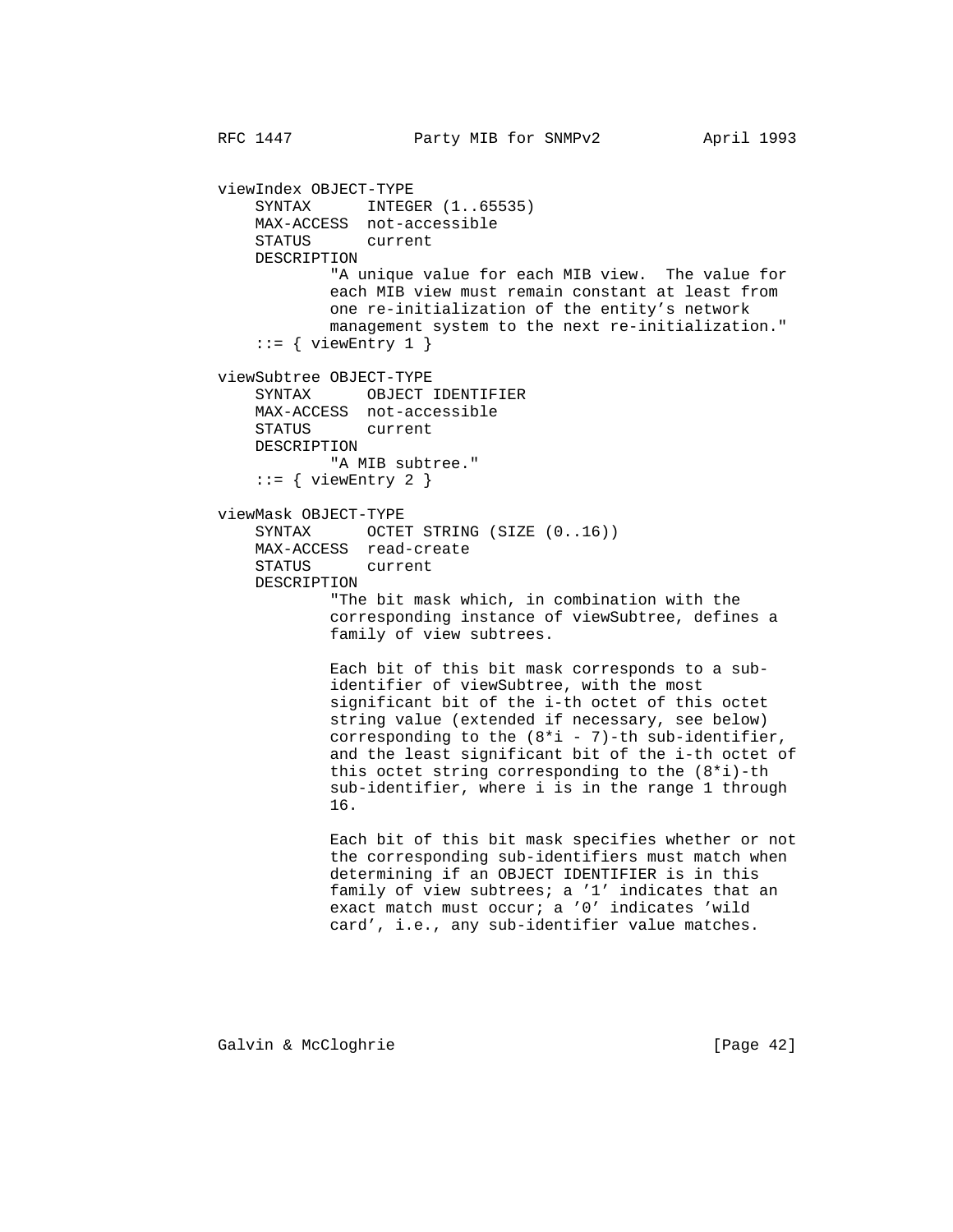Thus, the OBJECT IDENTIFIER X of an object instance is contained in a family of view subtrees if the following criteria are met:

 for each sub-identifier of the value of viewSubtree, either:

the i-th bit of viewMask is 0, or

 the i-th sub-identifier of X is equal to the i-th sub-identifier of the value of viewSubtree.

 If the value of this bit mask is M bits long and there are more than M sub-identifiers in the corresponding instance of viewSubtree, then the bit mask is extended with 1's to be the required length.

 Note that when the value of this object is the zero-length string, this extension rule results in a mask of all-1's being used (i.e., no 'wild card'), and the family of view subtrees is the one view subtree uniquely identified by the corresponding instance of viewSubtree."<br>DEFVAL  $\{ 'H \}$  $\{$  ''H  $\}$  $::=$  { viewEntry 3 }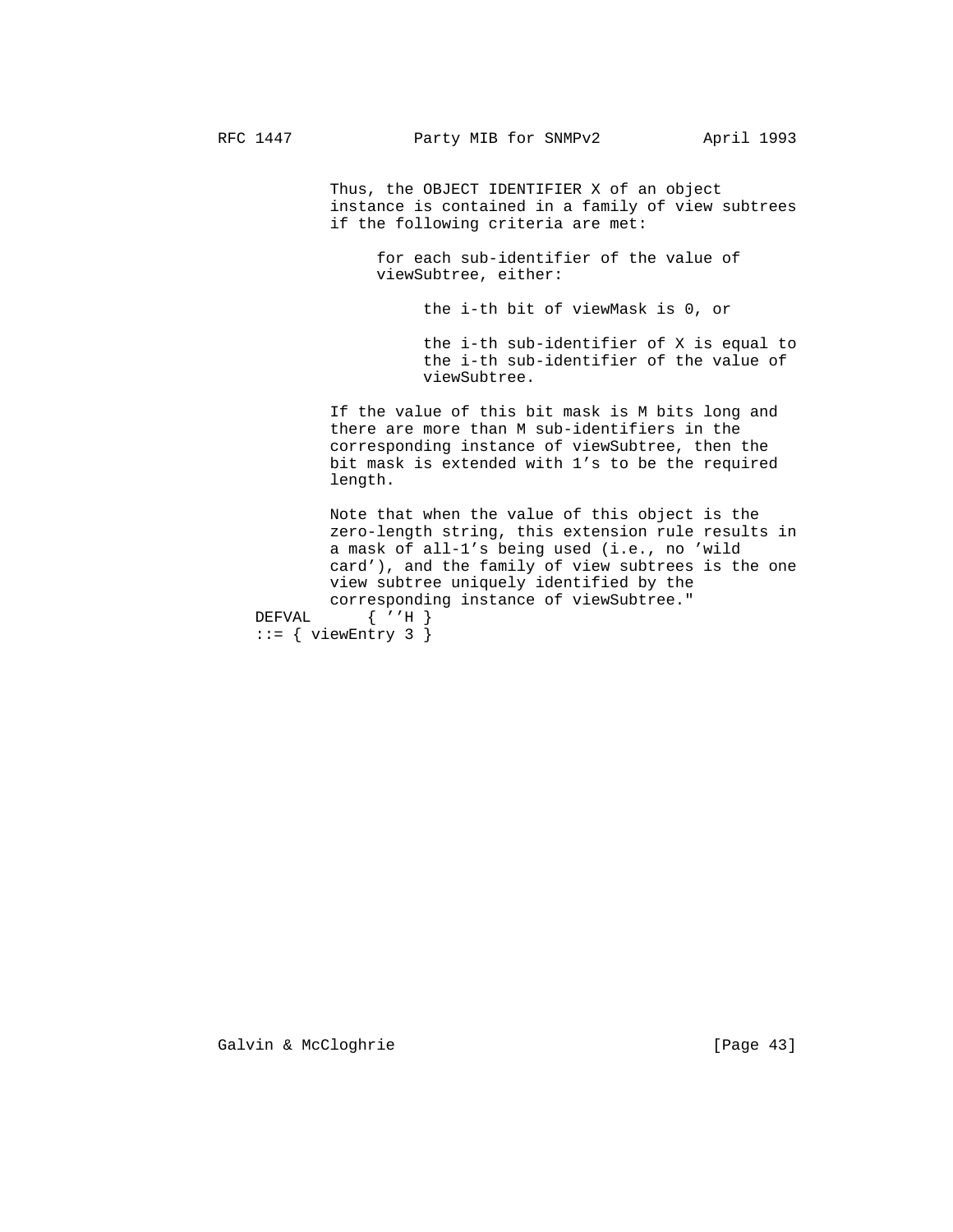```
 viewType OBJECT-TYPE
              SYNTAX INTEGER {
                            included(1),
                        excluded(2)<br>}
 }
              MAX-ACCESS read-create
              STATUS current
              DESCRIPTION
                     "The status of a particular family of view
                     subtrees within the particular SNMPv2 context's
                     MIB view. The value 'included(1)' indicates that
                     the corresponding instances of viewSubtree and
                     viewMask define a family of view subtrees included
                     in the MIB view. The value 'excluded(2)'
                     indicates that the corresponding instances of
                     viewSubtree and viewMask define a family of view
                     subtrees excluded from the MIB view."
             DEFVAL { included }
             ::= { viewEntry 4 }
          viewStorageType OBJECT-TYPE
SYNTAX StorageType
 MAX-ACCESS read-create
              STATUS current
              DESCRIPTION
                     "The storage type for this conceptual row in the
             viewTable."<br>DEFVAL { nonVo
                      \{ nonVolatile \}::= { viewEntry 5 }
```
RFC 1447 **Party MIB for SNMPv2** April 1993

```
 viewStatus OBJECT-TYPE
    SYNTAX RowStatus
    MAX-ACCESS read-create
    STATUS current
    DESCRIPTION
            "The status of this conceptual row in the
            viewTable."
    ::= { viewEntry 6 }
```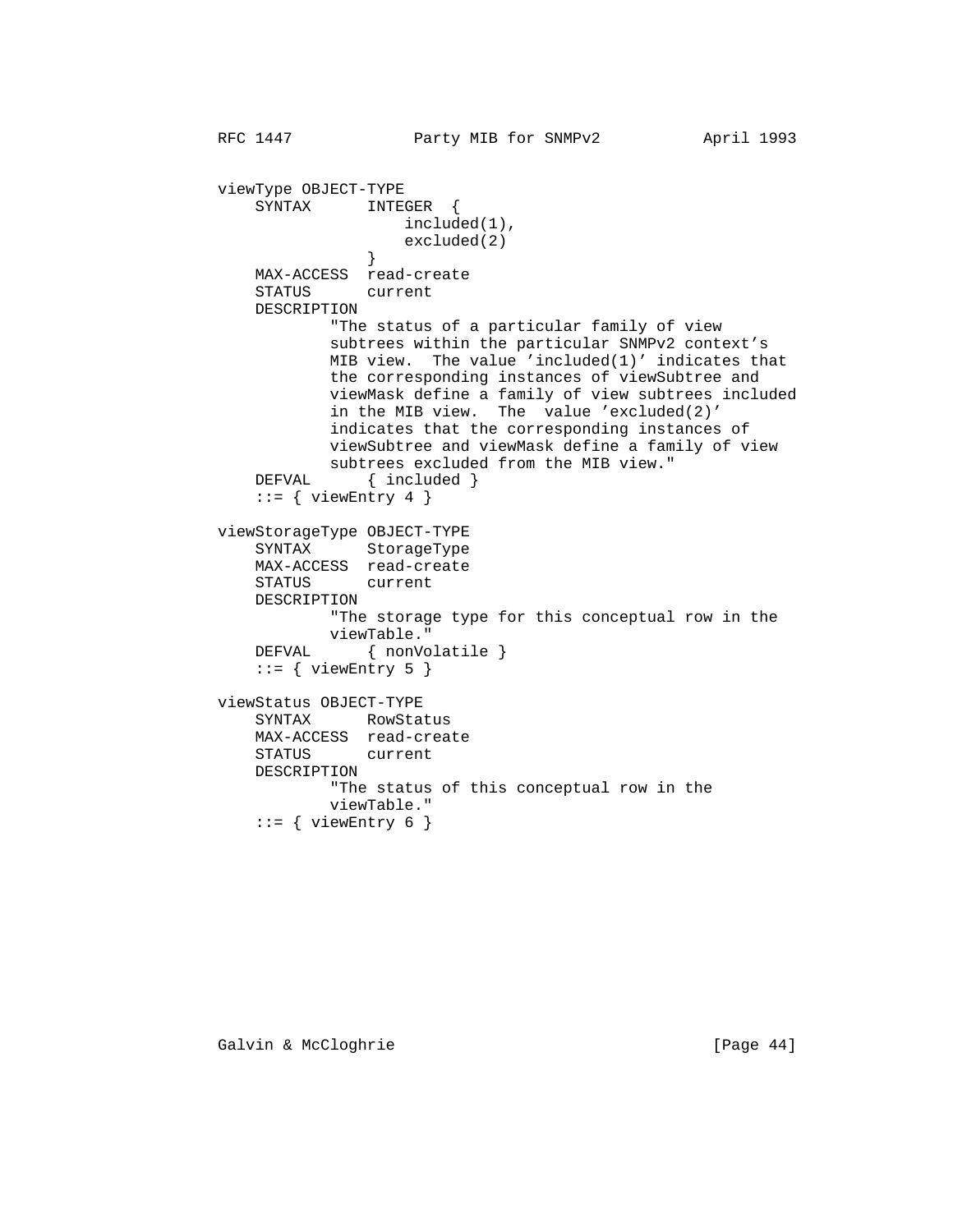RFC 1447 **Party MIB for SNMPv2** April 1993 -- conformance information partyMIBConformance OBJECT IDENTIFIER ::= { partyMIB 3 } partyMIBCompliances OBJECT IDENTIFIER ::= { partyMIBConformance 1 } partyMIBGroups OBJECT IDENTIFIER ::= { partyMIBConformance 2 } -- compliance statements unSecurableCompliance MODULE-COMPLIANCE STATUS current DESCRIPTION "The compliance statement for SNMPv2 entities which implement the Party MIB, but do not support any authentication or privacy protocols (i.e., only the noAuth and noPriv protocols are supported)." MODULE -- this module MANDATORY-GROUPS { partyMIBGroup } ::= { partyMIBCompliances 1 } partyNoPrivacyCompliance MODULE-COMPLIANCE STATUS current DESCRIPTION "The compliance statement for SNMPv2 entities which implement the Party MIB, and support an authentication protocol, but do not support any privacy protocols (i.e., only the noAuth, v2md5AuthProtocol, and noPriv protocols are supported)." MODULE -- this module MANDATORY-GROUPS { partyMIBGroup } ::= { partyMIBCompliances 2 }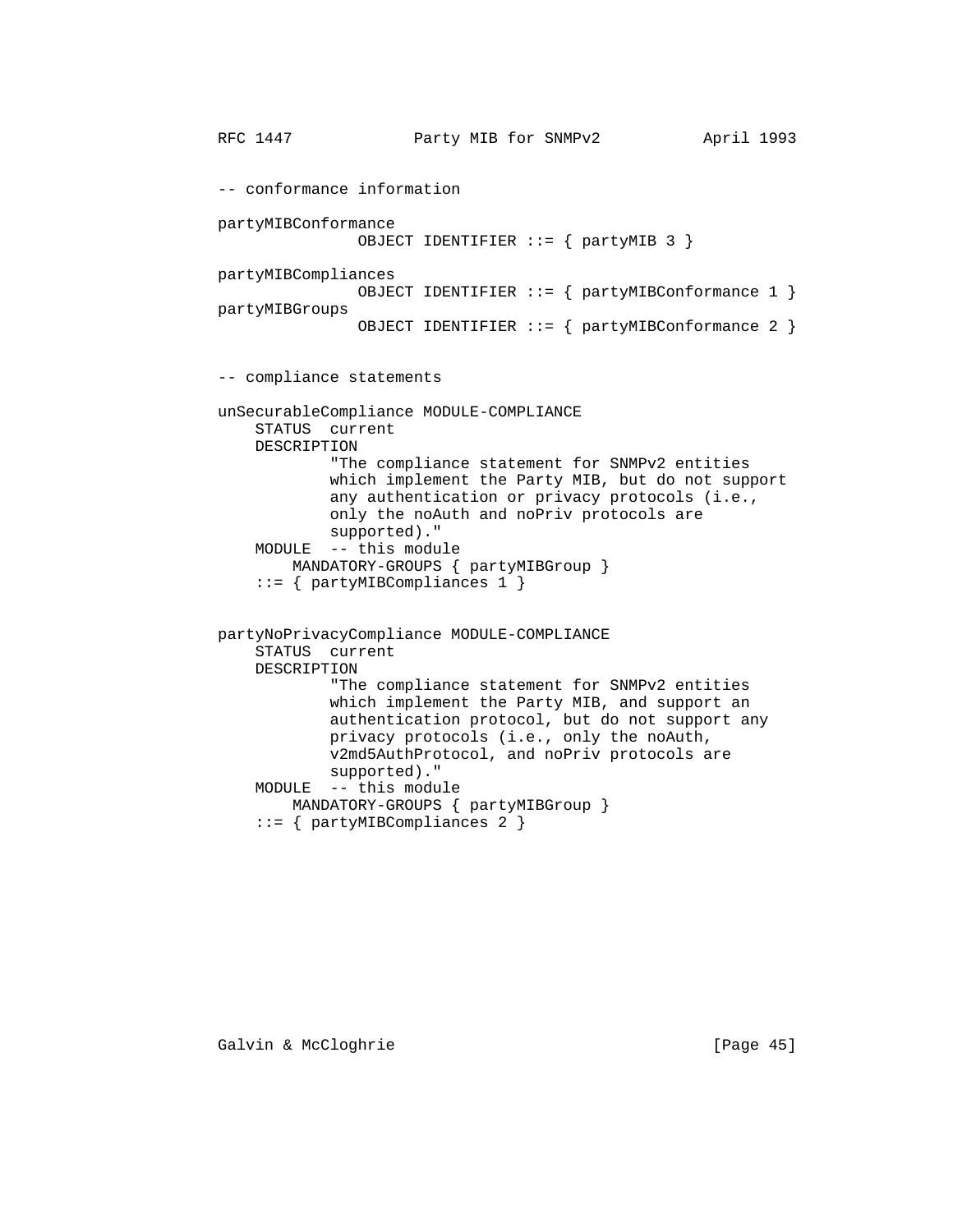partyPrivacyCompliance MODULE-COMPLIANCE STATUS current DESCRIPTION "The compliance statement for SNMPv2 entities

 which implement the Party MIB, support an authentication protocol, and support a privacy protocol ONLY for the purpose of accessing security parameters.

 For all aclTable entries authorizing a subject and/or target SNMPv2 party whose privacy protocol is desPrivProtocol, to be used in accessing a SNMPv2 context, the MIB view for that SNMPv2 context shall include only those objects subordinate to partyMIBObjects, or a subset thereof, e.g.,

 viewSubtree = { partyMIBObjects } viewMask = ''H  $viewType = \{ included \}$ 

 Any attempt to configure an entry in the partyTable, the contextTable, the aclTable or the viewTable such that a party using the desPrivProtocol would be authorized for use in accessing objects outside of the partyMIBObjects subtree shall result in the appropriate error response (e.g., wrongValue or inconsistentValue)." MODULE -- this module MANDATORY-GROUPS { partyMIBGroup }

::= { partyMIBCompliances 3 }

Galvin & McCloghrie [Page 46]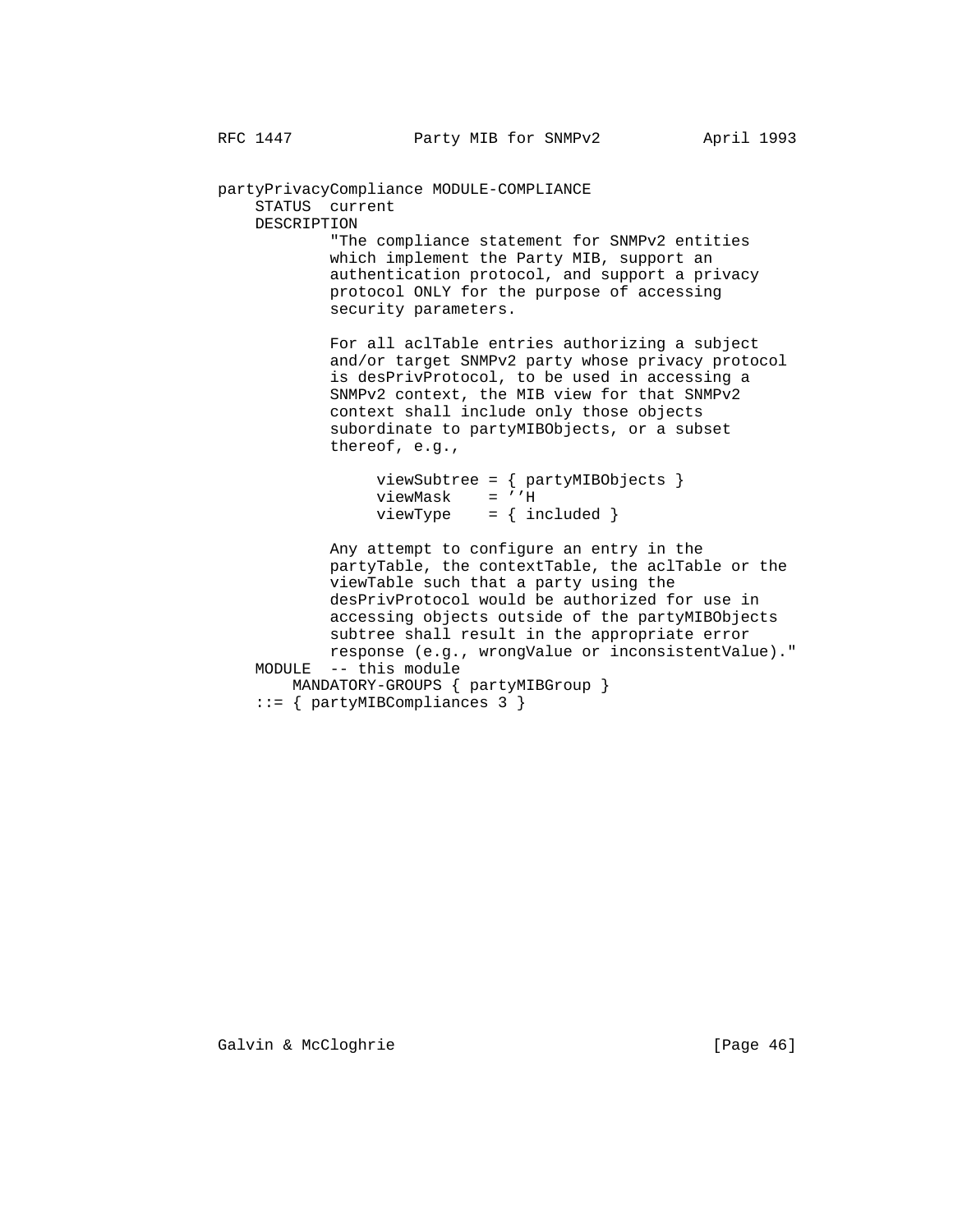fullPrivacyCompliance MODULE-COMPLIANCE STATUS current DESCRIPTION "The compliance statement for SNMPv2 entities which implement the Party MIB, support an authentication protocol, and support a privacy protocol without restrictions on its use." MODULE -- this module MANDATORY-GROUPS { partyMIBGroup } ::= { partyMIBCompliances 4 } -- units of conformance partyMIBGroup OBJECT-GROUP OBJECTS { partyIndex, partyTDomain, partyTAddress, partyMaxMessageSize, partyLocal, partyAuthProtocol, partyAuthClock, partyAuthPrivate, partyAuthPublic, partyAuthLifetime, partyPrivProtocol, partyPrivPrivate, partyPrivPublic, partyStorageType, partyStatus, partyCloneFrom, contextIndex, contextLocal, contextViewIndex, contextLocalEntity, contextLocalTime, contextStorageType, contextStatus, aclTarget, aclSubject, aclPrivileges, aclStorageType, aclStatus, viewMask, viewType, viewStorageType, viewStatus } STATUS current DESCRIPTION "The collection of objects allowing the description and configuration of SNMPv2 parties. Note that objects which support proxy relationships are not included in this conformance group."

 $::=$  { partyMIBGroups 1 }

END

Galvin & McCloghrie [Page 47]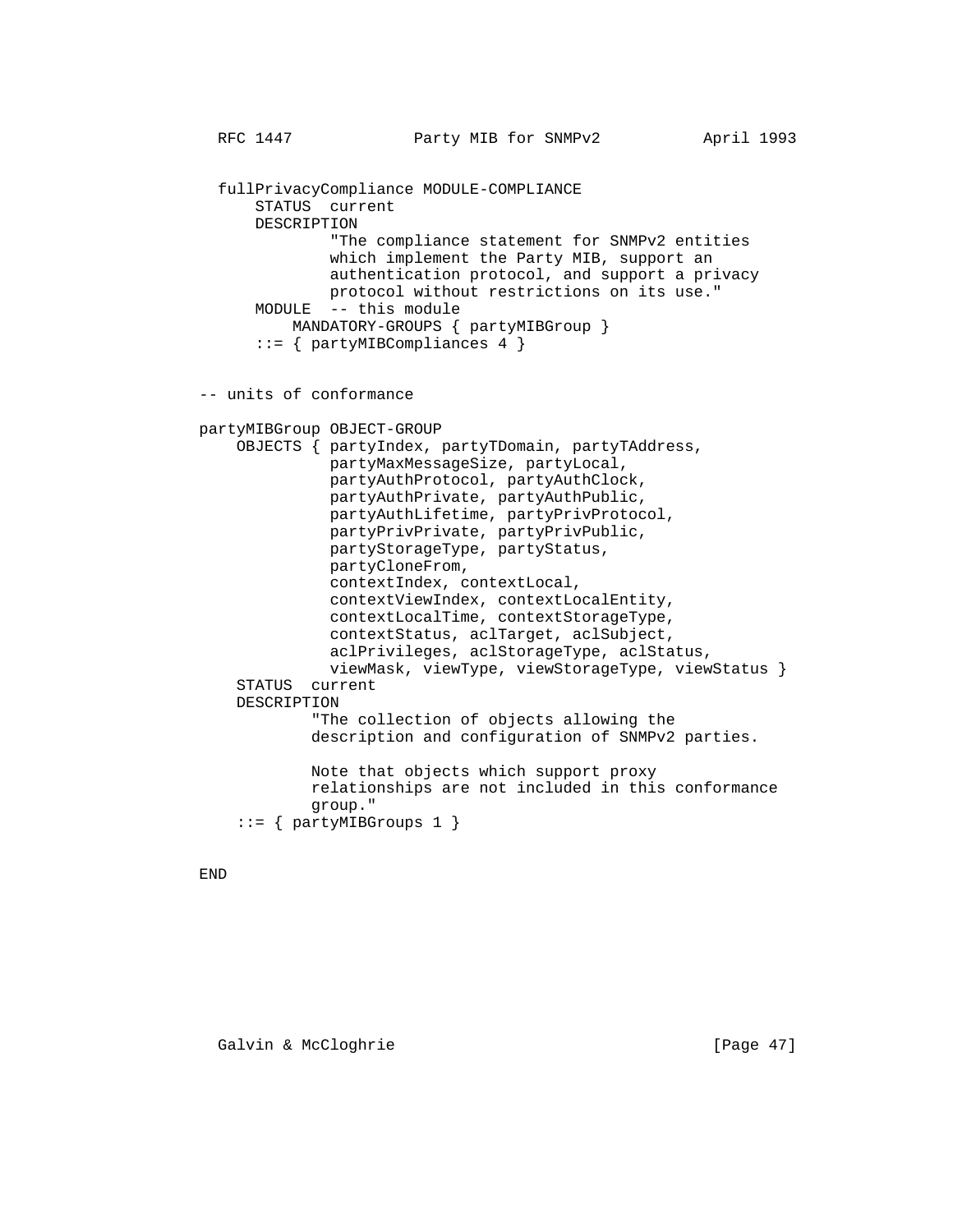RFC 1447 **Party MIB for SNMPv2** April 1993

3. Acknowledgments

This document is based, almost entirely, on RFC 1353.

Galvin & McCloghrie (Page 48)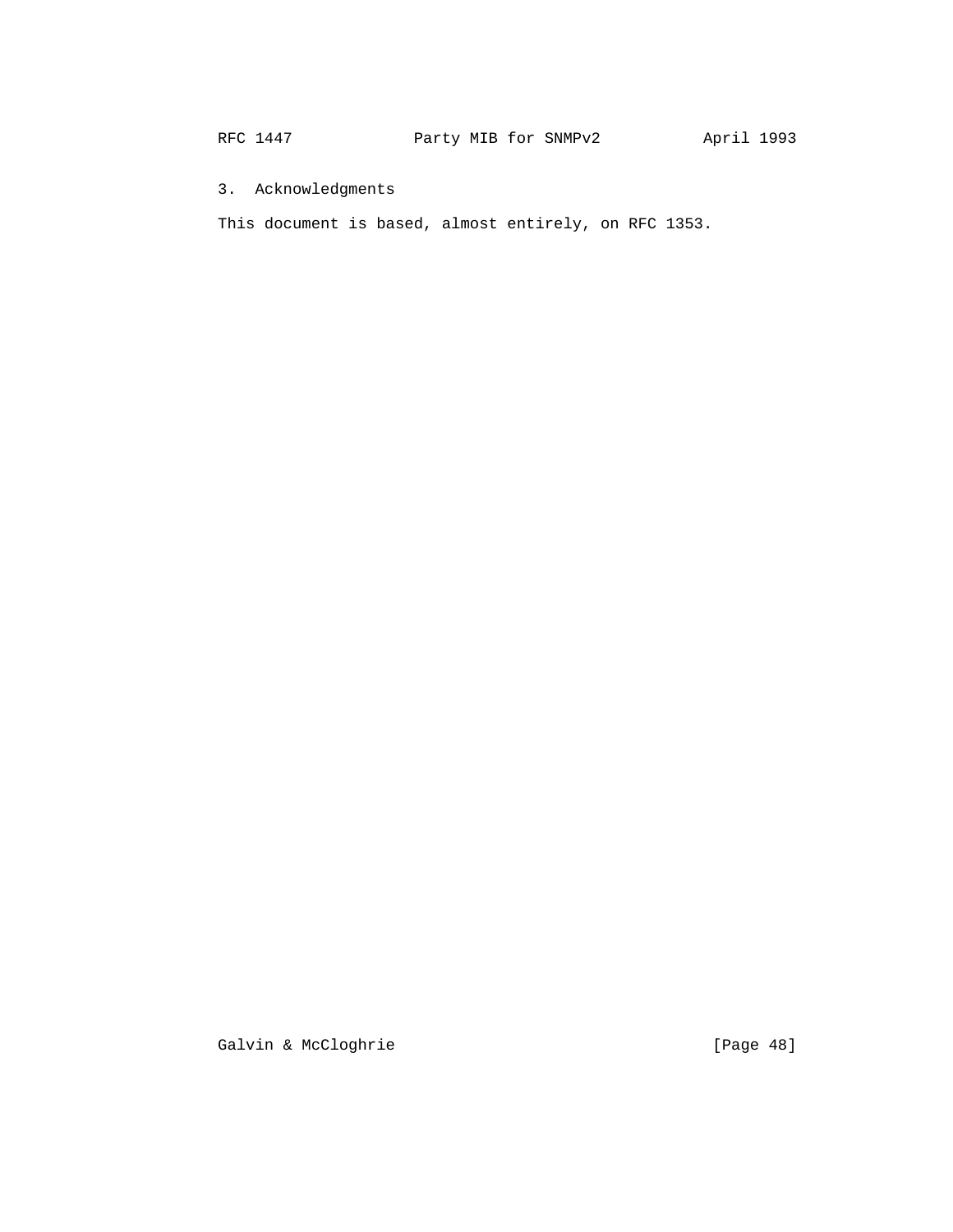## 4. References

- [1] Information processing systems Open Systems Interconnection - Specification of Abstract Syntax Notation One (ASN.1), International Organization for Standardization. International Standard 8824, (December, 1987).
- [2] Case, J., McCloghrie, K., Rose, M., and Waldbusser, S., "Structure of Management Information for version 2 of the Simple Network Management Protocol (SNMPv2)", RFC 1442, SNMP Research, Inc., Hughes LAN Systems, Dover Beach Consulting, Inc., Carnegie Mellon University, April 1993.
- [3] Galvin, J., and McCloghrie, K., "Administrative Model for version 2 of the Simple Network Management Protocol (SNMPv2)", RFC 1445, Trusted Information Systems, Hughes LAN Systems, April 1993.
- [4] Galvin, J., and McCloghrie, K., "Security Protocols for version 2 of the Simple Network Management Protocol (SNMPv2)", RFC 1446, Trusted Information Systems, Hughes LAN Systems, April 1993.
- [5] Case, J., McCloghrie, K., Rose, M., and Waldbusser, S., "Protocol Operations for version 2 of the Simple Network Management Protocol (SNMPv2)", RFC 1448, SNMP Research, Inc., Hughes LAN Systems, Dover Beach Consulting, Inc., Carnegie Mellon University, April 1993.
- [5] Case, J., McCloghrie, K., Rose, M., and Waldbusser, S., "Transport Mappings for version 2 of the Simple Network Management Protocol (SNMPv2)", RFC 1449, SNMP Research, Inc., Hughes LAN Systems, Dover Beach Consulting, Inc., Carnegie Mellon University, April 1993.

Galvin & McCloghrie [Page 49]